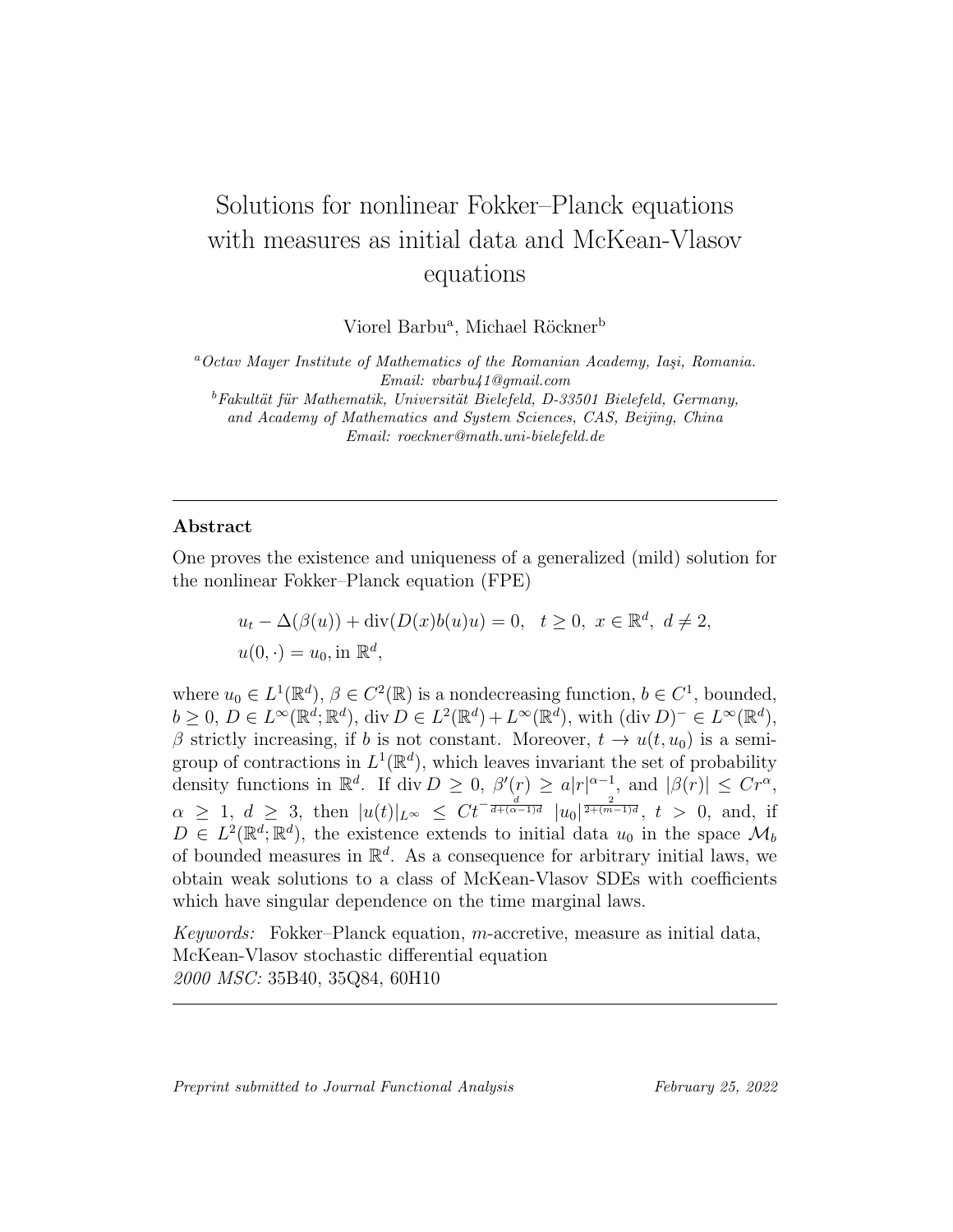#### 1. Introduction

Here, we consider the nonlinear parabolic equation (FPE)

$$
u_t - \Delta(\beta(u)) + \text{div}(Db(u)u) = 0, \ \forall (t, x) \in [0, \infty) \times \mathbb{R}^d,
$$
  
 
$$
u(0, \cdot) = \mu, \text{ in } \mathbb{R}^d,
$$
 (1.1)

where  $\mu$  is a bounded measure on  $\mathbb{R}^d$  and the functions  $\beta : \mathbb{R} \to \mathbb{R}$ ,  $D: \mathbb{R}^d \to \mathbb{R}^d$ ,  $b: \mathbb{R} \to \mathbb{R}$ , are assumed to satisfy the following hypotheses

- (i)  $\beta : \mathbb{R} \to \mathbb{R}$  is a monotonically nondecreasing  $C^1$ -function,  $\beta(0) = 0$ .
- (ii)  $D \in L^{\infty}(\mathbb{R}^d; \mathbb{R}^d)$ , div  $D \in L^1_{loc}(\mathbb{R}^d)$ , (div  $D)^- \in L^{\infty}(\mathbb{R}^d)$ .
- (iii)  $b \in C^1(\mathbb{R})$ , b bounded, nonnegative, and  $b \equiv \text{const.}$ , if  $\beta$  is not strictly increasing.

In statistical physics, the nonlinear Fokker–Planck equation (NFPE) (1.1) models anomalous diffusion processes. As a matter of fact,  $(1.1)$  is an extension of the classical Smoluchowski equation.

It should be also mentioned that, as in the classical linear theory, NFPE (1.1) is related to the McKean-Vlasov stochastic differential equation

$$
dX(t) = D(X(t))b(u(t, X(t)))dt + \frac{1}{\sqrt{2}} \left(\frac{\beta(u(t, X(t)))}{u(t, X(t))}\right)^{\frac{1}{2}} dW(t), \ t \ge 0, \tag{1.2}
$$
  
 
$$
X(0) = \xi_0,
$$

where  $\frac{\beta(0)}{0} := \beta'(0)$ . More precisely, if u is a Schwartz distributional solution to (1.1) such that  $u : [0, \infty) \to L^1(\mathbb{R}^d)$  is  $\sigma(L^1, C_b)$ -continuous with  $u(0) = u_0 dx, u_0 \in L^1 \cap L^{\infty}, u \ge 0$ , and

$$
\int_{\mathbb{R}^d} u(t, x) dx = 1, \ \forall t \ge 0,
$$

then there exists a (probabilistically) weak solution process  $X$  to SDE (1.2) such that u is the probability density of its time marginal laws. (See  $|3|-|4|$ .) Here we would like to note that there is a vast literature on McKean–Vlasov SDEs and on Fokker–Planck equations (see [14] and in particular [10], Section 6.7 (iii), respectively, and the references therein). But the dependence of the coefficients on the solution in these references is much more regular than in our so called "Nemytskii case" (see [4], Section 2, for details).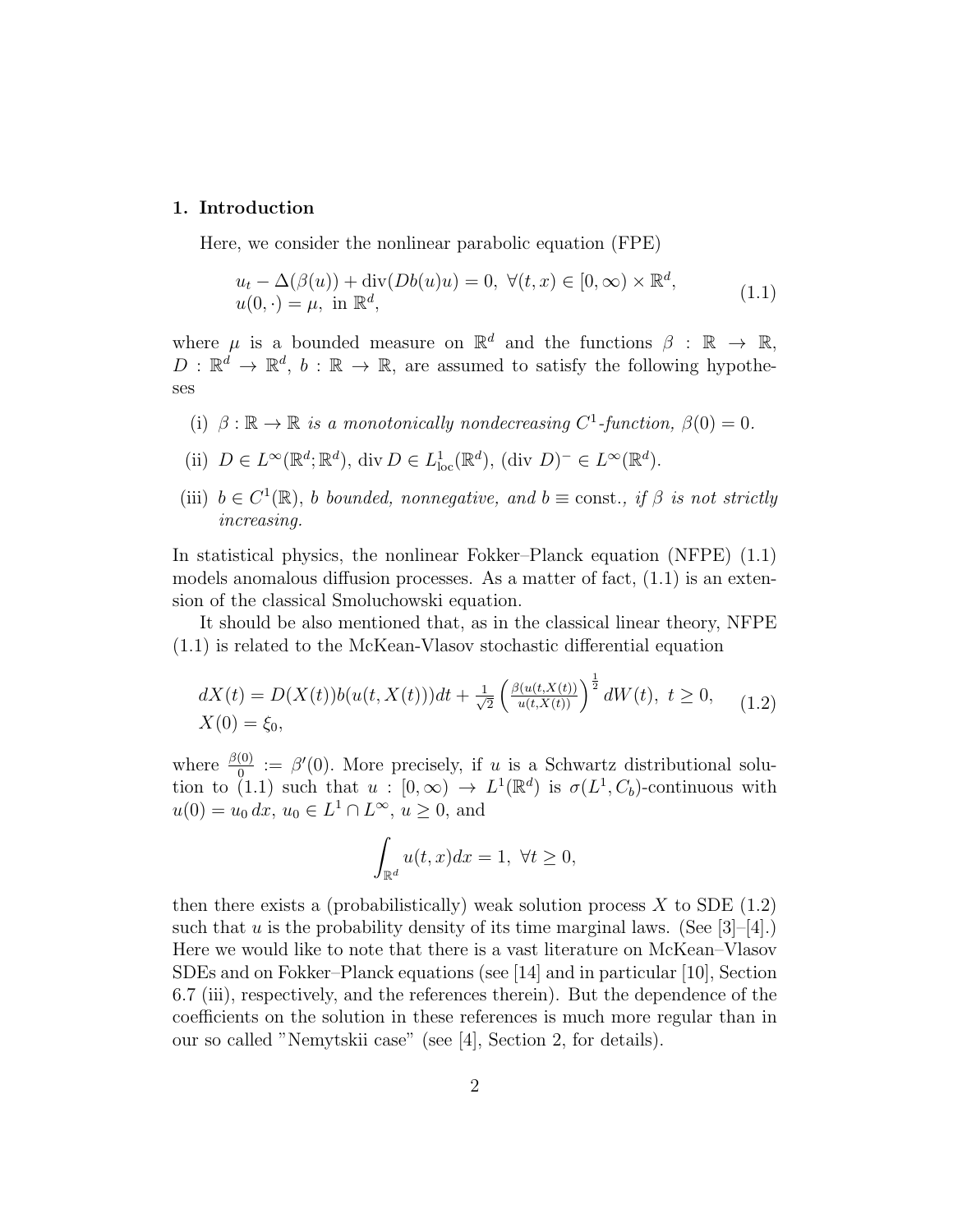The existence theory in  $\mathbb{R}^d$  for Fokker–Planck equations of the form  $(1.1)$ in  $\mathbb{R}^d$ ,  $d \geq 1$ , and weak existence for the corresponding McKean–Vlasov equations  $(1.2)$  was studied in  $[3]-[4]$ ,  $[5]$ , via nonlinear semigroup theory in  $L^1(\mathbb{R}^d)$ . Here, we shall extend this approach to the case where the initial data is a bounded measure on  $\mathbb{R}^d$ . In this case, our existence result extends those in earlier work of H. Brezis and A. Friedman [12] and by M. Pierre [17], who studied the case  $D \equiv 0$ . One main ingredient of the proof is the  $L^1 - L^{\infty}$ regularity of the solution of (1.1), extending previous results by Ph. Benilan [8], A. Pazy [15], L. Veron [19].

A further contribution of this paper is its applications to McKean-Vlasov SDEs (see Section 6) which in turn was one motivation of this work.

The structure of the paper is as follows. Sections 2 and 3 contain our main existence result for (1.1) for  $\mu = u_0 dx$ ,  $u_0 \in L<sup>1</sup>$ . In Section 4, we prove the  $L^1 - L^{\infty}$  regularizing effects of the generalized solutions to (1.1) on the initial data (see Theorem 4.1). Section 5 is devoted to the existence for the Radon measure initial data and Section 6 to applications to McKean-Vlasov SDEs.

**Notation.** For each  $1 \leq p \leq \infty$ ,  $L^p(\mathbb{R}^d)$ , briefly denoted  $L^p$ , is the space of Lebesgue integrable functions u on  $\mathbb{R}^d$  with the standard norm  $|\cdot|_p$ . We denote by  $W^{k,p}(\mathbb{R}^d)$  the Sobolev space of all functions in  $L^p$  with partial derivatives  $D_j^{\ell}$  up to order k in  $L^p$ , where  $D_j^{\ell} = \frac{\partial^{\ell}}{\partial x^{\ell}}$  $\frac{\partial^{\epsilon}}{\partial x_{j}^{\ell}}$  is taken in the sense of Schwartz distributions  $\mathcal{D}'(\mathbb{R}^d)$ . Denote by  $L^p_{loc}$  the space of  $L^p$ -integrable functions on every compact set and  $W_{\text{loc}}^{k,p} = \{u \in L_{\text{loc}}^p$ ;  $D_j^{\ell}u \in L_{\text{loc}}^p, 1 \le j \le d, \ell = 1, 2, ..., k\},\$  $1 \leq p \leq \infty$ . We set  $H^1 = W^{1,2}(\mathbb{R}^d)$  and  $H^2 = W^{2,2}(\mathbb{R}^d)$ . We denote by  $\langle \cdot, \cdot \rangle_2$ the scalar product of  $L^2$  and by  $_{H^{-1}} \langle \cdot, \cdot \rangle_{H^1}$  the duality functional between  $H^1$  and its dual space  $(H^1)' = H^{-1}$ .  $C_b(\mathbb{R}^d)$  is the space of all continuous and bounded functions  $u : \mathbb{R}^d \to \mathbb{R}$  endowed with the supremum norm  $\|\cdot\|_{C_b}$ , and by  $C_b^1(\mathbb{R}^d)$  the space of continuously differentiable bounded functions with bounded derivatives. By  $\mathcal{M}_b(\mathbb{R}^d)$  we denote the space of bounded Radon measures on  $\mathbb{R}^d$ . In the following, we shall simply denote  $C_b(\mathbb{R}^d)$ ,  $C_b^1(\mathbb{R}^d)$  by  $C_b, C_b^1$ , respectively, and  $\mathcal{M}_b(\mathbb{R}^d)$  by  $\mathcal{M}_b$ . Denote by  $\|\cdot\|_{\mathcal{M}_b}$  the norm of  $\mathcal{M}_b$ ,  $\|\mu\|_{\mathcal{M}_b} = \sup\{|\mu(\psi); \ |\psi|_{C_b} \leq 1\}.$  We set

$$
\mathcal{P}_0(\mathbb{R}^d) = \left\{ \rho \in L^1, \ \rho \ge 0, \ \int_{\mathbb{R}^d} \rho \, dx = 1 \right\}.
$$

For  $1 < p < \infty$ , we denote by  $M^p(\mathbb{R}^d)$  (simply written  $M^p$ ) the Marcinkiewicz space of all (classes of) measurable functions  $u : \mathbb{R}^d \to \mathbb{R}$  such that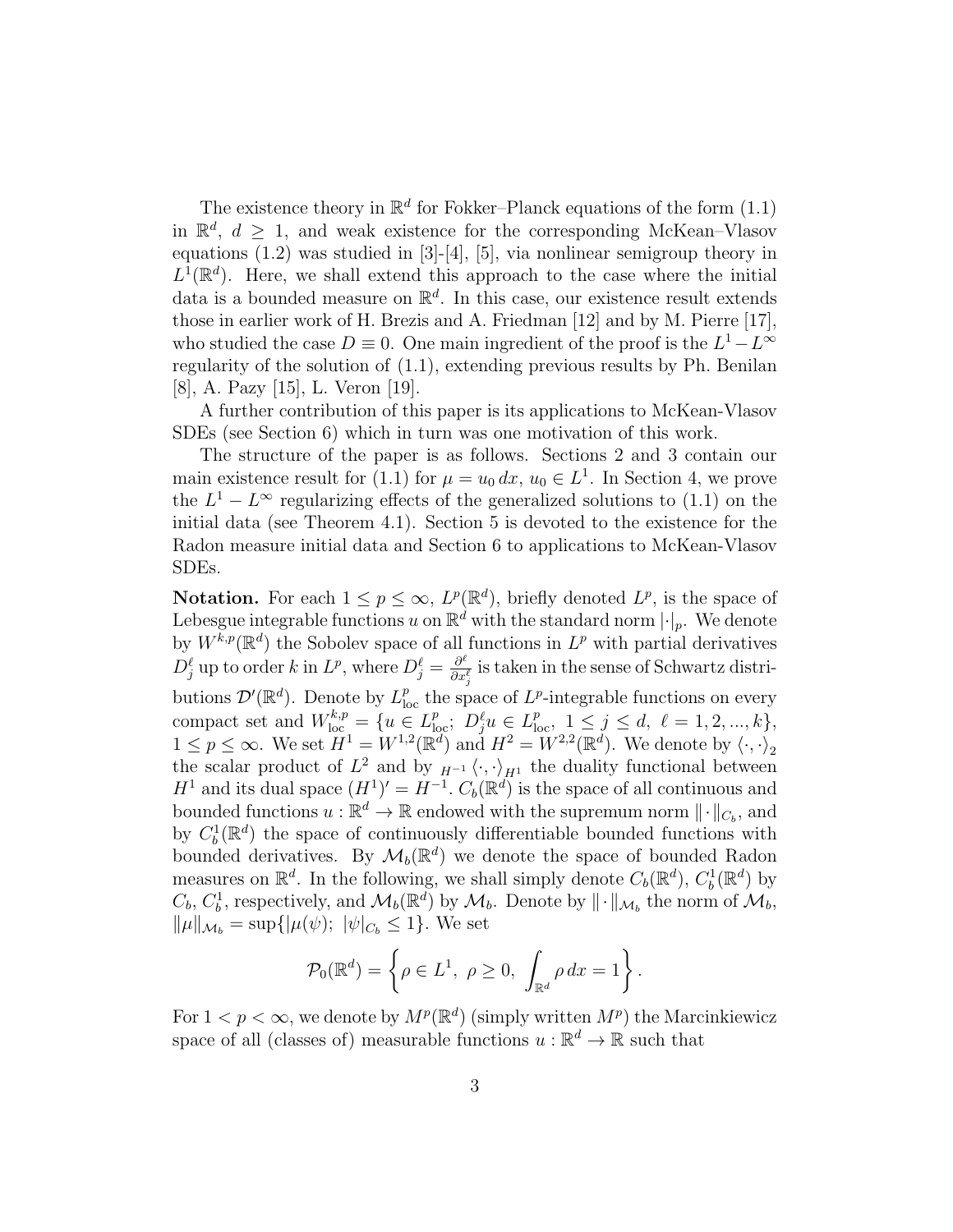$$
||u||_{M^{p}} = \inf \left\{ \lambda > 0; \int_{K} |u(x)| dx \le \lambda (\text{meas } K)^{\frac{1}{p'}}
$$
  
for all Borel sets  $K \subset \mathbb{R}^{d} \left\} < \infty, \frac{1}{p} + \frac{1}{p'} = 1.$ 

We recall that  $M^p(\mathbb{R}^d) \subset L^q_{loc}(\mathbb{R}^d)$  for  $1 < q < p < \infty$ .

Let  $E(x) = \omega_d |x|_d^{2-d}$  $\mathcal{L}_d^{2-d}$ ,  $x \in \mathbb{R}^d$ ,  $d \geq 3$ , be the fundamental solution of the Laplace operator. (Here  $\omega_d$  is the volume of the unit d-ball and  $|\cdot|_d$  is the Euclidean norm of  $\mathbb{R}^d$ .) We recall that (see, e.g., [9]) that, for  $d \geq 3$ ,

$$
E \in M^{\frac{d}{d-2}}(\mathbb{R}^d), \ |\nabla E|_d \in M^{\frac{d}{d-1}}(\mathbb{R}^d),\tag{1.3}
$$

and, for  $f \in L^1$ , the solution u to the equation  $-\Delta u = f$  in  $\mathcal{D}'(\mathbb{R}^d)$  is given by the convolution product  $u = E * f$  and satisfies

$$
||u||_{M^{\frac{d}{d-2}}} \leq ||E||_{M^{\frac{d}{d-2}}}|f|_1. \tag{1.4}
$$

$$
\|\nabla u\|_{M^{\frac{d}{d-1}}} \leq \|\nabla E\|_{M^{\frac{d}{d-1}}}|f|_1. \tag{1.5}
$$

(In this context, we cite also the work of H. Brezis and W. Strauss [13].)

# 2. Generalized solutions to NFPE (1.1)

We shall treat first FPE (1.1) for initial data  $u_0 \in L^1$ .

**Definition 2.1.** A continuous function  $u : [0, \infty] \to L^1$  is said to be a *generalized solution* (or *mild solution*) to equation (1.1) if, for each  $T > 0$ ,

$$
u(t) = \lim_{h \to 0} u_h(t) \text{ in } L^1 \text{ uniformly on each interval } [0, T], \qquad (2.1)
$$

where  $u_h : [0, T] \to L<sup>1</sup>$  is the step function, defined by the finite difference scheme

$$
u_h(t) = u_h^i, \ \forall t \in (ih, (i+1)h], \ i = 0, 1, ..., N-1,
$$
\n
$$
(2.2)
$$

$$
u_h^0 = u_0, \ \beta(u_h^i) \in L_{loc}^1, \ u_h^i \in L^1, \ \forall i = 1, 2, ..., N, \ Nh = T,
$$
 (2.3)

$$
u_h^{i+1} - h\Delta(\beta(u_h^{i+1})) + h \operatorname{div}(Db(u_h^{i+1})u_h^{i+1}) = u_h^i, \text{ in } \mathcal{D}'(\mathbb{R}^d), \qquad (2.4)
$$

for all  $i = 0, 1, ..., N - 1$ .

Theorem 2.2 is our first main result.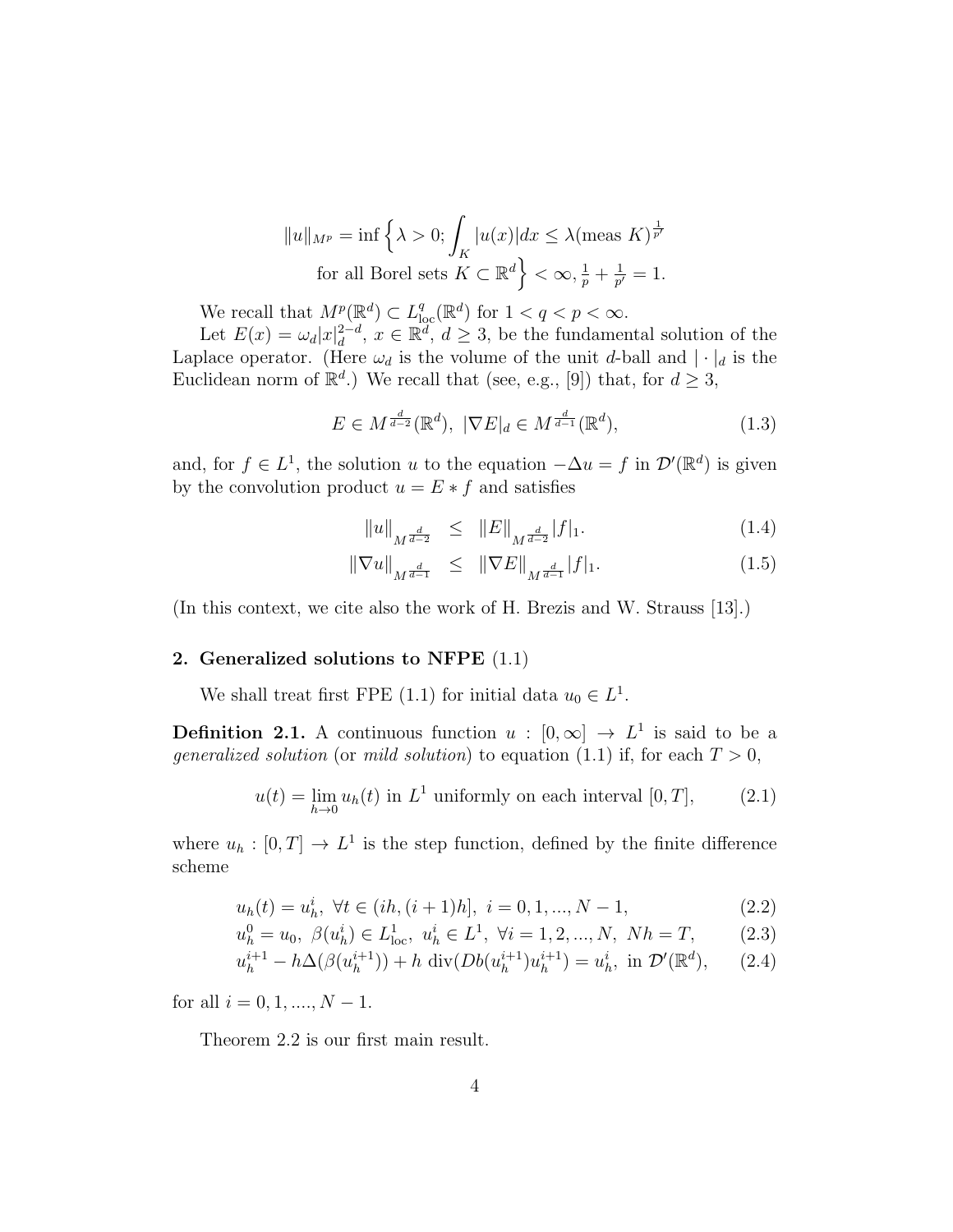**Theorem 2.2.** Let  $d \neq 2$ . Under Hypotheses (i), (ii), (iii), for each  $u_0 \in$  $D(A)$ , where A and  $D(A)$  are defined in (3.10), (3.11) below and  $D(A)$  is the  $L^1$ -closure of  $D(A)$ , there is a unique generalized solution  $u = u(t, u_0)$  to equation (1.1). Now assume, in addition, that

$$
\beta \in C^2(\mathbb{R}).\tag{2.5}
$$

Then  $\overline{D(A)} = L^1$  and, for every  $u_0 \in L^1 \cap L^{\infty}$ ,

$$
|u(t)|_{\infty} \le \exp(|(\text{div}\, \mathcal{D})^{-} + |D||_{\infty}^{\frac{1}{2}}t)|u_{0}|_{\infty}, \ \forall t > 0.
$$
 (2.6)

If  $u_0 \in \mathcal{P}_0(\mathbb{R}^d)$ , then

$$
u(t) \in \mathcal{P}_0(\mathbb{R}^d), \ \forall t \ge 0,
$$
\n
$$
(2.7)
$$

Moreover,  $t \to S(t)u_0 = u(t, u_0)$  is a strongly continuous semigroup of nonlinear contractions from  $L^1$  to  $L^1$ , that is,  $S(t + s)u_0 = S(t)S(s)u_0$  for  $0 < s < t$ , and

$$
|S(t)u_0 - S(t)\bar{u}_0|_1 \le |u_0 - \bar{u}_0|_1, \ \forall t > 0, \ u_0, \bar{u}_0 \in L^1.
$$
 (2.8)

If  $u_0 \in L^1 \cap L^{\infty}$ , then u is a solution to (1.1) in the sense of Schwartz distributions on  $(0, \infty) \times \mathbb{R}^d$ , that is,

$$
\int_0^\infty \int_{\mathbb{R}^d} (u(\varphi_t + b(u)D \cdot \nabla \varphi) + \beta(u)\Delta \varphi) dt dx
$$
  
+ 
$$
\int_{\mathbb{R}^d} u_0(x)\varphi(0, x) dx = 0, \ \forall \varphi \in C_0^\infty([0, \infty) \times \mathbb{R}^d).
$$
 (2.9)

We also note that, by (2.6), equation (2.9) is well defined for all  $\varphi \in$  $C_0^{\infty}([0,\infty)\times \mathbb{R}^d)$ .

**Remark 2.3.** It should be noted that the uniqueness of the solution  $u$  given by Theorem 2.2 is claimed in the class of generalized solutions and not in that of distributional solutions. The latter is true in some special cases (see, e.g., [6], [11]), but it is open in the general case we consider here.

# 3. Proof of Theorem 2.2

The idea of the proof is to associate with equation  $(1.1)$  an m-accretive operator A in  $L^1$  and so to reduce (1.1) to the Cauchy problem

$$
\frac{du}{dt} + Au = 0, \quad t \ge 0, \qquad u(0) = u_0.
$$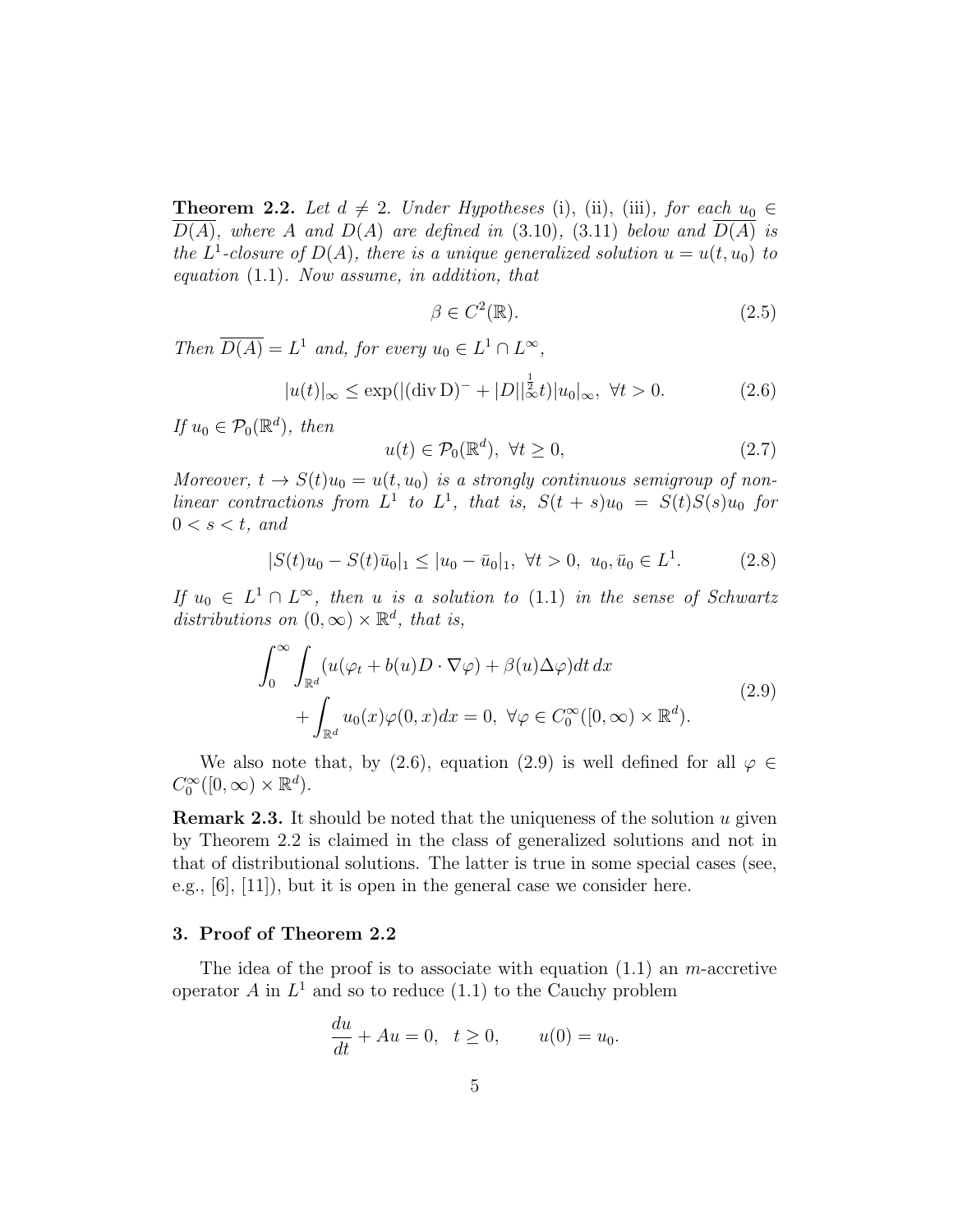To this purpose, consider in  $L^1$  the nonlinear operator

$$
A_0 y = -\Delta\beta(y) + \text{div}(Db(y)y), \ \forall y \in D(A_0), D(A_0) = \{y \in L^1, \ \beta(y) \in L^1_{loc}, -\Delta\beta(y) + \text{div}(Db(y)y) \in L^1\},
$$
(3.1)

where the differential operators  $\Delta$  and div are taken in  $\mathcal{D}'(\mathbb{R}^d)$ . The main ingredient of the proof is the following lemma.

Lemma 3.1. We have

$$
R(I + \lambda A_0) = L^1, \ \forall \lambda > 0,
$$
\n(3.2)

and there is an operator  $J_{\lambda}: L^{1} \to L^{1}$  such that

$$
J_{\lambda}u \in (I + \lambda A_0)^{-1}u, \quad \forall u \in L^1,
$$
  

$$
|J_{\lambda}u - J_{\lambda}v|_1 \le |u - v|_1, \quad \forall u, v \in L^1, \lambda > 0.
$$
 (3.3)

$$
J_{\lambda_2}u = J_{\lambda_1} \left(\frac{\lambda_1}{\lambda_2} u + \left(1 - \frac{\lambda_1}{\lambda_2}\right) J_{\lambda_2} u\right), \ \forall \, 0 < \lambda_1, \lambda_2 < \infty. \tag{3.4}
$$

Moreover,

$$
\beta(J_{\lambda}u) \in L_{\text{loc}}^q, \ 1 < q < \frac{d}{d-1}, \ \forall u \in L^1,\tag{3.5}
$$

$$
|J_{\lambda}u|_{\infty} \le (1 + |(\text{div } D)^{-} + |D||_{\infty}^{\frac{1}{2}})|u|_{\infty}, \ \forall u \in L^{1} \cap L^{\infty},
$$
  

$$
0 < \lambda < \lambda_{0} = (|(\text{div } D)^{-} + |D||_{\infty} + (|(\text{div } D)^{-} + |D||_{\infty}^{\frac{1}{2}})|b|_{\infty})^{-1},
$$
  

$$
|J_{\lambda}(u)|_{\infty} \le C_{\lambda}|u|_{\infty}, \ \forall u \in L^{1} \cap L^{\infty}, \ \lambda > 0, \ \text{for some } C_{\lambda} \in (0, \infty).
$$
 (3.7)

$$
J_{\lambda}(\mathcal{P}_0(\mathbb{R}^d)) \subset \mathcal{P}_0(\mathbb{R}^d), \ \lambda > 0. \tag{3.8}
$$

If  $(2.5)$  holds, then

$$
|J_{\lambda}g - g|_1 \le C\lambda \|g\|_{W^{2,2}(\mathbb{R}^d)}, \ \forall g \in C_0^{\infty}(\mathbb{R}^d). \tag{3.9}
$$

Here  $R(I + \lambda A_0)$  is the range of the operator  $I + \lambda A_0$  and  $(I + \lambda A_0)^{-1}$ :  $L^1 \to D(A_0)$  (which, in general, might be multivalues) is a right inverse of A0. Before proving Lemma 3.1, let us discuss some consequences.

Define the operator  $A: D(A) \subset L^1 \to L^1$ ,

$$
Au = A_0 u, \quad \forall u \in D(A), \tag{3.10}
$$

$$
D(A) = \{J_{\lambda}v, v \in L^{1}\}.
$$
\n(3.11)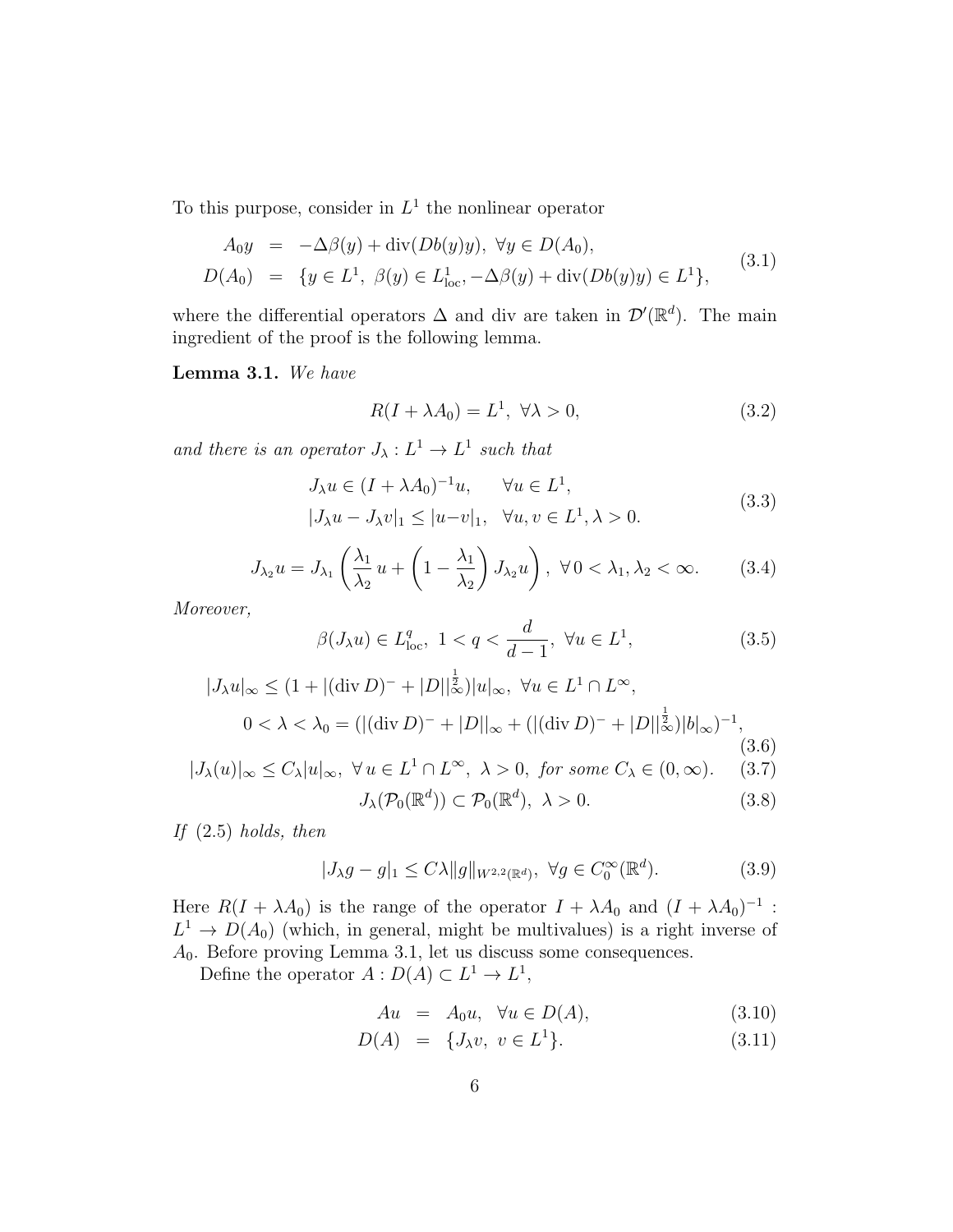It is easily seen by (3.4) that

$$
D(A) = \{ u = J_{\lambda}v, \ v \in L^{1} \}, \ \forall \ 0 < \lambda < \infty.
$$
 (3.12)

By Lemma 3.1, we have

### Lemma 3.2.

- (i)  $J_{\lambda}$  coincides with the inverse  $(I + \lambda A)^{-1}$  of  $(I + \lambda A)$ .
- (ii) The operator A is m-accretive in  $L^1$ , that is,  $R(I + \lambda A) = L^1$ ,  $\forall \lambda > 0$ , and

$$
|(I + \lambda A)^{-1}u - (I + \lambda A)^{-1}v|_1 \le |u - v|_1, \ \forall u, v \in L^1, \ \lambda > 0. \tag{3.13}
$$

Moreover, (3.5), (3.6), (3.8) hold with  $(I + \lambda A)^{-1}$  instead of  $J_{\lambda}$ . If (2.5) holds, then  $D(A)$  is dense in  $L^1$ .

**Proof of Lemma 3.2.** (i) follows immediately by  $(3.10)$ ,  $(3.11)$ ,  $(3.12)$ . Except for the density of  $D(A)$  in  $L^1$ , all assertions of (ii) are immediate by the definition of  $A$  and Lemma 3.1. Now, assume that  $(2.5)$  holds and let us prove that  $D(A)$  is dense in  $L^1$  (that is,  $\overline{D(A)} = L^1$ ). By (3.9), we have  $C_0^{\infty}(\mathbb{R}^d) \subset \overline{D(A)}$  and, since  $C_0^{\infty}(\mathbb{R}^d)$  is dense in  $L^1$ , the assertion follows.

We recall that Lemma 3.2 implies via the Crandall and Liggett theorem (see [2], p.140) that, for each  $u_0 \in \overline{D(A)} = L^1$  and  $T > 0$ , the Cauchy problem

$$
\frac{du}{dt} + Au = 0, \ t \in (0, T), \qquad u(0) = u_0,\tag{3.14}
$$

has a unique mild solution  $u \in C([0,T]; L^1)$ , that is,

$$
u(t) = \lim_{h \to 0} u_h(t) \text{ in } L^1 \text{ uniformly on } [0, T], \tag{3.15}
$$

where  $u_h : [0, T] \to L^1$  is given by  $(2.2)$ - $(2.4)$ , that is,

$$
u_h(t) = u_h^{i+1}, \ t \in (ih, (i+1)h],
$$
  
\n
$$
u_h^{i+1} + hAu_h^{i+1} = u_h^i, \ i = 0, 1, ..., N-1; \ Nh = T,
$$
  
\n
$$
u_h^0 = u_0.
$$
\n(3.16)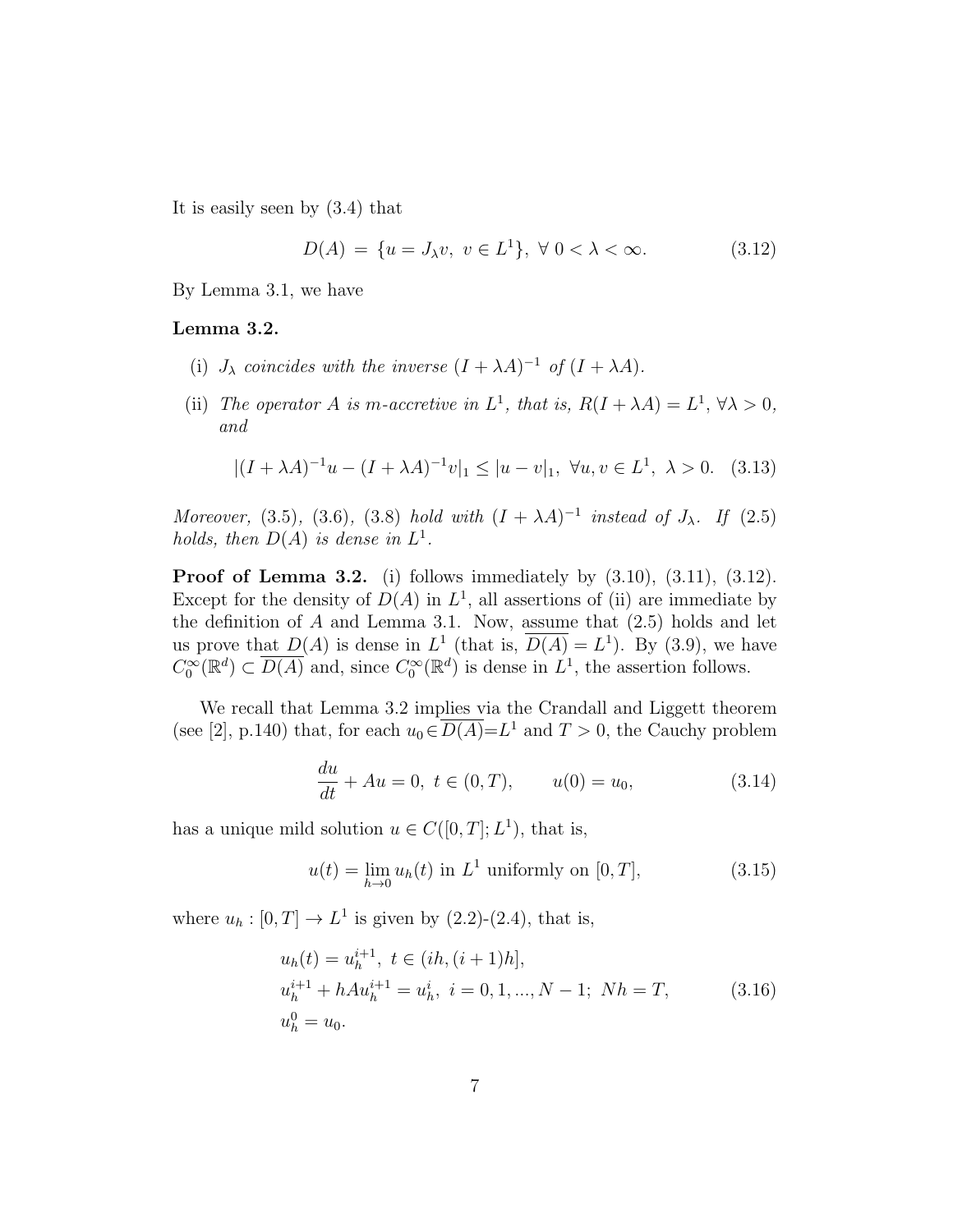In fact, the solution  $u = u(t, u_0)$  given by (3.15), (3.16) is given by the exponential formula

$$
S(t)u_0 = u(t, u_0) = \lim_{n \to \infty} \left( I + \frac{t}{n} A \right)^{-n} u_0 \text{ in } L^1, \ t \ge 0,
$$
 (3.17)

where the convergence is uniform in t on compact intervals  $[0, T]$ , and  $S(t)$ is a semigroup of contractions on  $L^1$ , that is,

$$
S(t+s) = S(t)S(s)u_0, \ \forall t, s \ge 0, \quad S(0) = I,
$$
  

$$
|S(t)u_0 - S(t)\bar{u}_0|_1 \le |u - \bar{u}_0|_1, \ \forall u_0, \bar{u}_0 \in L^1, \ t \ge 0.
$$

Proof of Lemma 3.1. We shall follow the argument of [5] (Lemma 3.1). Namely, for  $f \in L^1$  consider the equation

$$
u + \lambda A_0 u = f \tag{3.18}
$$

or, equivalently,

$$
u - \lambda \Delta \beta(u) + \lambda \operatorname{div}(Db(u)u) = f \text{ in } \mathcal{D}'(\mathbb{R}), \tag{3.19}
$$

$$
u \in L^1
$$
,  $\beta(u) \in L^1_{loc}$ ,  $-\Delta\beta(u) + \text{div}(Db(u)u) \in L^1$ . (3.20)

We shall assume first  $f \in L^1 \cap L^2$  and we approximate equation (3.19) by

$$
u - \lambda \Delta \widetilde{\beta}_{\varepsilon}(u) + \lambda \varepsilon \widetilde{\beta}_{\varepsilon}(u) + \lambda \operatorname{div}(D_{\varepsilon} b_{\varepsilon}(u)u) = f,
$$
 (3.21)

where  $\widetilde{\beta}_{\varepsilon}(u) \equiv \beta_{\varepsilon}(u) + \varepsilon u$ , and for  $\varepsilon > 0$ ,  $r \in \mathbb{R}$ ,

$$
\beta_{\varepsilon}(r) \equiv \frac{1}{\varepsilon} (r - (I + \varepsilon \beta)^{-1} r) = \beta((I + \varepsilon \beta)^{-1} r), \tag{3.22}
$$
  
\n
$$
D_{\varepsilon} = \begin{cases} D, & \text{if } |D| \in L^{2} \text{ and } \text{div } D \in L^{2} + L^{\infty}, \\ \eta_{\varepsilon} D, & \text{else.} \end{cases}
$$
  
\n
$$
b_{\varepsilon}(r) = \begin{cases} b, & \text{if } b \text{ is a constant}, \\ \frac{(b * \rho_{\varepsilon})(r)}{1 + \varepsilon |r|}, & \text{otherwise.} \end{cases}
$$

Here  $\rho_{\varepsilon}(r) = \frac{1}{\varepsilon} \rho \left( \frac{r}{\varepsilon} \right)$  $(\frac{r}{\varepsilon})$ ,  $\rho \in C_0^{\infty}(\mathbb{R})$ ,  $\rho \geq 0$ , is a standard modifier and by I we denote the identity on R. Furthermore,  $\eta_{\varepsilon} \in C_0^1(\mathbb{R}^d)$ ,  $0 \leq \eta_{\varepsilon} \leq 1$ ,  $|\nabla \eta_{\varepsilon}| \leq 1$ and  $\eta_{\varepsilon}(x) = 1$  if  $|x| \leq \frac{1}{\varepsilon}$ . Clearly, we have

$$
|D_{\varepsilon}| \in L^{\infty} \cap L^{2}, \ |D_{\varepsilon}| \le |D|, \ \lim_{\varepsilon \to 0} D_{\varepsilon}(x) = D(x), \ \text{a.e. } x \in \mathbb{R}^{d}, \qquad (3.23)
$$

$$
(\operatorname{div} D_{\varepsilon})^{-} \leq (\operatorname{div} D)^{-} + \mathbf{1}_{|x| \geq \frac{1}{\varepsilon}} |D|. \tag{3.24}
$$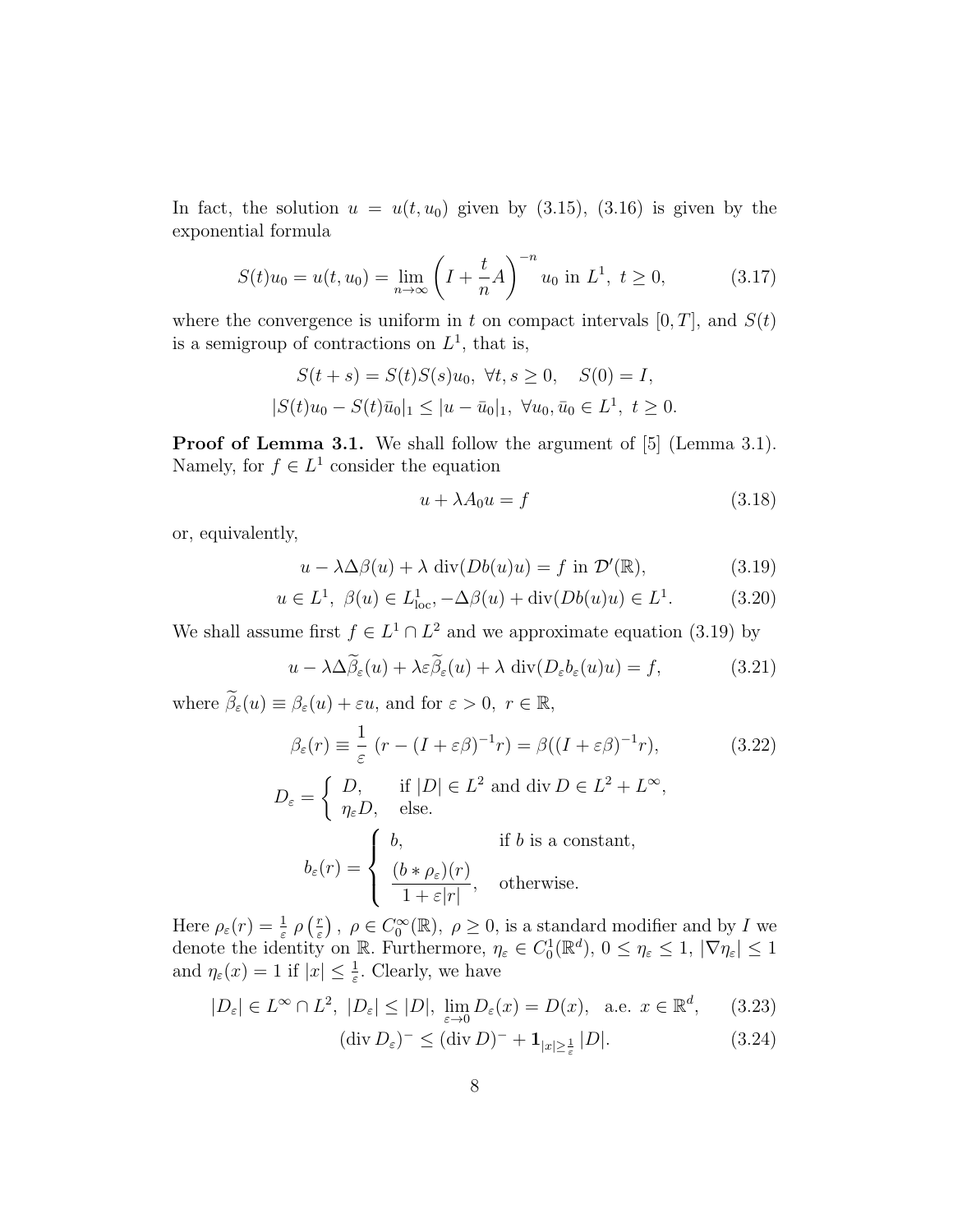We are going to show that, for  $\varepsilon \to 0$ , the solution  $\{u_{\varepsilon}\}\;$  to  $(3.21)$  is convergent to a solution u to  $(3.19)$ . We can rewrite  $(3.21)$  as

$$
(\varepsilon I - \Delta)^{-1} u + \lambda \widetilde{\beta}_{\varepsilon}(u) + \lambda (\varepsilon I - \Delta)^{-1} \text{div} (D_{\varepsilon} b_{\varepsilon}(u)u) = (\varepsilon I - \Delta)^{-1} f. \tag{3.25}
$$

We set

$$
F_{\varepsilon}(u) = (\varepsilon I - \Delta)^{-1} u, \ G_{\varepsilon}^{1}(u) = \lambda \tilde{\beta}_{\varepsilon}(u), \ u \in L^{2},
$$
  

$$
G_{\varepsilon}^{2}(u) = \lambda (\varepsilon I - \Delta)^{-1} (\text{div}(D_{\varepsilon}b_{\varepsilon}(u)u)), \ u \in L^{2}.
$$

It is easily seen that  $F_{\varepsilon}$  and  $G_{\varepsilon}^1$  are accretive and continuous in  $L^2$ .

Since  $r \mapsto b_{\varepsilon}(r)r$  is Lipschitz, we also have by assumptions (ii), (iii) that  $G_{\varepsilon}^2$  is continuous in  $L^2$  and

$$
\int_{\mathbb{R}^d} (G_{\varepsilon}^2(u) - G_{\varepsilon}^2(\bar{u}))(u - \bar{u})dx
$$
\n
$$
= -\lambda \int_{\mathbb{R}^d} D(b_{\varepsilon}(u)u - b_{\varepsilon}(\bar{u})\bar{u}) \cdot \nabla (\varepsilon I - \Delta)^{-1}(u - \bar{u})dx
$$
\n
$$
\geq -C_{\varepsilon} \lambda |u - \bar{u}|_2 |\nabla (\varepsilon I - \Delta)^{-1}(u - \bar{u})|_2, \ \forall u, \bar{u} \in L^2(\mathbb{R}^d).
$$

Moreover, we have

$$
\int_{\mathbb{R}^d} (\varepsilon I - \Delta)^{-1} u u \, dx = \varepsilon |(\varepsilon I - \Delta)^{-1} u|_2^2 + |\nabla (\varepsilon I - \Delta)^{-1} u|_2^2, \ \forall u \in L^2.
$$

Hence, for  $u^* = u - \bar{u}$ , we have

$$
(F_{\varepsilon}(u^*) + G_{\varepsilon}^1(u) - G_{\varepsilon}^1(\bar{u}) + G_{\varepsilon}^2(u) - G_{\varepsilon}^2(\bar{u}), u^*)_2
$$
  
\n
$$
\geq \lambda \varepsilon |u^*|_2^2 + |\nabla(\varepsilon I - \Delta)^{-1}u^*|_2^2 + \varepsilon |(\varepsilon I - \Delta)^{-1}u^*|_2^2
$$
  
\n
$$
-C_{\varepsilon} \lambda |u^*|_2 |\nabla(\varepsilon I - \Delta)^{-1}u^*|_2.
$$

This implies that  $F_{\varepsilon} + G_{\varepsilon}^1 + G_{\varepsilon}^2$  is accretive and coercive on  $L^2$  for  $\lambda < \lambda_{\varepsilon}$ , where  $\lambda_{\varepsilon} > 0$  is sufficiently small. Since this operator is continuous and accretive, it follows that it is m-accretive and, therefore, surjective (because it is coercive). Hence, for each  $f \in L^2 \cap L^1$  and  $0 < \lambda < \lambda_{\varepsilon}$ , equation (3.25) has a unique solution  $u_{\varepsilon} \in L^2$  with  $\beta_{\varepsilon}(u_{\varepsilon}) \in H^1$ . Since  $\beta_{\varepsilon}$  has a Lipschitz inverse, we have that  $u_{\varepsilon} \in H^1$ , and hence  $b_{\varepsilon}(u_{\varepsilon})u_{\varepsilon} \in H^1 \cap L^{\infty}$ .

We denote by  $u_{\varepsilon}(f) \in H^1$  the solution to (3.25) for  $f \in L^2 \cap L^1$  and we shall prove that

$$
|u_{\varepsilon}(f_1) - u_{\varepsilon}(f_2)|_1 \le |f_1 - f_2|_1, \ \forall f_1, f_2 \in L^1 \cap L^2.
$$
 (3.26)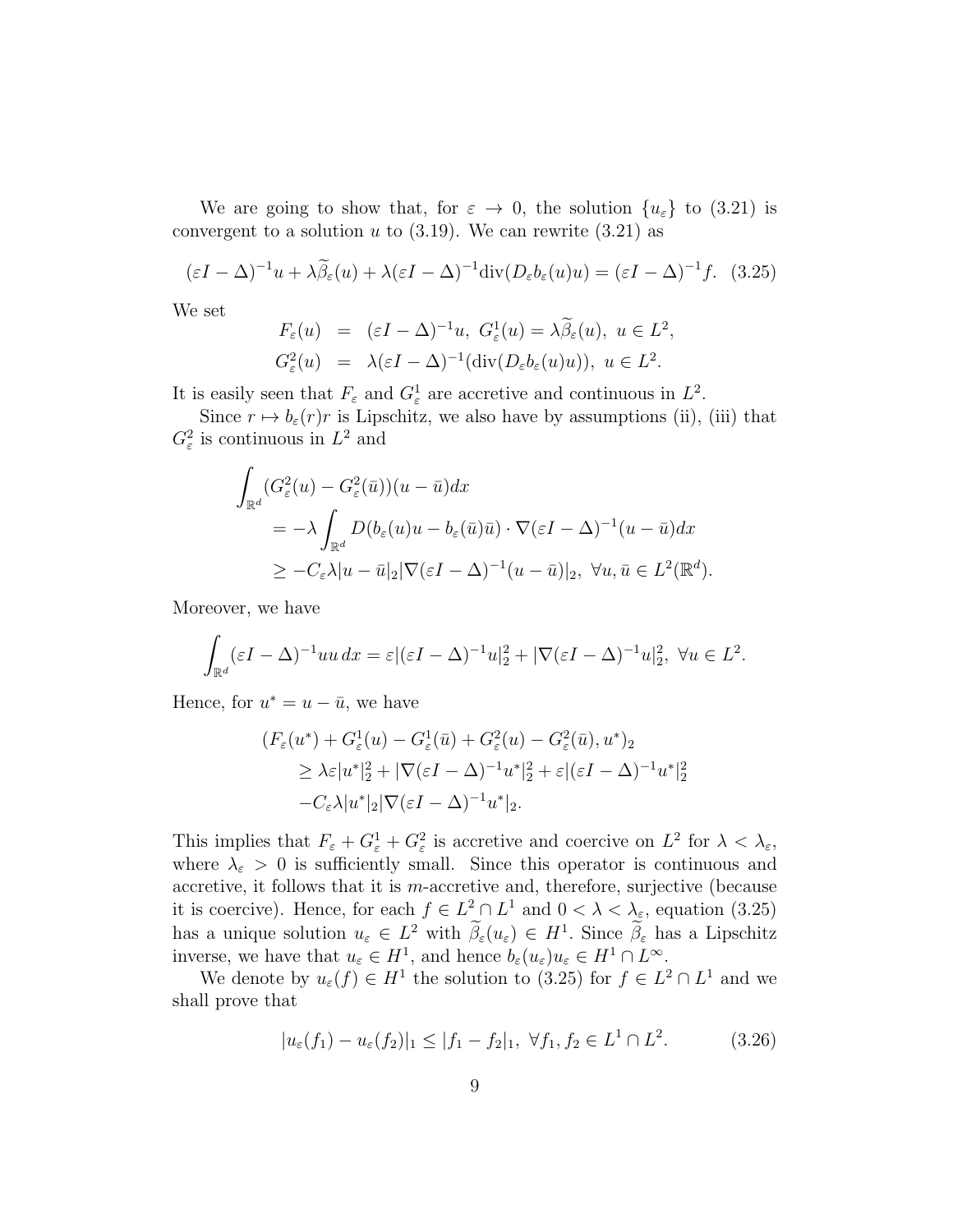To this purpose we set  $u = u_{\varepsilon}(f_1) - u_{\varepsilon}(f_2)$ ,  $f = f_1 - f_2$ . By (3.21), we have, for  $u_i = u_{\varepsilon}(f_i)$ ,  $i = 1, 2$ ,

$$
u - \lambda \Delta(\widetilde{\beta}_{\varepsilon}(u_1) - \widetilde{\beta}_{\varepsilon}(u_2)) + \varepsilon \lambda(\widetilde{\beta}_{\varepsilon}(u_1) - \widetilde{\beta}_{\varepsilon}(u_2)) + \lambda \operatorname{div}(D_{\varepsilon}(b_{\varepsilon}(u_1)u_1 - b_{\varepsilon}(u_2)u_2)) = f.
$$
\n(3.27)

We consider the Lipschitzian function  $\mathcal{X}_\delta: \mathbb{R} \to \mathbb{R},$ 

$$
\mathcal{X}_{\delta}(r) = \begin{cases}\n1 & \text{for } r \ge \delta, \\
\frac{r}{\delta} & \text{for } |r| < \delta, \\
-1 & \text{for } r < -\delta,\n\end{cases}
$$
\n(3.28)

where  $\delta > 0$ . (We note that  $\mathcal{X}_{\delta}(r) \to \text{sign } r$  for  $\delta \to 0$ .) We set

$$
\Phi_{\varepsilon} = \lambda \nabla (\widetilde{\beta}_{\varepsilon}(u_1) - \widetilde{\beta}_{\varepsilon}(u_2)) - \lambda D_{\varepsilon}(b_{\varepsilon}(u_1)u_1 - b_{\varepsilon}(u_2)u_2)
$$

and rewrite (3.27) as

$$
u = \text{div } \Phi_{\varepsilon} - \varepsilon \lambda (\widetilde{\beta}_{\varepsilon}(u_1) - \widetilde{\beta}_{\varepsilon}(u_2)) + f.
$$

In particular, div  $\Phi_{\varepsilon} \in L^2$ . We set  $\Lambda_{\delta} = \mathcal{X}_{\delta}(\hat{\beta}_{\varepsilon}(u_1) - \hat{\beta}_{\varepsilon}(u_2))$ . Since  $\Lambda_{\delta} \in H^1$ , it follows that  $\Lambda_{\delta}$  div  $\Phi_{\varepsilon} \in L^{1}$ , and so we have

$$
\int_{\mathbb{R}^d} u \Lambda_{\delta} dx = - \int_{\mathbb{R}^d} \Phi_{\varepsilon} \cdot \nabla \Lambda_{\delta} dx \n- \varepsilon \lambda \int_{\mathbb{R}^d} (\widetilde{\beta}_{\varepsilon}(u_1) - \widetilde{\beta}_{\varepsilon}(u_2)) \Lambda_{\delta} dx + \int_{\mathbb{R}^d} f \Lambda_{\delta} dx \n= - \int_{\mathbb{R}^d} \Phi_{\varepsilon} \cdot \nabla (\widetilde{\beta}_{\varepsilon}(u_1) - \widetilde{\beta}_{\varepsilon}(u_2)) \mathcal{X}'_{\delta}(\widetilde{\beta}_{\varepsilon}(u_1) \n- \widetilde{\beta}_{\varepsilon}(u_2)) dx - \varepsilon \lambda \int_{\mathbb{R}^d} (\widetilde{\beta}_{\varepsilon}(u_1) - \widetilde{\beta}_{\varepsilon}(u_2)) \mathcal{X}_{\delta}(\widetilde{\beta}_{\varepsilon}(u_1) \n- \widetilde{\beta}_{\varepsilon}(u_2)) dx + \int_{\mathbb{R}^d} f \Lambda_{\delta} dx.
$$
\n(3.29)

We have

$$
I_{\delta}^{1} = \int_{\mathbb{R}^{d}} D_{\varepsilon}(b_{\varepsilon}(u_{1})u_{1} - b_{\varepsilon}(u_{2})u_{2}) \cdot \nabla \Lambda_{\delta} dx
$$
  
= 
$$
\frac{1}{\delta} \int_{[|\tilde{\beta}_{\varepsilon}(u_{1}) - \tilde{\beta}_{\varepsilon}(u_{2})| \leq \delta]} D_{\varepsilon}(b_{\varepsilon}(u_{1})u_{1} - b_{\varepsilon}(u_{2})u_{2}) \cdot \nabla (\tilde{\beta}_{\varepsilon}(u_{1}) - \tilde{\beta}_{\varepsilon}(u_{2})) dx.
$$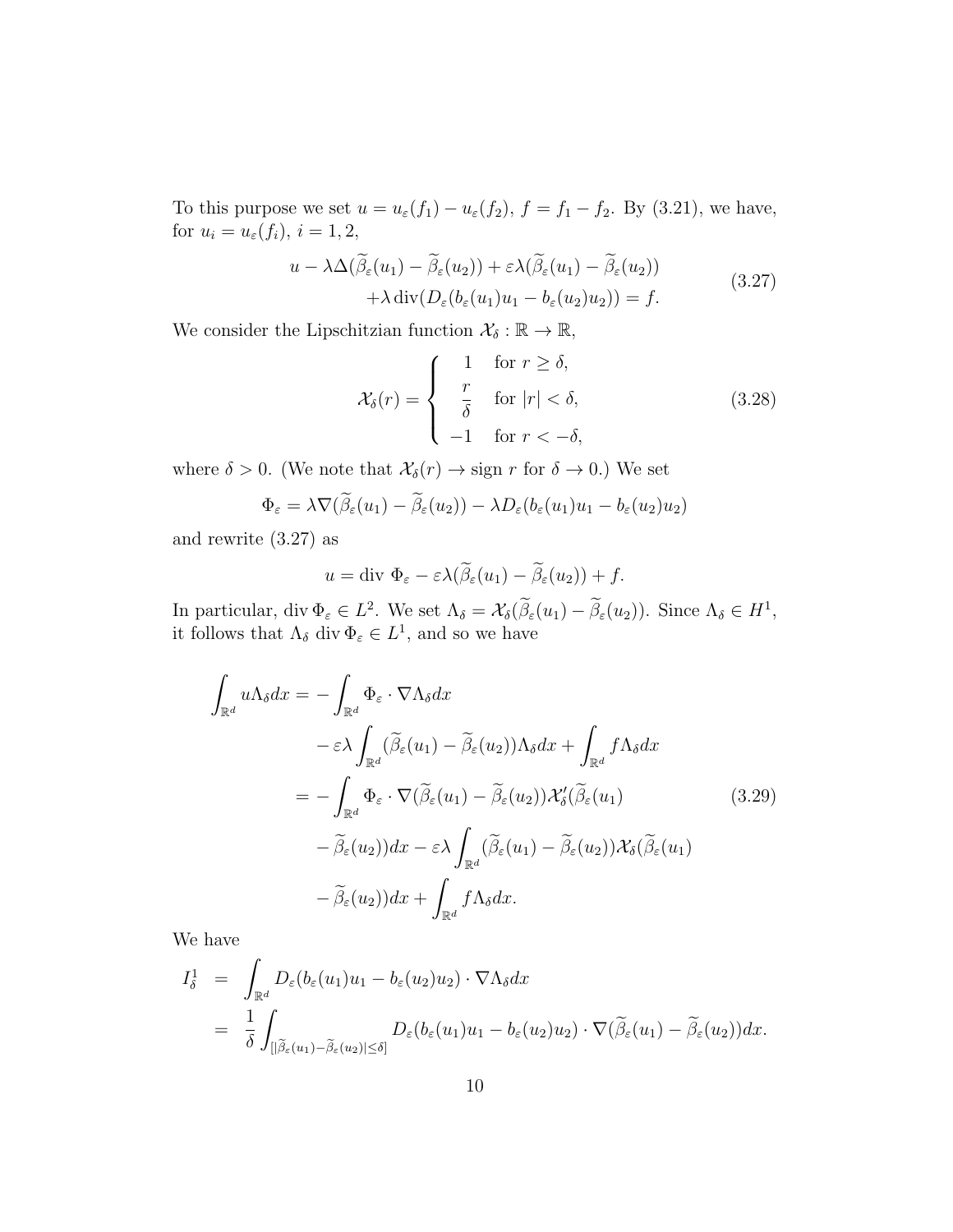Since the inverse of  $\tilde{\beta}_{\varepsilon}$  is Lipschitz with constant  $\frac{1}{\varepsilon}$ , we have

$$
|b_{\varepsilon}(u_1)u_1 - b_{\varepsilon}(u_2)u_2| \leq C_{\varepsilon}|u_1 - u_2| \leq \frac{C_{\varepsilon}}{\varepsilon} |\widetilde{\beta}_{\varepsilon}(u_1) - \widetilde{\beta}_{\varepsilon}(u_2)|,
$$

and this yields

$$
\lim_{\delta \to 0} \frac{1}{\delta} \int_{[|\tilde{\beta}_{\varepsilon}(u_1) - \tilde{\beta}_{\varepsilon}(u_2)| \le \delta]} |D_{\varepsilon}(b_{\varepsilon}(u_1)u_1 - b_{\varepsilon}(u_2)u_2) \cdot \nabla(\tilde{\beta}_{\varepsilon}(u_1) - \tilde{\beta}_{\varepsilon}(u_2))| dx
$$
\n
$$
\leq \frac{C_{\varepsilon}}{\varepsilon} |D_{\varepsilon}|_2 \lim_{\delta \to 0} \left( \int_{[|\tilde{\beta}_{\varepsilon}(u_1) - \tilde{\beta}_{\varepsilon}(u_2)| \le \delta]} |\nabla(\tilde{\beta}_{\varepsilon}(u_1) - \tilde{\beta}_{\varepsilon}(u_2))|^2 dx \right)^{\frac{1}{2}} = 0, (3.30)
$$

because  $\nabla(\widetilde{\beta}_{\varepsilon}(u_1) - \widetilde{\beta}_{\varepsilon}(u_2))(x) = 0$ , a.e. on  $[x \in \mathbb{R}^d; \widetilde{\beta}_{\varepsilon}(u_1(x)) - \widetilde{\beta}_{\varepsilon}(u_2(x)) = 0].$ This yields  $\lim_{\delta \to 0} I_{\delta}^1 = 0$ . Since  $\mathcal{X}'_{\delta} \geq 0$ , a.e. on  $\mathbb{R}$ , we also have

$$
\int_{\mathbb{R}^d} \nabla(\widetilde{\beta}_{\varepsilon}(u_1) - \widetilde{\beta}_{\varepsilon}(u_2)) \cdot \nabla(\widetilde{\beta}_{\varepsilon}(u_1) - \widetilde{\beta}_{\varepsilon}(u_2)) \mathcal{X}_{\delta}'(\widetilde{\beta}_{\varepsilon}(u_1) - \widetilde{\beta}_{\varepsilon}(u_2)) dx \ge 0.
$$

Then, by (3.29), we get

$$
\lim_{\delta \to 0} \int_{\mathbb{R}^d} u \mathcal{X}_{\delta}(\widetilde{\beta}_{\varepsilon}(u_1) - \widetilde{\beta}_{\varepsilon}(u_2))dx \leq \int_{\mathbb{R}^d} |f| dx, \ \forall \varepsilon > 0,
$$

and, since  $u\mathcal{X}_{\delta}(\tilde{\beta}_{\varepsilon}(u_1)-\tilde{\beta}_{\varepsilon}(u_2))\geq 0$  and  $\mathcal{X}_{\delta}\to \text{sign}$  as  $\delta\to 0$ , by Fatou's lemma this yields

$$
|u|_1 \le |f|_1,\tag{3.31}
$$

as claimed. We note that, since  $f = 0$  implies  $u_{\varepsilon}(f) = 0$ , it follows by (3.31) that  $u_{\varepsilon}(f) \in L^1$ ,  $\forall f \in L^1 \cap L^2$ .

Next, for f arbitrary in  $L^1$ , consider a sequence  $\{f_n\} \subset L^2$  such that  $f_n \to f$  strongly in  $L^1$ . Let  $\{u_{\varepsilon}^n\} \subset L^1 \cap L^2$  be the corresponding solutions to (3.21) for  $0 < \lambda < \lambda_{\varepsilon}$ . Taking into account (3.31), we obtain by the above equation that  $|u_{\varepsilon}^n - u_{\varepsilon}^m|_1 \leq |f_n - f_m|_1$ ,  $\forall n, m \in \mathcal{N}$ . Hence, for  $n \to \infty$ , we have  $u_{\varepsilon}^n \to u_{\varepsilon}(f)$  in  $L^1$ . Define the operator

$$
A_{\varepsilon}u = -\Delta\beta_{\varepsilon}(u) + \varepsilon\beta_{\varepsilon}(u) + \text{div}(D_{\varepsilon}b_{\varepsilon}(u)u)
$$
  
\n
$$
D(A_{\varepsilon}) = \{u \in L^{1}; -\Delta\widetilde{\beta}_{\varepsilon}(u) + \varepsilon\widetilde{\beta}_{\varepsilon}(u) + \text{div}(D_{\varepsilon}b_{\varepsilon}(u)u) \in L^{1}\}.
$$
\n(3.32)

It is obvious that  $(A_\varepsilon, D(A_\varepsilon))$  is closed on  $L^1$ . Therefore,  $u_\varepsilon(f) \in D(A_\varepsilon)$  and

$$
u_{\varepsilon}(f) + \lambda A_{\varepsilon} u_{\varepsilon}(f) = f,\tag{3.33}
$$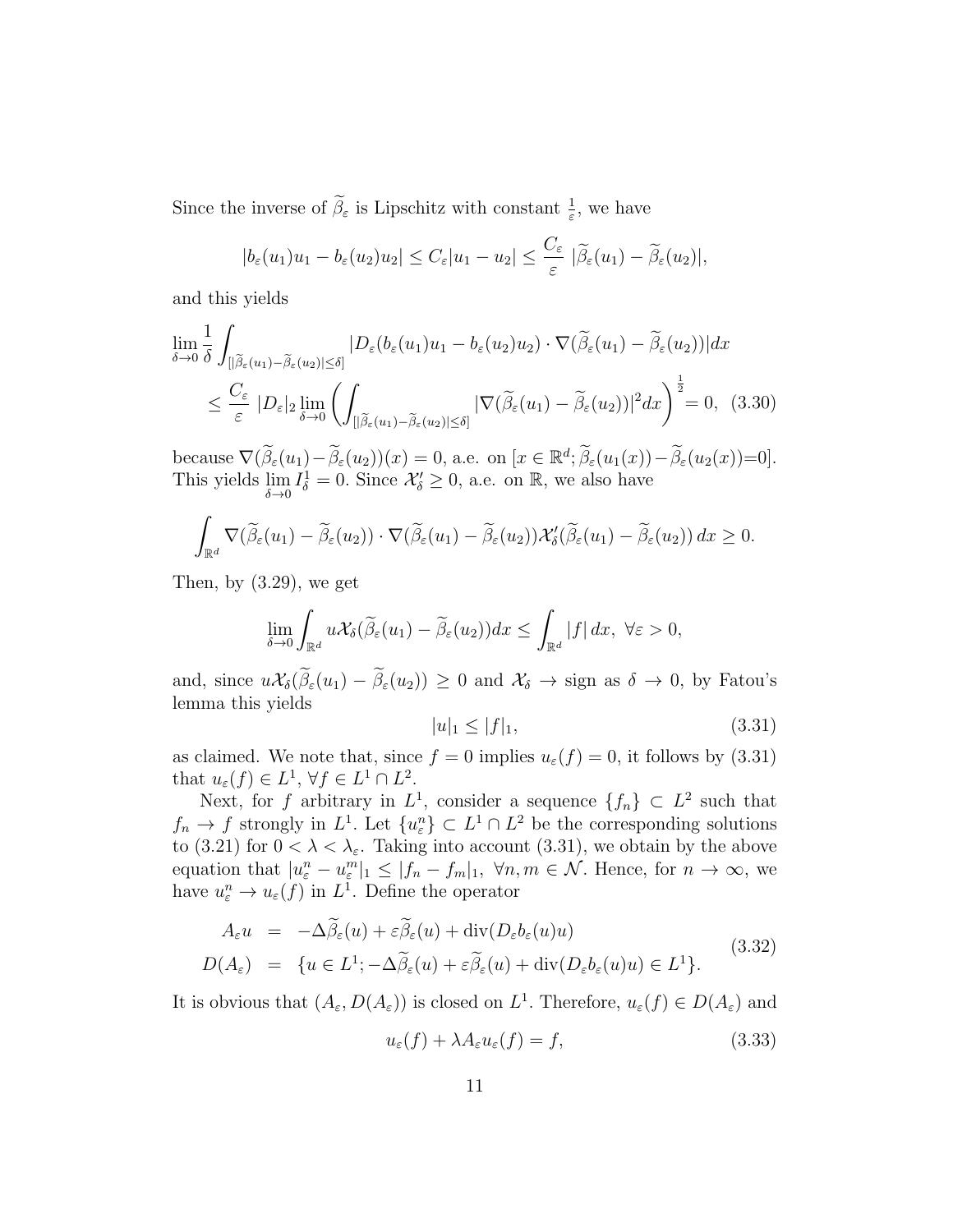for  $\lambda < \lambda_{\varepsilon}$ . We also have

$$
|u_{\varepsilon}(f_1) - u_{\varepsilon}(f_2)|_1 \le |f_1 - f_2|_1, \ \forall f_1, f_2 \in L^1.
$$
 (3.34)

Then, by Proposition 3.3 in [2], p. 99, it follows that  $R(1 + \lambda A_{\varepsilon}) = L^1$ ,  $\forall \lambda > 0$ , and also (3.33), (3.34) extend to all  $\lambda > 0$  (see Proposition 3.1) in  $|2|$ ).

Moreover, if  $u_{\varepsilon} = u_{\varepsilon}(\lambda, f)$  is our solution to (3.21), we have, for all  $0 < \lambda_1, \lambda_2 < \infty$  and  $f \in L^1 \cap L^2$ , by definition

$$
u_{\varepsilon}(\lambda_2, f) = u_{\varepsilon} \left( \lambda_1, \frac{\lambda_1}{\lambda_2} f + \left( 1 - \frac{\lambda_1}{\lambda_2} \right) u_{\varepsilon}(\lambda_2, f) \right).
$$
 (3.35)

If  $f \in L^1 \cap L^{\infty}$ , we have

$$
|u_{\varepsilon}(f)|_{\infty} \le (1 + |(\text{div}\,D)^{-} + |D||_{\infty}^{\frac{1}{2}})|f|_{\infty}, \ \ 0 < \lambda < \lambda_{0}.\tag{3.36}
$$

Indeed, by (3.21), we see that, for  $M_{\varepsilon} = |(\text{div } D_{\varepsilon})^{-}|\mathbf{L}| \times |f|_{\infty}, u_{\varepsilon} = u_{\varepsilon}(f),$  $b_{\varepsilon}^*(r) = b_{\varepsilon}(r)r$  and  $\lambda < \lambda_0$ , where  $\lambda_0$  is as in (3.6),

$$
(u_{\varepsilon} - |f|_{\infty} - M_{\varepsilon}) - \lambda \Delta(\widetilde{\beta}_{\varepsilon}(u_{\varepsilon}) - \widetilde{\beta}_{\varepsilon}(|f|_{\infty} + M_{\varepsilon}))
$$
  
 
$$
+ \lambda \varepsilon(\widetilde{\beta}_{\varepsilon}(u_{\varepsilon}) - \widetilde{\beta}_{\varepsilon}(|f|_{\infty} + M_{\varepsilon})) + \lambda \operatorname{div}(D_{\varepsilon}(b_{\varepsilon}^{*}(u_{\varepsilon}) - b_{\varepsilon}^{*}(|f|_{\infty} + M_{\varepsilon})))
$$
  

$$
\leq f - |f|_{\infty} - M_{\varepsilon} - \lambda b_{\varepsilon}^{*}(M_{\varepsilon} + |f|_{\infty}) \operatorname{div} D_{\varepsilon} \leq 0.
$$

Multiplying the above equation by  $\mathcal{X}_{\delta}((u_{\varepsilon} - (|f|_{\infty} + M_{\varepsilon}))^{+})$  and integrating over  $\mathbb{R}^d$ , we get as above, for  $\delta \to 0$ ,  $|(u_{\varepsilon} - |f|_{\infty} - M_{\varepsilon})^+|_1 \leq 0$  and, therefore, by (3.24)

$$
u_{\varepsilon} \leq (1+|(\text{div } D)^{-}+|D||_{\infty}^{\frac{1}{2}})|f|_{\infty}, \text{ a.e. in } \mathbb{R}^{d}.
$$

Similarly, one gets that

$$
u_{\varepsilon} \ge -(1 + |(\text{div } D)^{-} + |D||_{\infty}^{\frac{1}{2}})|f|_{\infty}, \text{ a.e. in } \mathbb{R}^{d},
$$

and so (3.36) follows, which in turn by (3.35) implies that, for some  $C_{\lambda} > 0$ ,

$$
|u_{\varepsilon}(\lambda, f)|_{\infty} \le C_{\lambda}|f|_{\infty} \text{ for all } \varepsilon > 0, f \in L^{1} \cap L^{\infty}.
$$
 (3.37)

Now, we are going to let  $\varepsilon \to 0$  in (3.33). To this end, we need some estimates on  $u_{\varepsilon}$ . By (3.21) (or (3.33)), we have

$$
\Delta \widetilde{\beta}_{\varepsilon}(u_{\varepsilon}) = \lambda^{-1}(u_{\varepsilon} - f) + \text{div}(D_{\varepsilon}b_{\varepsilon}(u_{\varepsilon})u_{\varepsilon}) + \varepsilon \widetilde{\beta}_{\varepsilon}(u_{\varepsilon}). \tag{3.38}
$$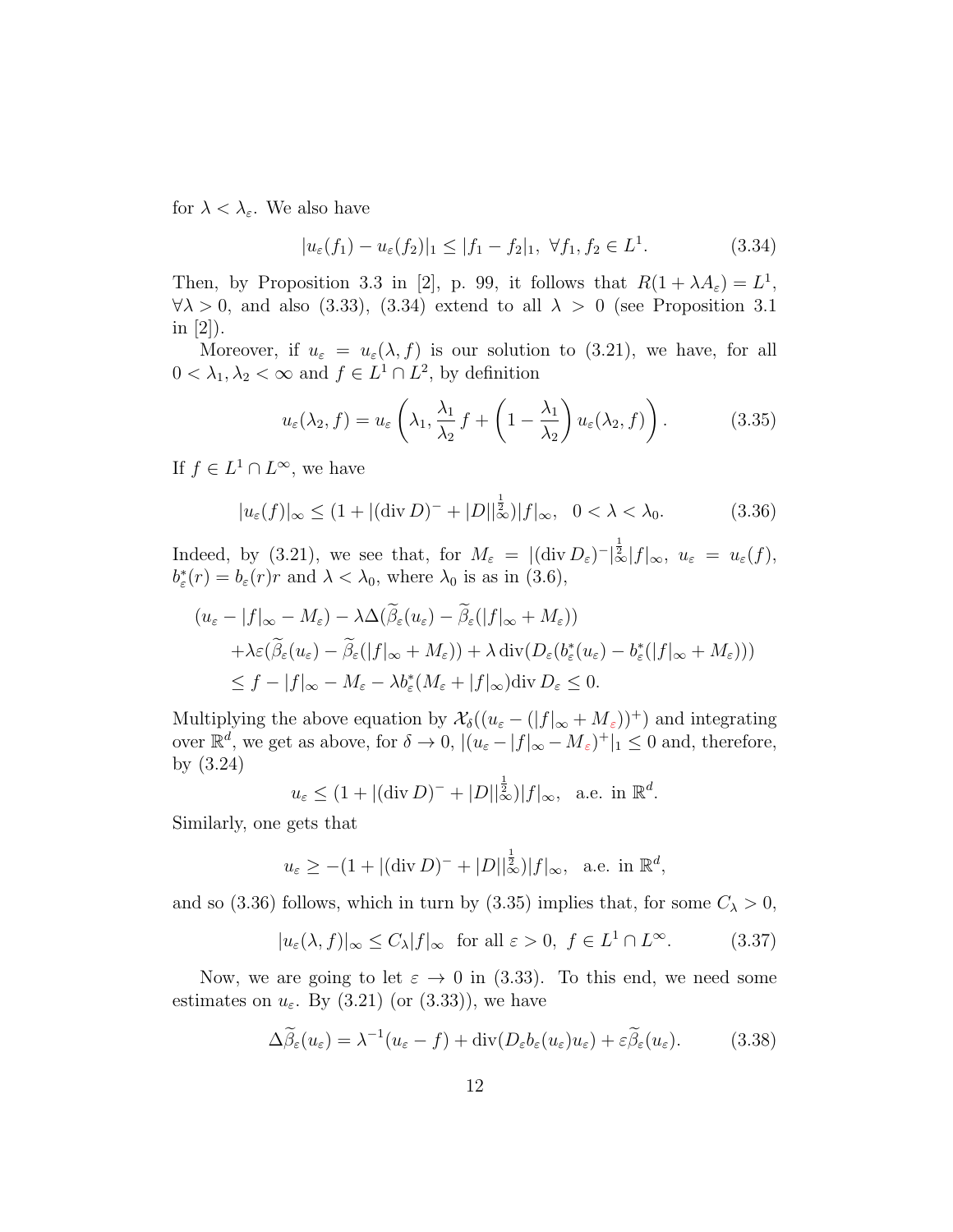We shall first consider the case  $d \geq 3$ . This yields, if  $f \in L^1 \cap L^{\infty}$ ,

$$
\widetilde{\beta}_{\varepsilon}(u_{\varepsilon}) = \frac{1}{\lambda} E * (-u_{\varepsilon} - \varepsilon \lambda \widetilde{\beta}_{\varepsilon}(u_{\varepsilon}) + f) + \text{div}(E * (D_{\varepsilon} b_{\varepsilon}(u_{\varepsilon})u_{\varepsilon})), \text{ a.e. in } \mathbb{R}^{d},
$$
\n(3.39)

where  $E$  is the fundamental solution to the Laplace operator (see Section 1). Then, recalling (1.3), (1.4) and (3.31), we get, for  $\varepsilon \in (0,1)$ ,

$$
\|\tilde{\beta}_{\varepsilon}(u_{\varepsilon}) - \operatorname{div}(E * (D_{\varepsilon}b_{\varepsilon}(u_{\varepsilon}))\|_{M^{\frac{d}{d-2}}}
$$
\n
$$
\leq \frac{1}{\lambda} \|E\|_{M^{\frac{d}{d-2}}}|u_{\varepsilon} + \lambda \varepsilon \tilde{\beta}_{\varepsilon}(u_{\varepsilon}) - f|_{1} \leq \frac{2+3\lambda}{\lambda} \|E\|_{M^{\frac{d}{d-2}}}|f|_{1},
$$
\n(3.40)

 $\forall \lambda > 0$ , because  $\varepsilon |\beta_{\varepsilon}(u)| \leq (2 + \varepsilon^2)|u|$ . Taking into account that, for  $d \geq 3$ ,

$$
M^{\frac{d}{d-2}} \subset L^p_{\text{loc}}, \ \forall p \in \left(1, \frac{d}{d-2}\right), \ \ M^{\frac{d}{d-1}} \subset L^p_{\text{loc}}, \ \forall p \in \left(1, \frac{d}{d-1}\right)
$$

we see by (3.40) that, for  $1 < p < \frac{d}{d-2}$ , and, for all compacts  $K \subset \mathbb{R}^d$ , we have

$$
\|\widetilde{\beta}_{\varepsilon}(u_{\varepsilon})-\operatorname{div}(E*(D_{\varepsilon}b_{\varepsilon}(u_{\varepsilon})u_{\varepsilon}))\|_{L^{p}(K)}\leq \frac{1+\lambda}{\lambda}C_{K}|f|_{1}, \ \forall \lambda>0,
$$

and so, by (1.5), we have, for  $1 < q < \frac{d}{d-1}$ ,  $f \in L^1 \cap L^{\infty}$ ,

$$
\|\widetilde{\beta}_{\varepsilon}(u_{\varepsilon})\|_{L^{q}(K)} \leq C_{K} \left( \|\text{div}(E \ast (D_{\varepsilon}b_{\varepsilon}(u_{\varepsilon})u_{\varepsilon}))\|_{L^{q}(K)} + \frac{1+\lambda}{\lambda}|f|_{1} \right)
$$
  
\n
$$
\leq C_{K} \left( \|\text{div}(E \ast (D_{\varepsilon}b_{\varepsilon}(u_{\varepsilon})u_{\varepsilon}))\|_{M^{\frac{d}{d-1}}} + \frac{1+\lambda}{\lambda}|f|_{1} \right) \quad (3.41)
$$
  
\n
$$
\leq C_{K} \left( |u_{\varepsilon}|_{1} + \frac{1+\lambda}{\lambda}|f|_{1} \right) \leq C_{K} \left( \frac{1+\lambda}{\lambda} \right)|f|_{1},
$$

 $\forall \lambda > 0$ , for any compact subset  $K \subset \mathbb{R}^d$ , where the constant  $C_K$  is independent of f and changes from line to line and we used that  $|b_{\varepsilon}|_{\infty} \leq |b|_{\infty}$ ,  $|D_{\varepsilon}| \leq |D|_{\infty}.$ 

We assume first that  $f \in L^1 \cap L^{\infty}$  and  $0 < \lambda < \lambda_0$ . Then, by (3.36), we have, along a subsequence  $\{\varepsilon\} \to 0$ ,

$$
u_{\varepsilon} \to u
$$
 weak-star in  $L^{\infty}$ , whence weakly in  $L_{loc}^{1}$ . (3.42)

Therefore,  $\{\widetilde{\beta}_{\varepsilon}(u_{\varepsilon})\}$  is bounded in  $L_{\text{loc}}^q$  (as a matter of fact, since  $|\widetilde{\beta}_{\varepsilon}(r)| \leq$  $C_M(1+|r|), |r| \leq M, \varepsilon \in (0,1)$ , see (3.56) below, it is bounded in  $L^{\infty}$ ). Hence, by selecting a further subsequence  $\{\varepsilon\} \to 0$ , we also have

$$
\widetilde{\beta}_{\varepsilon}(u_{\varepsilon}) \to \eta
$$
 weakly in  $L_{\text{loc}}^q$ ,  $q \in (1, \frac{d}{d-1})$ . (3.43)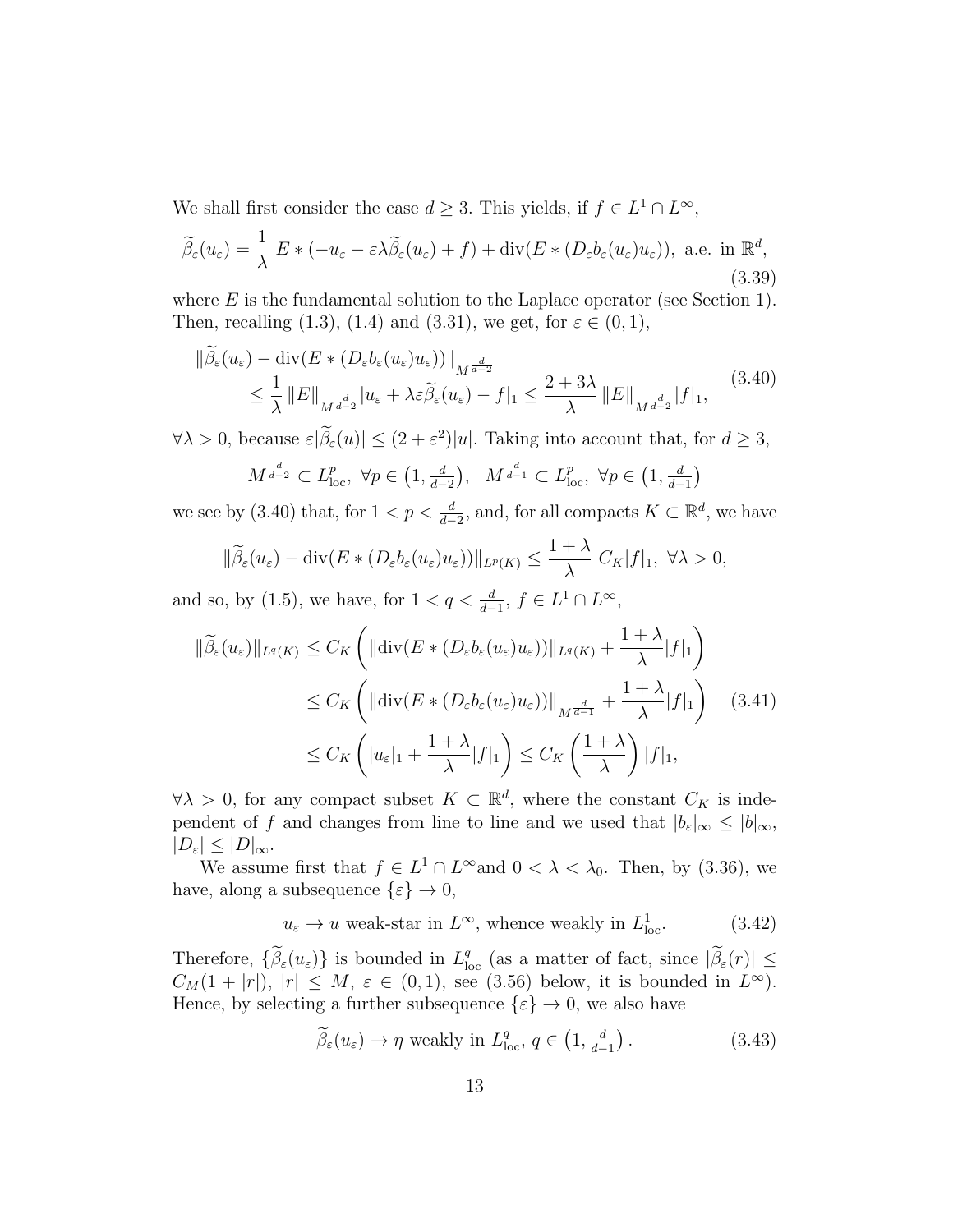Now, we consider two cases:

**Case 1.** *b* is constant (hence  $b_{\varepsilon} \equiv b$ ).

By  $(3.21), (3.23), (3.42), (3.43),$  we have

$$
u - \lambda \Delta \eta + \lambda \operatorname{div}(Dbu) = f \text{ in } \mathcal{D}'(\mathbb{R}^d). \tag{3.44}
$$

It remains to be shown that

$$
\eta(x) = \beta(u(x)), \text{ a.e. } x \in \mathbb{R}^d. \tag{3.45}
$$

For this purpose, we shall prove first, via the Riesz-Kolmogorov compactness theorem, that  $\{\widetilde{\beta}_{\varepsilon}(u_{\varepsilon})\}_{{\varepsilon}>0}$  is compact in  $L^q_{\text{loc}}$ . We set

$$
v_{\varepsilon} = \widetilde{\beta}_{\varepsilon}(u_{\varepsilon}), \ v_{\varepsilon}^{\nu}(x) = v_{\varepsilon}(x+\nu) - v_{\varepsilon}(x), \ \forall x, \nu \in \mathbb{R}^d.
$$

By  $(3.39)$ , we have

$$
v_{\varepsilon}^{\nu} = \frac{1}{\lambda} E^{\nu} * (-u_{\varepsilon} - \varepsilon \lambda \widetilde{\beta}_{\varepsilon}(u_{\varepsilon}) + f) - \text{div}(E^{\nu} * (D_{\varepsilon}bu_{\varepsilon})), \ E^{\nu}(x) \equiv E(x + \nu) - E(x),
$$

and, by (1.4), (1.5), this yields, for any compact  $K \subset \mathbb{R}^d$ ,  $1 < q < \frac{d}{d-1}$ ,  $q < p < \frac{d}{d-2}$ , and all  $\varepsilon \in (0,1)$ ,

$$
||v_{\varepsilon}^{\nu}||_{L^{q}(K)} \leq \frac{C_{K}}{\lambda} ||E^{\nu} * (-u_{\varepsilon} - \varepsilon \lambda \widetilde{\beta}_{\varepsilon}(u_{\varepsilon}) + f)||_{L^{p}(K)}
$$
  
+ 
$$
||\text{div}(E^{\nu} * (D_{\varepsilon}bu_{\varepsilon}))||_{L^{q}(K)}
$$
  

$$
\leq \frac{C_{K}}{\lambda} ||E^{\nu} * (-u_{\varepsilon} - \varepsilon \lambda \widetilde{\beta}_{\varepsilon}(u_{\varepsilon}) + f)||_{M^{\frac{d}{d-2}}}
$$
  
+ 
$$
C_{K} ||\text{div}(E^{\nu} * (D_{\varepsilon}bu_{\varepsilon}))||_{M^{\frac{d}{d-1}}}
$$
  

$$
\leq \frac{C_{K}}{\lambda} ||E^{\nu}||_{M^{\frac{d}{d-2}}} (|u_{\varepsilon}|_{1} + |f|_{1}) + C_{K} ||\nabla E^{\nu}||_{M^{\frac{d}{d-1}}} |u_{\varepsilon}|_{1}
$$
  

$$
\leq C_{K} \left(1 + \frac{1}{\lambda}\right) (||E^{\nu}||_{M^{\frac{d}{d-2}}} + ||\nabla E^{\nu}||_{M^{\frac{d}{d-1}}}) |f|_{1},
$$

where we used that  $|D_{\varepsilon}|_{\infty} \leq |D|_{\infty}$ . On the other hand, we have

$$
\lim_{\nu\to 0} (\|E^\nu\|_{M^{\frac{d}{d-2}}}+\|\nabla E^\nu\|_{M^{\frac{d}{d-1}}})=0.
$$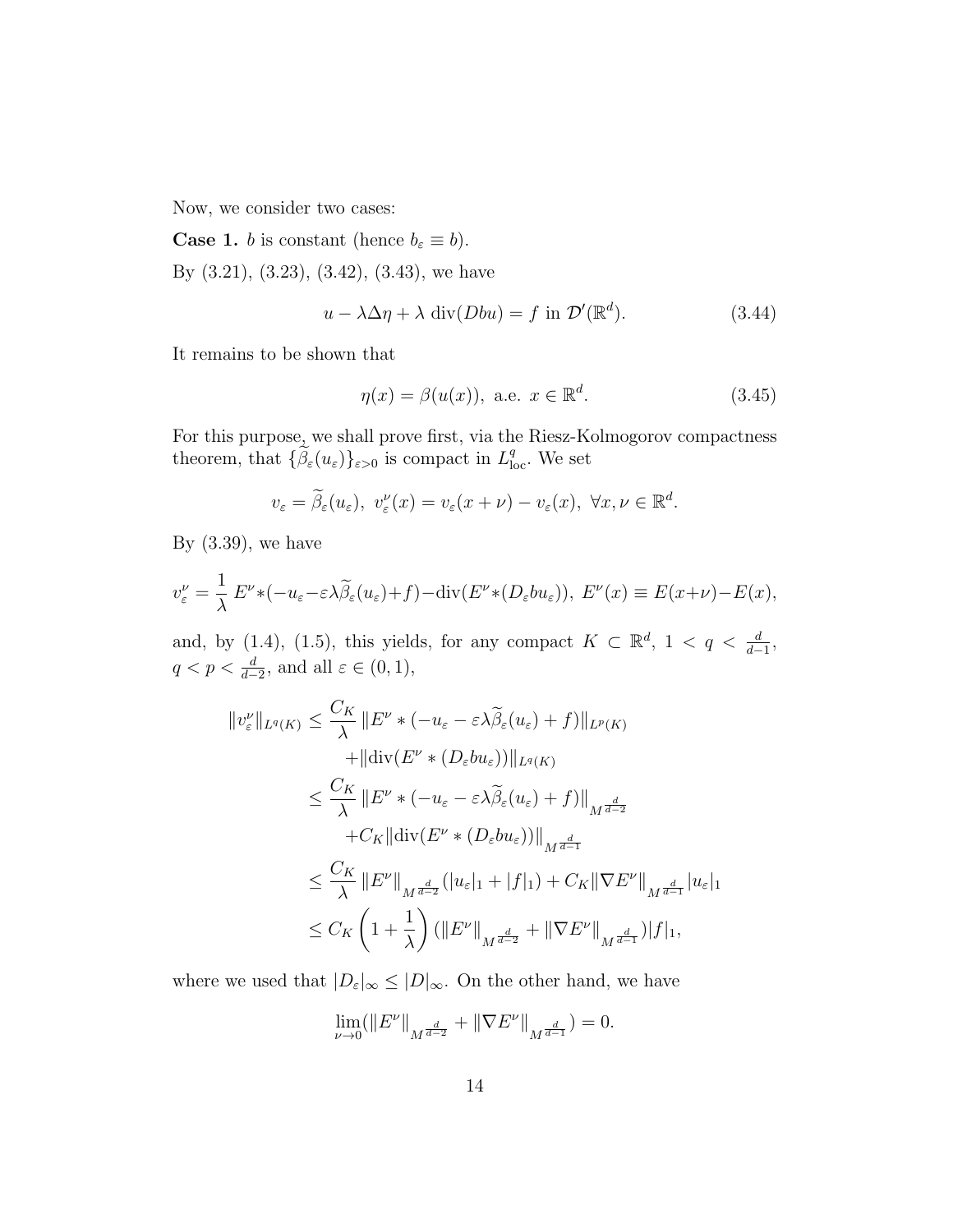(This continuity property follows as in the case of  $L^p$ -spaces.) Therefore,  $\{\hat{\beta}_{\varepsilon}(u_{\varepsilon});\ \varepsilon\in(0,1)\}\$ is compact in each space  $L^{q}(K)$ , K compact subset of  $\mathbb{R}^d$ , where  $1 < q < \frac{d}{d-1}$ . We also note that  $\varepsilon |u_{\varepsilon}|_1 \to 0$  as  $\varepsilon \to 0$ . Hence, on a subsequence  $\{\varepsilon\} \to 0$ ,

$$
\beta_{\varepsilon}(u_{\varepsilon}) \to \eta \text{ strongly in } L_{\text{loc}}^{q}.\tag{3.46}
$$

Since  $\{u_{\varepsilon}; \varepsilon \in (0,1)\}\)$  are bounded in  $L^{\infty}$ , we have

$$
\lim_{\varepsilon \to 0} |\beta_{\varepsilon}(u_{\varepsilon}) - \beta(u_{\varepsilon})|_{\infty} = 0,
$$

so, by (3.46),

$$
\beta(u_{\varepsilon}) \to \eta \text{ strongly in } L_{\text{loc}}^q. \tag{3.47}
$$

Recalling that  $u_{\varepsilon} \to u$  weak-star in  $L^{\infty}$  and that the map  $u \to \beta(u)$  is maximal monotone in each dual pair  $(L^q(K), L^{q'}(K))$ , hence weakly-strongly closed, we get by  $(3.47)$  that  $(3.45)$  holds. Hence, by  $(3.34)$ ,  $(3.42)$ , for  $u = u(\lambda, f)$ , we have

$$
|u(\lambda, f) - u(\lambda, g)|_1 \le |f - g|_1, \ \forall \lambda > 0, \ f, g \in L^1 \cap L^\infty. \tag{3.48}
$$

(Indeed, first only for  $0 < \lambda < \lambda_0$ , but then by Proposition 3.1 in [2] for all  $\lambda > 0$ .) Hence,  $u(\lambda, f) \in L^1$  and so, by  $(3.44)$ ,  $u(\lambda, f) \in D(A_0)$  and satisfies (3.18) for all  $f \in L^1 \cap L^{\infty}$ .

**Case 2.** Let  $\beta$  be strictly increasing.

Multiplying (3.33) by  $u_{\varepsilon} = u_{\varepsilon}(f)$  and integrating over  $\mathbb{R}^d$ , since  $u_{\varepsilon}, b_{\varepsilon}(u_{\varepsilon})u_{\varepsilon} \in$  $H^1 \cap L^1 \cap L^{\infty}, \tilde{\beta}_{\varepsilon}(u_{\varepsilon}) \in H^2$ , we obtain

$$
|u_{\varepsilon}|_{2}^{2} + \lambda \int_{\mathbb{R}^{d}} \beta_{\varepsilon}'(u_{\varepsilon}) |\nabla u_{\varepsilon}|^{2} dx
$$
  
 
$$
\leq \lambda \int_{\mathbb{R}^{d}} (\nabla u_{\varepsilon} \cdot D_{\varepsilon}) b_{\varepsilon}(u_{\varepsilon}) u_{\varepsilon} dx + \frac{1}{2} |u_{\varepsilon}|_{2}^{2} + \frac{1}{2} |f|_{2}^{2}. \tag{3.49}
$$

Defining

$$
\psi(r) = \int_0^r b_\varepsilon(s)s\,ds, \ r \in \mathbb{R},
$$

we see that  $\psi \geq 0$ , hence the first integral on the right hand side of (3.49) is equal to

$$
-\int_{\mathbb{R}} \operatorname{div} D_{\varepsilon} \psi(u_{\varepsilon}) dx \le C < \infty, \tag{3.50}
$$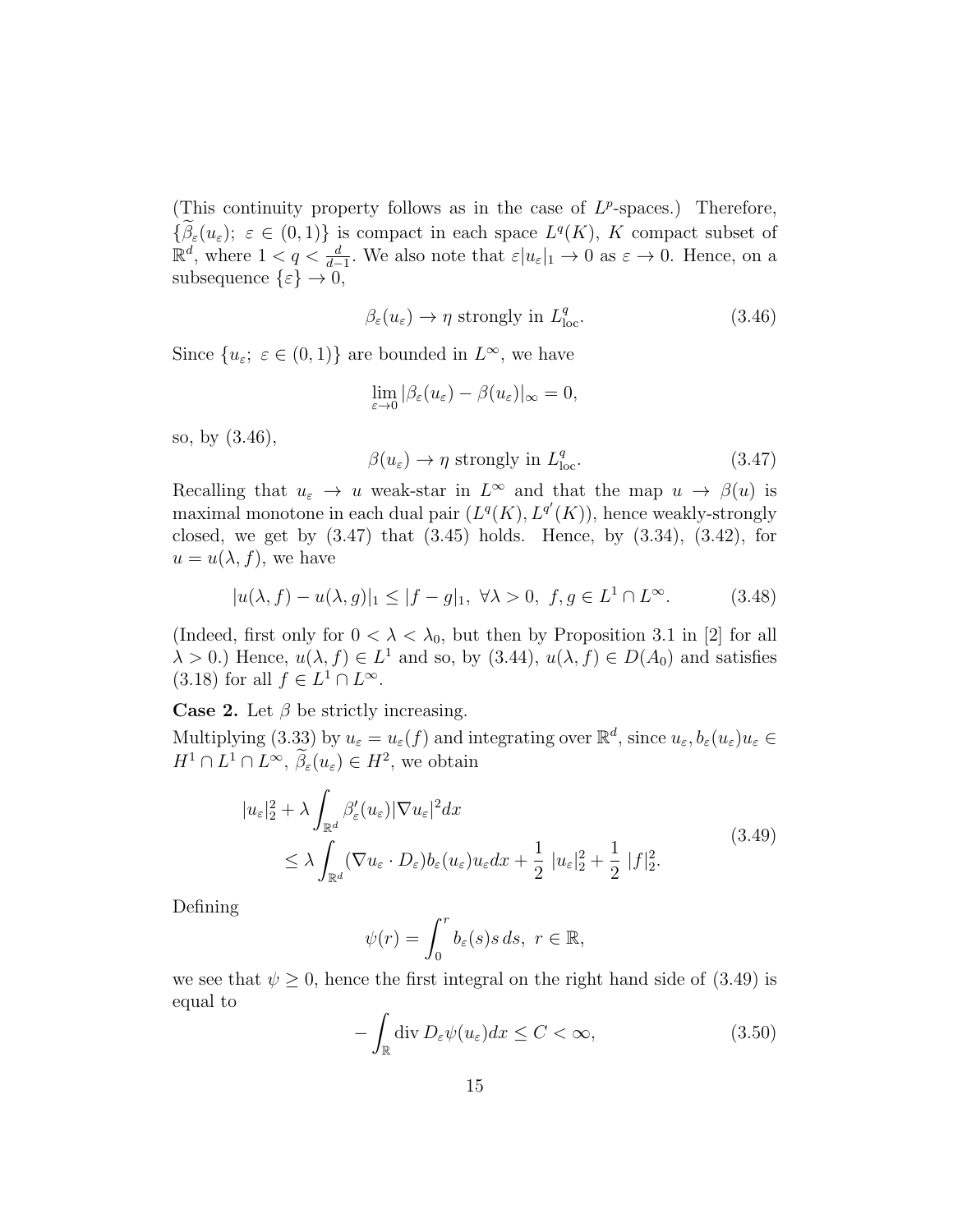where (see  $(3.24)$ )

$$
C := \frac{1}{2} |b|_{\infty} |(\text{div } D)^{-} + |D||_{\infty} \sup_{\varepsilon \in (0,1)} (|u_{\varepsilon}|_{\infty} |u_{\varepsilon}|_{1}).
$$

C is by (3.34) and (3.37) indeed finite, since  $f \in L^1 \cap L^{\infty}$ . Define  $g_{\varepsilon}(r) = (I + \varepsilon \beta)^{-1}(r), r \in \mathcal{N}$ , and

$$
a(r) = \int_0^r \frac{\beta'(s)}{1 + \beta'(s)} ds, \quad r \in \mathbb{R}.
$$

Since

$$
\beta'_{\varepsilon}(r) \geq \frac{\beta'(g_{\varepsilon}(r))}{1 + \beta'(g_{\varepsilon}(r))} \geq \frac{\beta'(g_{\varepsilon}(r))}{1 + \beta'(g_{\varepsilon}(r))} (g'_{\varepsilon}(r))^2, \ r \in \mathbb{R},
$$

and thus

$$
\beta_{\varepsilon}'(u_{\varepsilon})|\nabla u_{\varepsilon}|^2 \geq |\nabla a(g_{\varepsilon}(u_{\varepsilon}))|^2,
$$

we obtain from (3.49), (3.50)

$$
|u_{\varepsilon}|_{2}^{2} + 2\lambda \int_{\mathbb{R}^{d}} |\nabla a(g_{\varepsilon}(u_{\varepsilon}))|^{2} dx \le |f|_{2}^{2}.
$$
 (3.51)

Since  $|a(r)| \leq |r|$  and  $|g_{\varepsilon}(r)| \leq |r|, r \in \mathbb{R}$ , this implies that  $a(g_{\varepsilon}(u_{\varepsilon}))$ ,  $\varepsilon > 0$ , is bounded in  $H^1$ , hence compact in  $L^2_{loc}$ , so along a subsequence  $\varepsilon \to 0$ 

$$
a(g_{\varepsilon}(u_{\varepsilon})) \to v \text{ in } L^2_{\text{loc}}
$$
 and a.e.

Since a is strictly increasing and continuous, and thus so is its inverse function  $a^{-1}$ , it follows that  $g_{\varepsilon}(u_{\varepsilon}) \to a^{-1}(v)$ , a.e., and so, as  $\varepsilon \to 0$ ,

$$
u_{\varepsilon} = g_{\varepsilon}(u_{\varepsilon}) + \varepsilon \beta(g_{\varepsilon}(u_{\varepsilon})) \to a^{-1}(v)
$$
, a.e. on  $\mathbb{R}^d$ .

Therefore, by (3.36) we have  $u \in L^{\infty}$  and by (3.42)

$$
u_{\varepsilon} \longrightarrow u \quad \text{in} \ L^p_{\text{loc}}, \quad \forall p \in [1, \infty). \tag{3.52}
$$

By Fatou's lemma and (3.34), it follows that  $u \in L<sup>1</sup>$ . Furthermore, obviously both  $\widetilde{\beta}_{\varepsilon}$  and  $b_{\varepsilon}, \varepsilon \in (0, 1)$ , are locally equicontinuous. Hence,

$$
\widetilde{\beta}_{\varepsilon}(u_{\varepsilon}) \to \beta(u), \quad b_{\varepsilon}(u_{\varepsilon})u_{\varepsilon} \to b(u)u, \text{ a.e. on } \mathbb{R}^d,
$$
\n(3.53)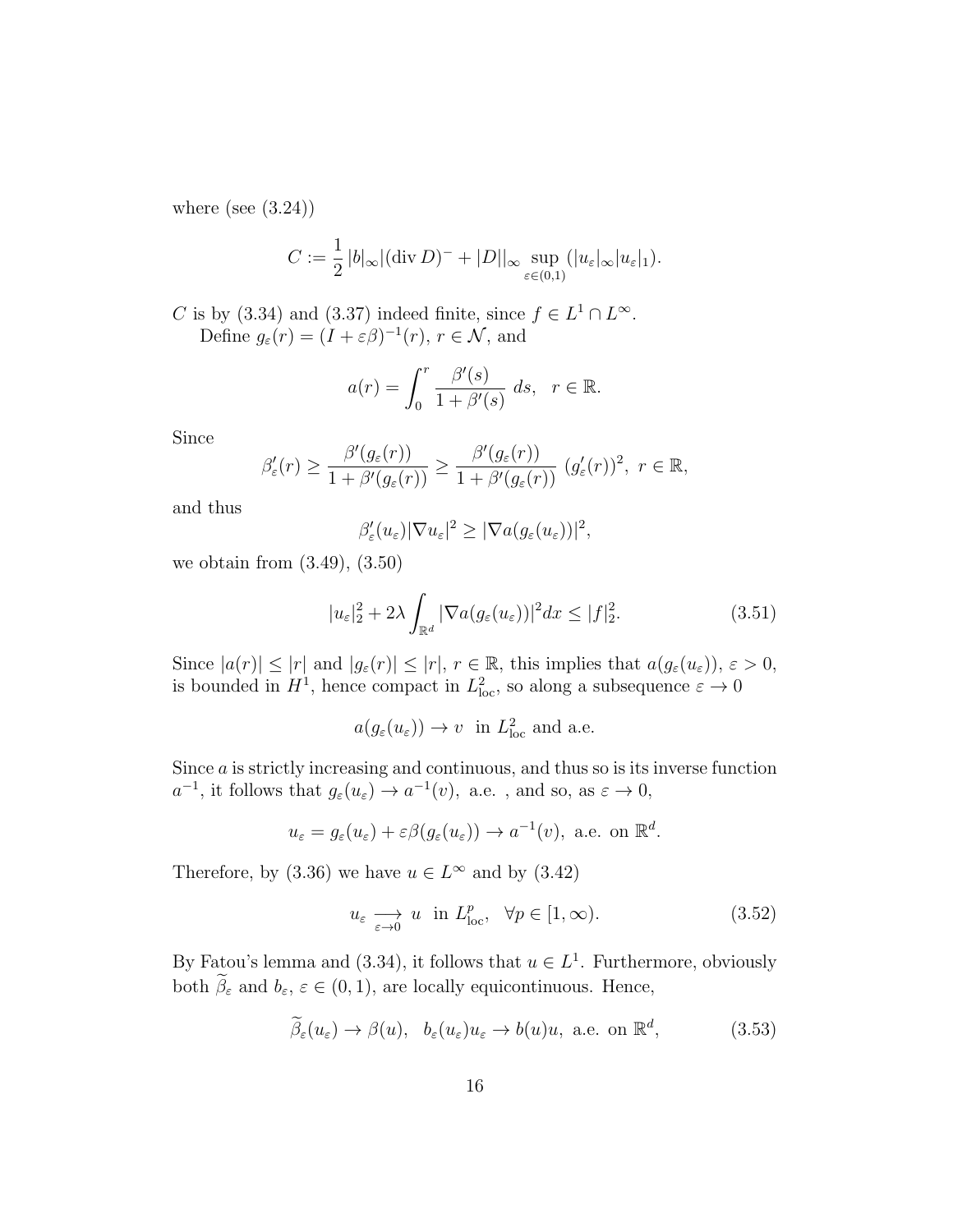as  $\varepsilon \to 0$ , since sup  $|u_{\varepsilon}|_{\infty} < \infty$  by (3.36). We note that, since  $\beta$  is locally ε>0 Lipschitz and  $\beta(0) = 0$ , we have, for  $M > 0$ ,  $C_M = \text{sup}$  $|r| \leq M$  $\beta'(r),$ 

$$
|\beta_{\varepsilon}(r)| \le C_M |(I + \varepsilon \beta)^{-1} r| \le C_M |r|, \ r \in [-M, M]. \tag{3.54}
$$

Hence, by (3.36), (3.37) and because  $|b_{\varepsilon}| \leq |b|_{\infty}$ , (3.54) implies that both convergences in (3.53) also hold in  $L_{\text{loc}}^p$ ,  $p \in [1,\infty)$ . Hence we can pass to the limit in  $(3.33)$ ,  $(3.34)$  to conclude that u satisfies  $(3.19)$ , which in turn implies that  $u \in D(A)$ , because  $\beta(u) \in L^p_{loc}, p \in [1, \infty)$ , and that (3.48) also holds in Case 2.

All what follows now holds in both Cases 1 and 2.

We define  $J_{\lambda}: L^{1} \cap L^{\infty} \to L^{1}$ ,

$$
J_{\lambda}(f) = u(\lambda, f), \quad \forall f \in L^{1} \cap L^{\infty}, \ \lambda > 0.
$$

Then, (3.4) follows by definition. We note that, by (3.41), it also follows

$$
|\beta(u(\lambda, f))|_{L^{q}(K)} \leq C_K \left(1 + \frac{1}{\lambda}\right)|f|_1, \ \forall f \in L^1 \cap L^{\infty}, \ \lambda > 0. \tag{3.55}
$$

Now, let  $f \in L^1$  and  $\{f_n\} \subset L^1 \cap L^{\infty}$  be such that  $f_n \to f$  in  $L^1$ . If  $u_n = u(\lambda, f_n)$ , we see by (3.48) that  $u_n \to u$  in  $L^1$  and, by (3.55),  $\{\beta(u_n)\}\$ is bounded in  $L^q(K)$  for each  $K \subset \mathbb{R}^d$ ,  $q \in (0, \frac{d}{d})$  $\frac{d}{d-1}$ ). Hence, by the generalized Lebesgue convergence theorem and the continuity of  $\beta$ ,  $\beta(u_n) \rightarrow \beta(u)$  in  $L^q(K)$ , and so  $u \in D(A_0)$ ,  $A_0 u_n \to A_0 u$  in  $L^1$ , and

$$
u + \lambda A_0 u = f,\tag{3.56}
$$

Then, we may extend (3.48) and (3.55) to all of  $f \in L<sup>1</sup>$  and hence (3.3) and (3.5) hold.

By (3.36), (3.42), it follows that (3.6) holds, which by (3.4) implies (3.7). Moreover, if  $f \geq 0$  on  $\mathbb{R}^d$ , by (3.21) it is easily seen that  $u_{\varepsilon} \geq 0$  on  $\mathbb{R}^d$ , and so, by  $(3.42)$  we infer that  $u \geq 0$ . Moreover, we have

$$
\int_{\mathbb{R}^d} u \, dx = \int_{\mathbb{R}^d} f \, dx. \tag{3.57}
$$

By  $(3.56)$ , we have

$$
\int_{\mathbb{R}^d} u\varphi dx - \lambda \int_{\mathbb{R}^d} \beta(u) \Delta \varphi dx + \lambda \int_{\mathbb{R}^d} ub(u) D \cdot \nabla \varphi dx = \int_{\mathbb{R}^d} f\varphi dx, \quad (3.58)
$$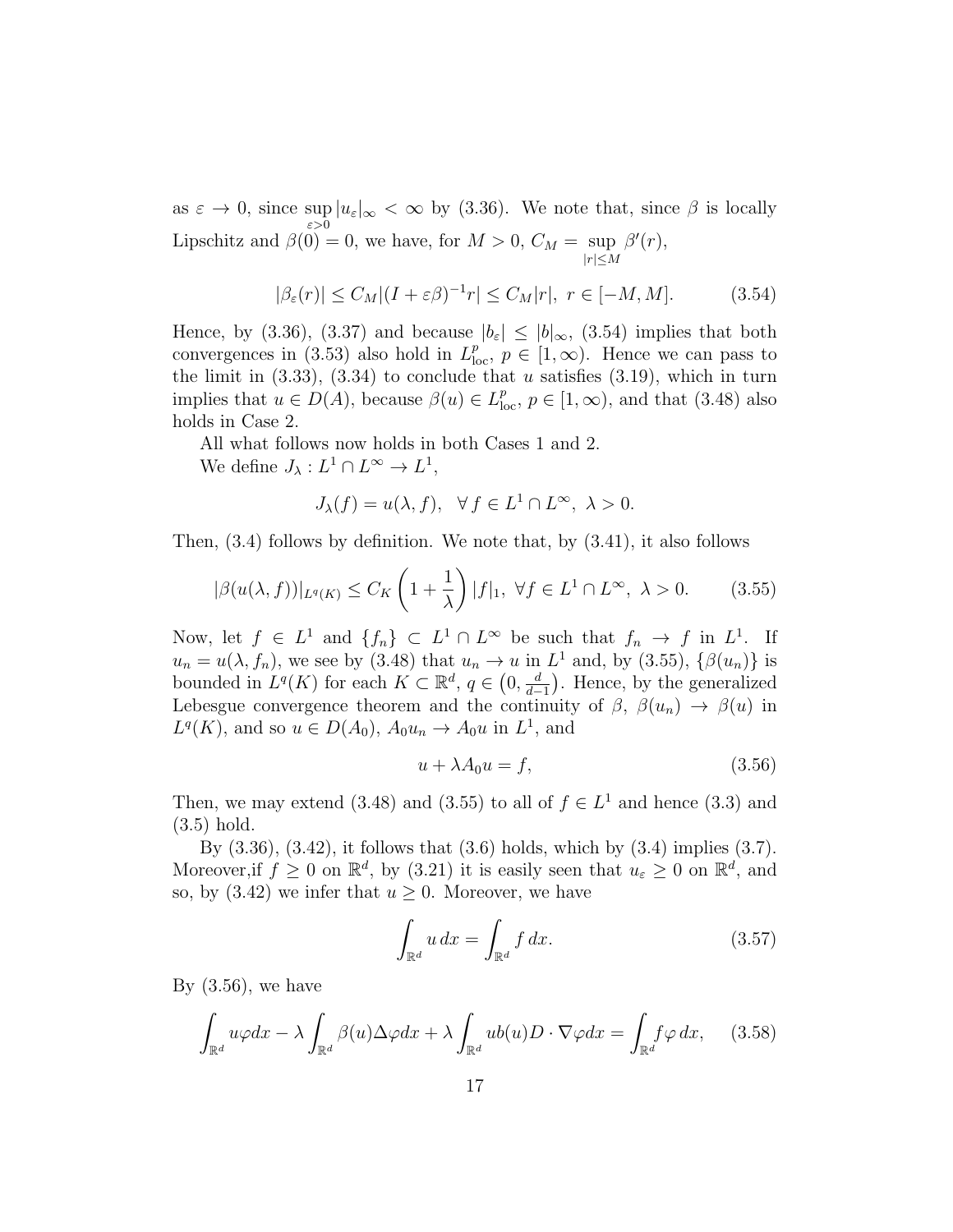$\forall \varphi \in C_0^{\infty}$ . Now, we choose in (3.58)  $\varphi = \varphi_{\nu} \in C_0^{\infty}$ , where  $\varphi_{\nu} \to 1$  on  $\mathbb{R}^d$ ,  $0 \leq \varphi_{\nu} \leq 1$ , and

$$
|\Delta\varphi_{\nu}|_{\infty} + |\nabla\varphi_{\nu}|_{\infty} \to 0 \text{ as } \nu \to 0.
$$

(Such an example is  $\varphi_{\nu}(x) = \exp \left(-\frac{\nu |x|^2}{1-\nu |x|}\right)$  $\frac{\nu |x|^2}{1-\nu |x|^2}$ ).) This implies (3.57), and so (3.8) holds.

It remains to prove (3.9). Let  $g \in C_0^{\infty}(\mathbb{R}^d)$  be arbitrary but fixed. Coming back to equation (3.33), we can write

$$
g - \lambda \Delta \widetilde{\beta}_{\varepsilon}(g) + \lambda \varepsilon \widetilde{\beta}_{\varepsilon}(g) + \lambda \operatorname{div}(D_{\varepsilon} b_{\varepsilon}(g)g) = g + \lambda A_{\varepsilon}(g),
$$

and so (3.34) yields that, for some  $C \in (0, \infty)$ ,

$$
|u_{\varepsilon}(g)-g|_{1} \leq \lambda |A_{\varepsilon}(g)|_{1} \leq C\lambda(||g||_{W^{2,2}(\mathbb{R}^{d})}+|g|_{\infty}), \ \forall \varepsilon \in (0,1),
$$

because  $\beta \in C^2$ ,  $b \in C^1$ , and hence  $\beta_{\varepsilon}$ ,  $(\beta_{\varepsilon})'$ ,  $(\beta_{\varepsilon})''$  and  $b'_{\varepsilon}$  are locally uniformly bounded in  $\varepsilon \in (0,1)$  and since  $|D|_{\infty} < \infty$ , div  $D \in L^1_{loc}$  and  $|b_{\varepsilon}| \leq |b|_{\infty}$ . This, together with (3.42), implies (3.9), as claimed. This completes the proof of Lemma 3.1 for  $d \geq 3$ .

Now, we shall sketch the proof of the case  $d = 1$  only in the case that  $b \equiv 1$ . By (3.38), we have

$$
(\widetilde{\beta}_{\varepsilon}(u_{\varepsilon}))'(x) = D(x)u_{\varepsilon}(x) + \lambda^{-1} \int_{-\infty}^{x} (u_{\varepsilon}(y) - f(y))dy, \ \forall x \in \mathbb{R},
$$

$$
\widetilde{\beta}_{\varepsilon}(u_{\varepsilon}(x)) = \widetilde{\beta}_{\varepsilon}(u_{\varepsilon}(x_0)) + \int_{x_0}^{x} D(y)u_{\varepsilon}(y)dy
$$

$$
+ \lambda^{-1} \int_{x_0}^{x} ds \int_{-\infty}^{s} (u_{\varepsilon}(y) - f(y))dy, \ \forall x, x_0 \in \mathbb{R}.
$$
\n(3.59)

Taking into account that  $\{u_{\varepsilon}\}\)$  is bounded in  $L^1$ , we may choose  $x_0$  independent of  $\varepsilon$  such that  $\{u_{\varepsilon}(x_0)\}\)$  is bounded. This implies that  $\{\tilde{\beta}_{\varepsilon}(u_{\varepsilon})\}_{\varepsilon>0}$  is bounded in  $L^{\infty}_{loc}$  and so estimate (3.41) follows. Hence, it follows as above that (3.42)-(3.44) follow too. We shall prove that  $\{\beta_{\varepsilon}(u_{\varepsilon})\}_{\varepsilon>0}$  is compact in  $L^1_{\text{loc}}$ . If  $v_{\varepsilon} = \beta_{\varepsilon}(u_{\varepsilon})$  and  $v_{\varepsilon}^{\nu} = v_{\varepsilon}(x + \nu) - v_{\varepsilon}(x)$ , we get by (3.59) that

$$
v_{\varepsilon}^{\nu}(x) = \int_{x}^{x+\nu} D(y)u_{\varepsilon}(y)dy + \lambda^{-1} \int_{x}^{x+\nu} ds \int_{-\infty}^{s} (u_{\varepsilon}(y) - f(y))dy
$$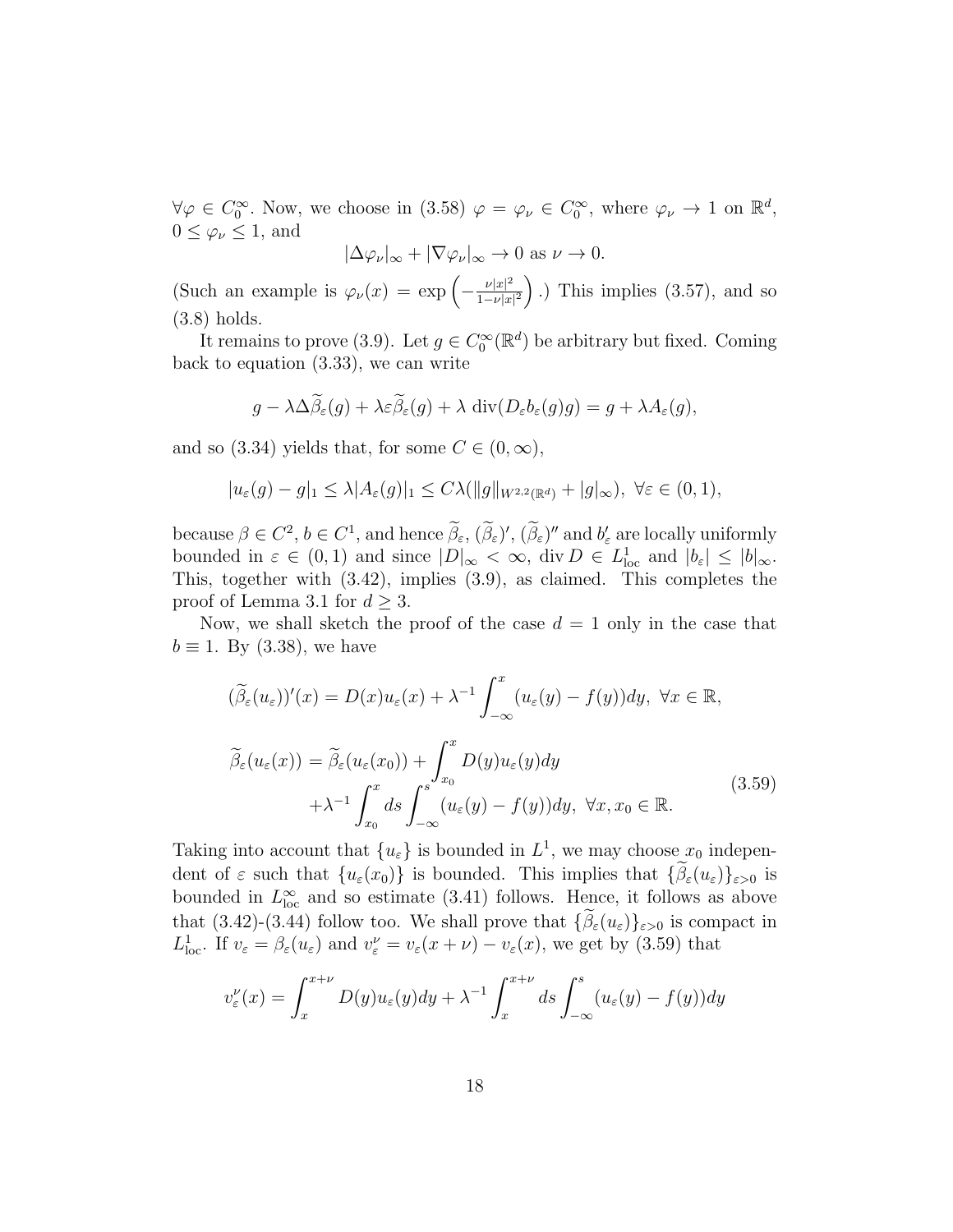and, therefore,  $\lim_{\nu\to 0} |v_{\varepsilon}^{\nu}|_{L^1_{loc}} = 0$  uniformly with respect to  $\varepsilon$ . Hence,  $\{v_{\varepsilon}\}\$ is compact in  $L^1_{loc}$  and so (3.45) follows by (3.46). As regard (3.48)-(3.57), and so all conclusion of Lemma 3.1, it follows as in the previous case.

Later, we shall also need the following convergence result for the solution  $u_{\varepsilon}$  to the approximating equation (3.21).

#### **Lemma 3.3.** Assume that  $\beta$  is strictly increasing. Then, we have, for  $\varepsilon \to 0$ ,  $u_{\varepsilon} \to u = J_{\lambda} f$  in  $L^1$ ,  $\forall f \in L^1$  $(3.60)$

**Proof.** We shall proceed as in the proof of Lemma 3.2 in [5]. It suffices to prove this for f in a dense subset of  $L^1$ . In Case 2 of the proof of Lemma 3.1, by (3.52) we have  $u_{\varepsilon} \to u = J_{\lambda} f$  strongly in  $L^1_{loc}$ . But this also follows in Case 1, because by (3.45) and (3.47) we have that  $\beta(u_{\varepsilon}) \to \beta(u)$  in  $L^1_{loc}$ . So, by our additional assumption that  $\beta$  is strictly increasing, which entails that its inverse  $\beta^{-1}$  is continuous, we have that also  $u_{\varepsilon} \to u$ , a.e. (along a subsequence), hence  $u_{\varepsilon} \to u$  in  $L^1_{\text{loc}}$  by (3.42). Hence it suffices to show that there is C independent of  $\varepsilon$  such that

$$
||u_{\varepsilon}|| = \int_{\mathbb{R}^d} |u_{\varepsilon}(x)| \Phi(x) dx \le C, \quad \forall \, \varepsilon > 0,
$$
\n(3.61)

where  $\Phi \in C^2(\mathbb{R}^d)$  is such that  $1 \leq \Phi(x)$ ,  $\forall x \in \mathbb{R}^d$ , and

$$
\Phi(x) \to +\infty \text{ as } |x| \to \infty, \ \nabla \Phi \in L^{\infty}, \ \Delta \Phi \in L^{\infty}.
$$

(An example is  $\Phi(x) \equiv (1+|x|^2)^\alpha$  with  $\alpha \in (0, \frac{1}{2})$  $\frac{1}{2}$ .)

We fix such a function  $\Phi$  and assume that

$$
f \in L^1 \cap L^{\infty}, \quad ||f|| = \int_{\mathbb{R}^d} \Phi(x) |f(x)| dx < \infty.
$$

If we multiply equation (3.21) by  $\varphi_{\nu} \mathcal{X}_{\delta}(\tilde{\beta}_{\varepsilon}(u_{\varepsilon}))$ , where  $\varphi_{\nu}(x) = \Phi(x) \exp(-\nu \Phi(x))$ ,  $\nu > 0$ , and integrate over  $\mathbb{R}^d$ , we get, since  $\mathcal{X}'_{\delta} \geq 0$ ,

$$
\int_{\mathbb{R}^d} u_{\varepsilon} \mathcal{X}_{\delta}(\widetilde{\beta}_{\varepsilon}(u_{\varepsilon})) \varphi_{\nu} dx \leq -\lambda \int_{\mathbb{R}^d} \nabla \widetilde{\beta}_{\varepsilon}(u_{\varepsilon}) \cdot \nabla(\mathcal{X}_{\delta}(\widetilde{\beta}_{\varepsilon}(u_{\varepsilon})) \varphi_{\nu}) dx \n+ \lambda \int_{\mathbb{R}^d} D_{\varepsilon} b_{\varepsilon}^*(u_{\varepsilon}) \cdot \nabla(\mathcal{X}_{\delta}(\widetilde{\beta}_{\varepsilon}(u_{\varepsilon})) \varphi_{\nu}) dx + \int_{\mathbb{R}^d} |f| \varphi_{\nu} dx \n\leq -\lambda \int_{\mathbb{R}^d} (\nabla \widetilde{\beta}_{\varepsilon}(u_{\varepsilon}) \cdot \nabla \varphi_{\nu}) \mathcal{X}_{\delta}(\widetilde{\beta}_{\varepsilon}(u_{\varepsilon})) dx \n+ \lambda \int_{\mathbb{R}^d} D_{\varepsilon} b_{\varepsilon}^*(u_{\varepsilon}) \cdot \nabla \widetilde{\beta}_{\varepsilon}(u_{\varepsilon}) \mathcal{X}'_{\delta}(\widetilde{\beta}_{\varepsilon}(u_{\varepsilon})) \varphi_{\nu} dx \n+ \lambda \int_{\mathbb{R}^d} (D_{\varepsilon} \cdot \nabla \varphi_{\nu}) b_{\varepsilon}^*(u_{\varepsilon}) \mathcal{X}_{\delta}(\widetilde{\beta}_{\varepsilon}(u_{\varepsilon})) dx + \int_{\mathbb{R}^d} |f| \varphi_{\nu} dx.
$$
\n(3.62)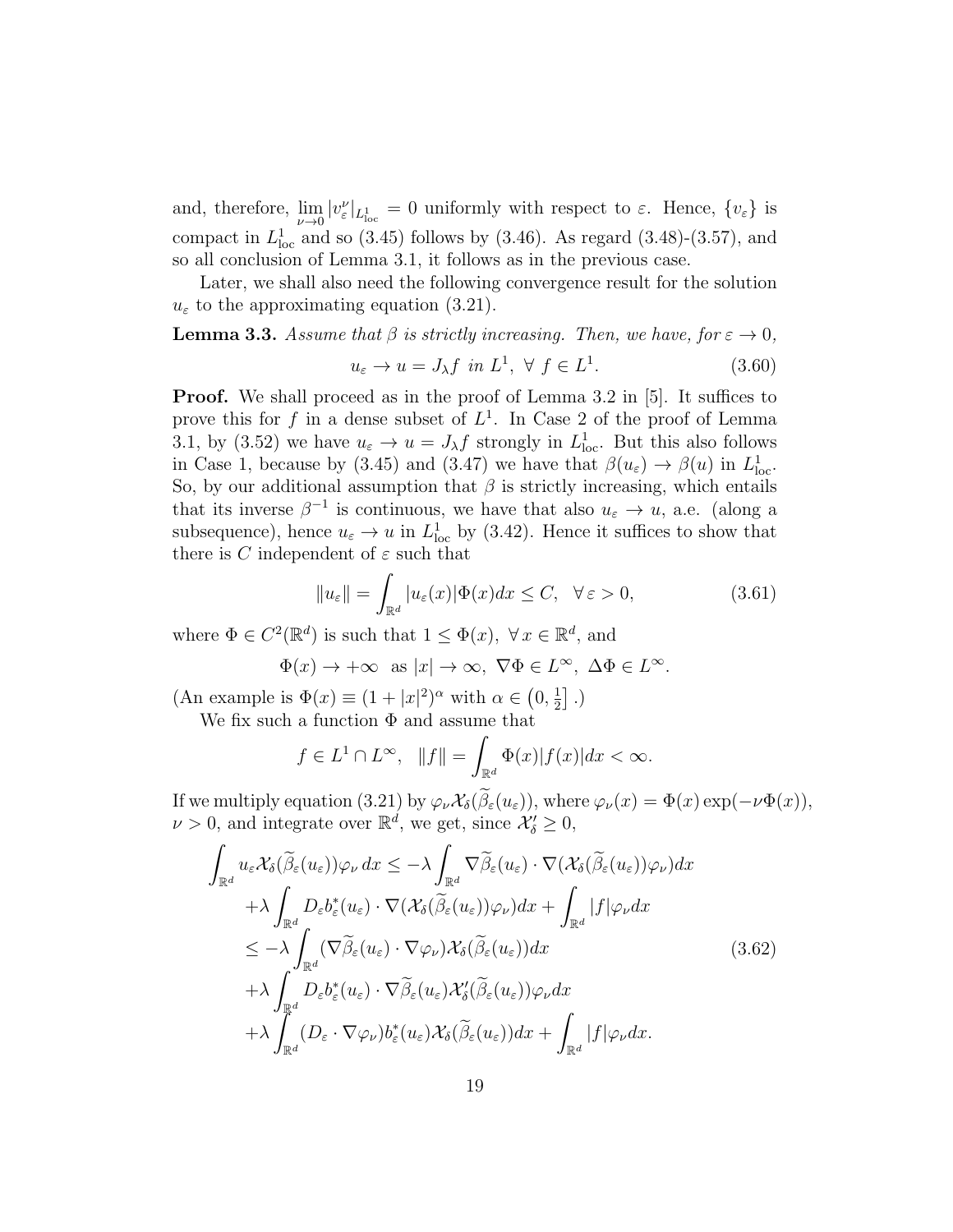Here,  $b_{\varepsilon}^*(u) = b_{\varepsilon}(u)u$ . Letting  $\delta \to 0$ , we get as above

$$
\int_{\mathbb{R}^d} |u_{\varepsilon}| \varphi_{\nu} dx \leq -\lambda \int_{\mathbb{R}^d} \nabla |\widetilde{\beta}_{\varepsilon}(u_{\varepsilon})| \cdot \nabla \varphi_{\nu} dx \n+ \overline{\lim_{\delta \to 0}} \frac{\lambda}{\delta} \int_{[|\widetilde{\beta}_{\varepsilon}(u_{\varepsilon})| \leq \delta]} |D_{\varepsilon}| |b_{\varepsilon}^*(u_{\varepsilon})| |\nabla \widetilde{\beta}_{\varepsilon}(u_{\varepsilon})| \varphi_{\nu} dx \n+ \lambda \int_{\mathbb{R}^d} (\text{sign } u_{\varepsilon}) b_{\varepsilon}^*(u_{\varepsilon}) (D_{\varepsilon} \cdot \nabla \varphi_{\nu}) dx + \int_{\mathbb{R}^d} |f| \varphi_{\nu} dx \n\leq \lambda \int_{\mathbb{R}^d} (|\widetilde{\beta}_{\varepsilon}(u_{\varepsilon})| \Delta \varphi_{\nu} + |b_{\varepsilon}^*(u_{\varepsilon})| |D_{\varepsilon} \cdot \nabla \varphi_{\nu}|) dx + \int_{\mathbb{R}^d} |f| \varphi_{\nu} dx,
$$
\n(3.63)

where in the last step we used that

$$
|b_{\varepsilon}^*(u_{\varepsilon})| \leq \mathrm{Lip}(b_{\varepsilon}^*)|u_{\varepsilon}| \leq \frac{1}{\varepsilon} \mathrm{Lip}(b_{\varepsilon}^*)|\widetilde{\beta}_{\varepsilon}(u_{\varepsilon})|.
$$

We have

$$
\nabla \varphi_{\nu}(x) = (\nabla \Phi - \nu \Phi \nabla \Phi) \exp(-\nu \Phi),
$$
  

$$
\Delta \varphi_{\nu}(x) = (\Delta \Phi - \nu |\nabla \Phi|^2 - \nu \Phi \Delta \Phi + \nu^2 \Phi |\nabla \Phi|^2 - \nu |\nabla \Phi|^2) \exp(-\nu \Phi).
$$

Then, letting  $\nu \to 0$  in (3.63), since  $M := \sup$  $\sup_{\varepsilon>0} |u_{\varepsilon}|_{\infty} < \infty, |b_{\varepsilon}^*(r)| \leq |b|_{\infty}|r|,$  $|D_{\varepsilon}| \leq |D|$  and  $|\widetilde{\beta}_{\varepsilon}(r)| \leq \left(\sup_{|r| \leq N}$  $|r| \leq M$  $\beta'(r) + \varepsilon \bigg| |r|, \, \forall r \in [-M, M],$  we get  $||u_{\varepsilon}|| \leq ||f|| + C\lambda (|\Delta \Phi|_{\infty} + |D|_{\infty} |\nabla \Phi|_{\infty}) |f|_1, \ \forall \varepsilon \in (0,1).$ 

Hence (3.61) and, therefore, (3.60), hold for all  $f \in L^1 \cap L^{\infty}$  with  $||f|| < \infty$ . Since the latter set is dense in  $L^1$ , we get  $(3.60)$ , as claimed.

**Proof of Theorem 2.2 (continued).** As seen earlier, the solution  $u_h$  to the finite difference scheme  $(2.2)$ – $(2.4)$  is uniformly convergent on every compact interval [0, T] to  $u \in C([0,\infty); L^1)$ . By (3.6) and (3.17), by a standard argument we obtain that, for  $u_0 \in L^1 \cap L^{\infty}$ ,

$$
|u(t)|_{\infty} = |S(t)u_0|_{\infty} \le \exp(|(\text{div } D)^{-} + |D||_{\infty}^{\frac{1}{2}}t)|u_0|_{\infty}, \ \forall t \ge 0.
$$

(2.7) follows by (3.17) and (3.8).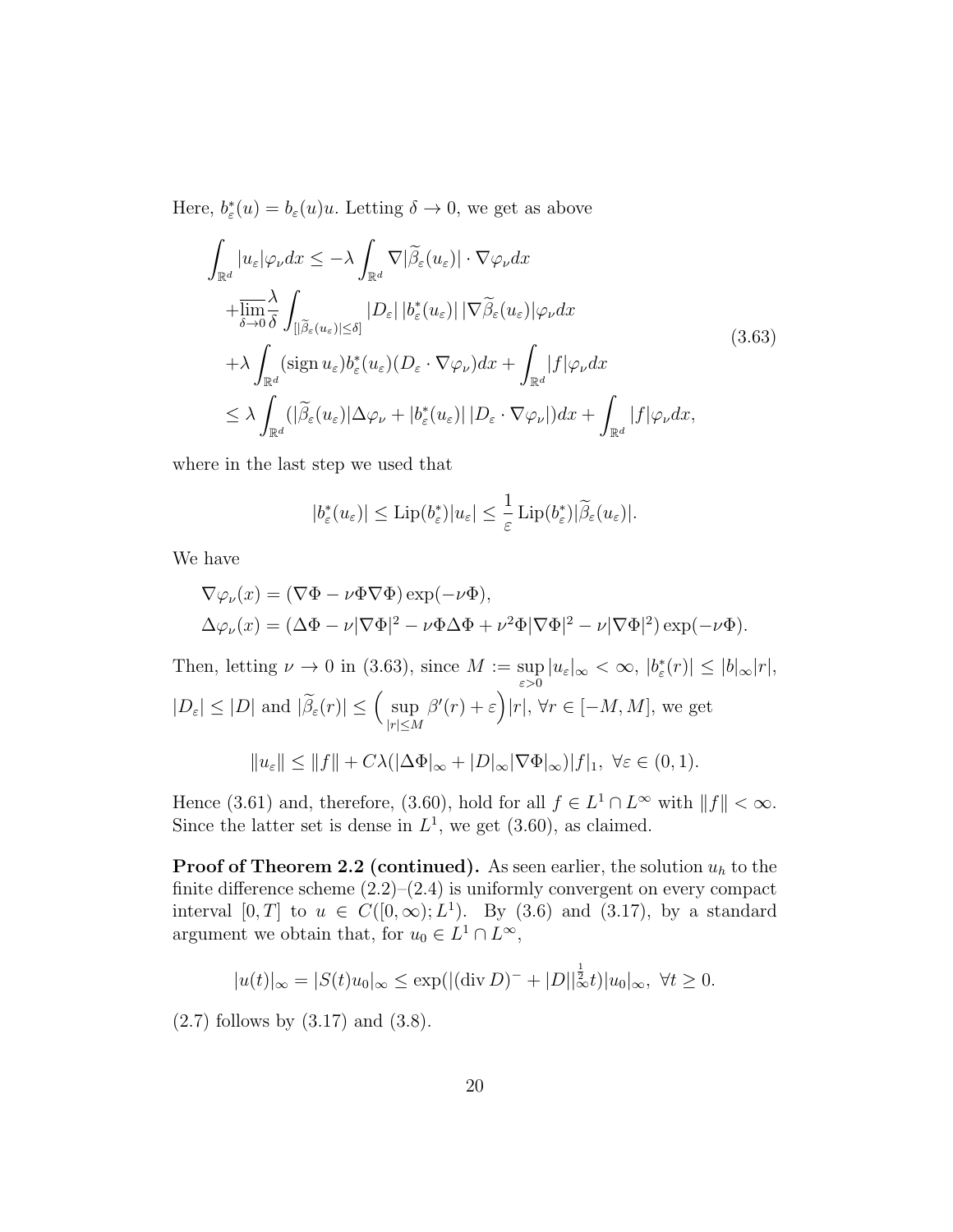Let us prove now that u is a distributional solution to  $(1.1)$ . We note first that by (2.4) we have (setting  $u_h(t) = u_0$  for  $t \in (-\infty, 0)$ )

$$
u_h(t) - h\Delta\beta(u_h(t)) + h \operatorname{div}(Db(u_h(t))u_h(t)) = u_h(t-h), \ t \ge 0, u_h(0) = u_0.
$$
 (3.64)

Since  $\lim_{h\to 0} u_h(t) = S(t)u_0$  in  $L^1$  locally uniformly in  $t \in [0,\infty)$ , we have by (2.6) that

$$
|u_h(t)|_{\infty} \le \exp(|(\text{div}\,D)^{-} + |D||_{\infty}^{\frac{1}{2}}t)|u_0|_{\infty} + 1, \ t \ge 0,
$$

for small enough h, and, hence, for  $h \to 0$ ,  $\beta(u_h(t)) \to \beta(u(t))$  in  $L^1_{loc}$ , a.e.  $t > 0$ .

Let  $\varphi \in C_0^{\infty}([0,\infty) \times \mathbb{R}^d)$ . Then, by (3.64) we have

$$
\int_0^\infty \int_{\mathbb{R}^d} \frac{1}{h} (u_h(t,x) - u_h(t-h,x)) \varphi(t,x) - \beta(u_h(t,x)) \Delta \varphi(t,x) -b(u_h(t,x)) u_h(t,x) D_\varepsilon(x) \cdot \nabla \varphi(t,x) dt dx = 0,
$$

if we take  $u_h(t, x) \equiv u_0(x)$  for  $t \in (-h, 0]$ . Then, replacing the first term by

$$
\int_0^\infty \int_{\mathbb{R}^N} \frac{1}{h} u_h(t,x) (\varphi(t+h,x) - \varphi(t,x)) dt dx + \frac{1}{h} \int_0^h \int_{\mathbb{R}^N} u_0(x) \varphi(t,x) dt dx
$$

and, letting  $h \to 0$ , we get (2.9), as claimed. This completes the proof.  $\Box$ 

Remark 3.4. Theorem 2.2 extends by a slight modification of the proof to the multivalued functions  $\beta : \mathbb{R} \to 2^{\mathbb{R}}$  with  $D(\beta) = (-\infty, +\infty)$  and which are maximal monotone graphs on  $\mathbb{R} \times \mathbb{R}$ , that is,  $(v_1 - v_2)(u_1 - u_2) \geq 0$ ,  $\forall v_i \in \beta(u_i), i = 1, 2, \text{ and } R(1 + \beta) = \mathbb{R}.$ 

#### 4. Regularizing effect on initial data

Consider here equation (1.1) under the following hypotheses.

- (k)  $\beta \in C^2(\mathbb{R}), \ \beta'(r) \ge a |r|^{\alpha-1}, \ \forall r \in \mathbb{R}; \ \beta(0) = 0,$ where  $\alpha \geq 1, d \geq 3, a > 0$ .
- (kk)  $D \in L^{\infty}(\mathbb{R}^d; \mathbb{R}^d)$ , div  $D \in L^2(\mathbb{R}^d) + L^{\infty}(\mathbb{R}^d)$ , div  $D \geq 0$ , a.e.
- (kkk)  $b \in C_b(\mathbb{R}) \cap C^1(\mathbb{R}), b \ge 0.$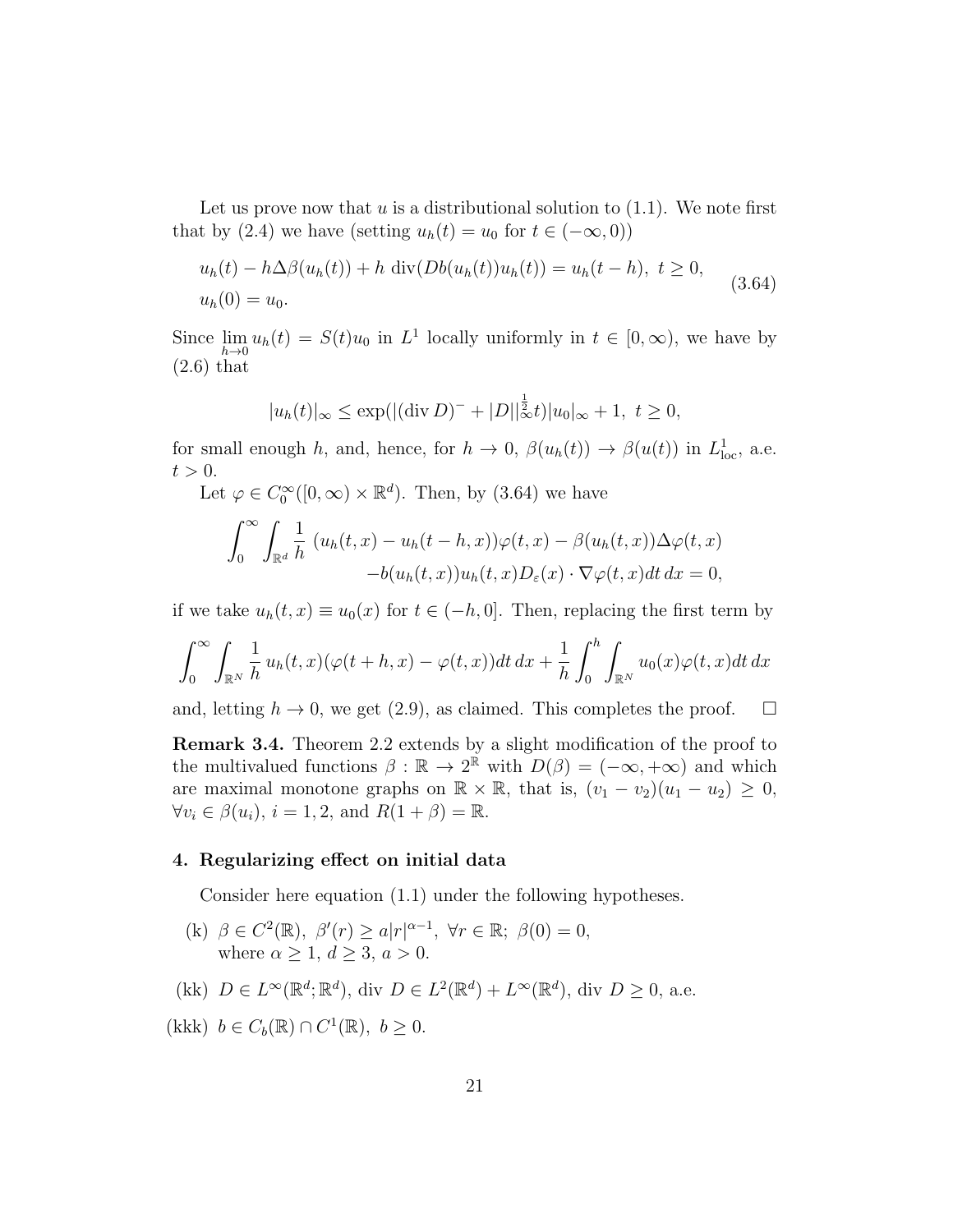**Theorem 4.1.** Let  $d \geq 3$ . Then, under Hypotheses (k), (kk), (kkk), the generalized solution u to (1.1) given by Theorem 2.2 for  $\mu = u_0 dx$ ,  $u_0 \in L^1$ , satisfies

$$
u(t) \in L^{\infty}, \ \forall t > 0,
$$
\n
$$
(4.1)
$$

$$
|u(t)|_{\infty} \leq C t^{-\frac{d}{2 + (\alpha - 1)d}} |u_0|_1^{\frac{2}{2 + d(\alpha - 1)}}, \ \forall t \in (0, \infty), \ u_0 \in L^1,
$$
 (4.2)

where C is independent of  $u_0$ .

**Proof.** We shall first prove the following lemma.

**Lemma 4.2.** Let  $u_{\lambda} = (I + \lambda A)^{-1} f$ , where A is the operator (3.10), (3.11). Then, for each  $p > 1$  and  $\lambda > 0$ , we have

$$
|u_{\lambda}|_{p}^{p} + \lambda a C \frac{p(p-1)}{(p+\alpha-1)^{2}} |u_{\lambda}|_{\frac{(p+\alpha-1)d}{d-2}}^{p+\alpha-1} \le |f|_{p}^{p}, \ \forall f \in L^{p} \cap L^{1}.
$$
 (4.3)

where C is independent of p and  $\lambda$ .

**Proof.** Let  $p \in (1, \infty)$ . By approximation, we may assume that  $f \in L^1 \cap L^{\infty}$ . Let us first explain the proof by heuristic computations in the case  $b \equiv 1$ , that is, for the equation

$$
u_{\lambda} - \lambda \Delta \beta(u_{\lambda}) + \lambda \operatorname{div}(Du_{\lambda}) = f. \tag{4.4}
$$

We multiply (3.21) by  $|u_{\lambda}|^{p-2}u_{\lambda}$  and integrate over  $\mathbb{R}^d$  and get

$$
u_{\lambda}|_{p}^{p} + (p-1)\lambda \int_{\mathbb{R}^{d}} \beta'(u_{\lambda})|\nabla u_{\lambda}|^{2} |u_{\lambda}|^{p-2} dx
$$
  

$$
= \int_{\mathbb{R}^{d}} f|u_{\lambda}|^{p-2} u_{\lambda} dx - \frac{(p-1)}{p} \lambda \int_{\mathbb{R}^{d}} |u_{\lambda}|^{p} \text{div } D dx \qquad (4.5)
$$
  

$$
\leq |f|_{p}|u_{\lambda}|_{p}^{p-1} \leq \frac{1}{p} |f|_{p}^{p} + \left(1 - \frac{1}{p}\right) |u_{\lambda}|_{p}^{p}.
$$

Taking into account (k) yields

$$
|u_{\lambda}|_{p}^{p} + ap(p-1)\lambda \int_{\mathbb{R}^{d}} |u_{\lambda}|^{p+\alpha-3} |\nabla u_{\lambda}|^{2} dx \leq |f|_{p}^{p}.
$$

On the other hand,

 $\overline{\phantom{a}}$ 

$$
\int_{\mathbb{R}^d} |u_\lambda|^{p+\alpha-3} |\nabla u_\lambda|^2 dx = \left(\frac{2}{p+\alpha-1}\right)^2 \int_{\mathbb{R}^d} \left|\nabla \left(|u_\lambda|^{\frac{p+\alpha-1}{2}}\right)\right|^2 dx
$$
  

$$
\geq C \left(\frac{2}{p+\alpha-1}\right)^2 \left(\int_{\mathbb{R}^d} |u_\lambda|^{\frac{(\alpha-1+p)d}{d-2}} dx\right)^{\frac{d-2}{d}}
$$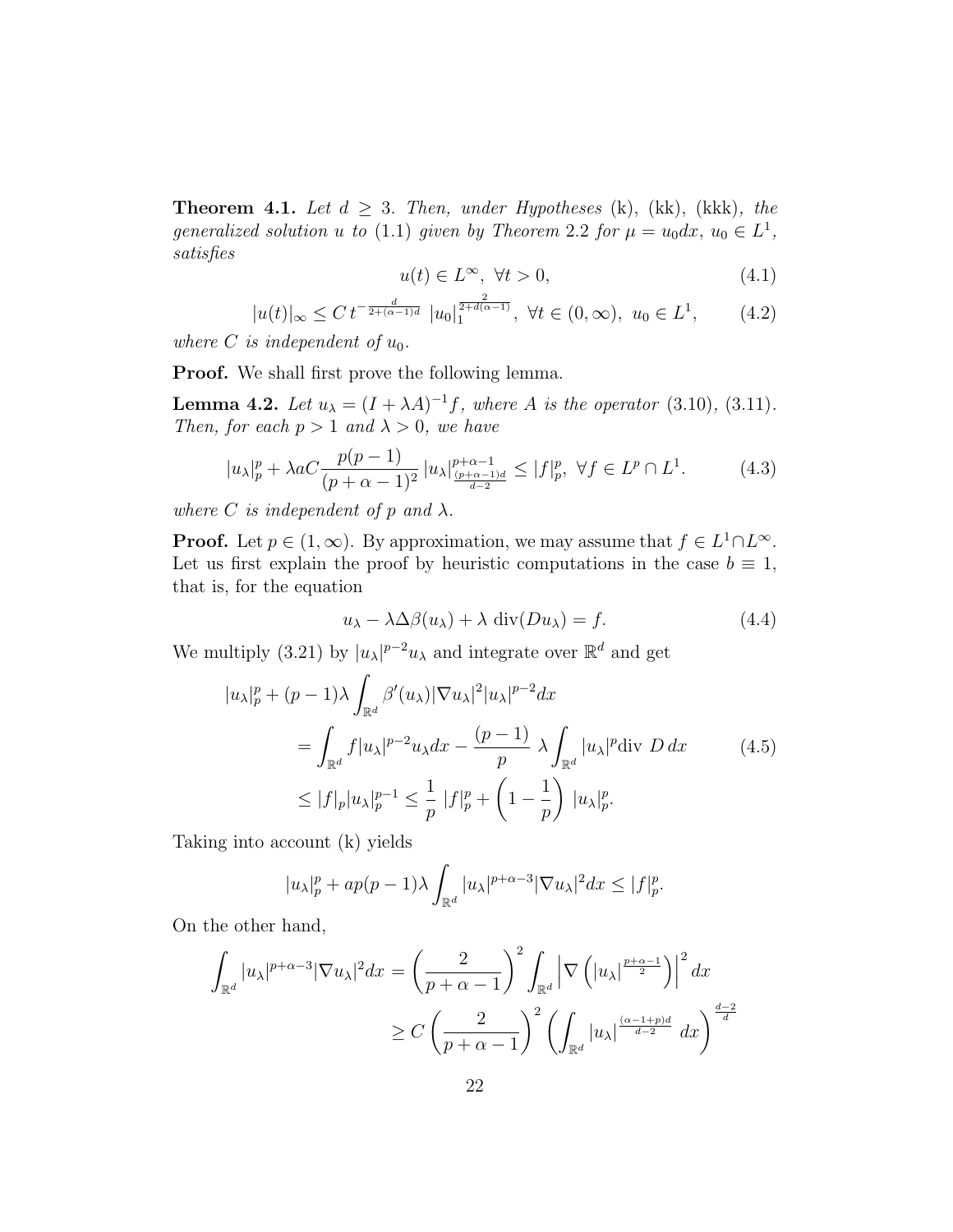(by the Sobolev embedding theorem in  $\mathbb{R}^d$ ). This yields

$$
|u_\lambda|_p^p + \lambda aC \frac{p(p-1)}{(p+\alpha-1)^2} |u_\lambda|_{\frac{(\alpha-1+p)d}{d-2}}^{\alpha-1+p} \le |f|_p^p, \ \forall \lambda > 0,
$$

as claimed.

Of course, the above argument is heuristic since e.g.  $u_{\lambda} \notin H^1$ . To make the proof rigorous, we recall that by Lemma 3.3 the solution  $u := u_\lambda$  to (3.19) constructed in Lemma 3.2 is an  $L^1$ -limit of solutions  $u_{\varepsilon}$ ,  $\varepsilon > 0$ , to the approximating equations (3.33) (with  $A_{\varepsilon}$  as in (3.32)). So, we shall start with (3.33) (instead of (4.4)) and with its solution  $u_{\varepsilon}$ . Then we know by the proof of Lemma 3.1 (see (3.25)) that  $u_{\varepsilon}, b(u_{\varepsilon})u_{\varepsilon} \in H^1 \cap L^1 \cap L^{\infty}, \beta_{\varepsilon}(u_{\varepsilon}) \in H^2$ . We have, for all  $r \in \mathbb{R}$ ,

$$
\widetilde{\beta}'_{\varepsilon}(r) = \frac{\beta'(g_{\varepsilon}(r))}{(1 + \varepsilon \beta')(g_{\varepsilon}(r))} + \varepsilon \ge h_{\varepsilon}(g_{\varepsilon}(r)),
$$
\n(4.6)

where

$$
h_{\varepsilon}(r) = \frac{a|r|^{\alpha - 1}}{1 + \varepsilon a|r|^{\alpha - 1}}, \ r \in \mathbb{R}, \quad g_{\varepsilon} = (I + \varepsilon \beta)^{-1}.
$$
 (4.7)

Define  $\varphi_{\delta} : \mathbb{R} \to \mathbb{R}$  by

$$
\varphi_{\delta}(r) = (|r| + \delta)^{p-2}r, \ \ r \in \mathbb{R}.
$$

Then,  $\varphi_{\delta} \in C_b^1$ ,  $\lim_{\delta \to 0} \varphi'_{\delta}(r) = (p-1)|r|^{p-2}$  and  $\varphi'_{\delta}(r) \ge \min(1, p-1)(|r| + \delta)^{p-2}$ . Now, we multiply (3.33) by  $\varphi_{\delta}(u_{\varepsilon})$  and obtain

$$
\int_{\mathbb{R}^d} u_{\varepsilon} \varphi_{\delta}(u_{\varepsilon}) dx + \lambda \int_{\mathbb{R}^d} \widetilde{\beta}_{\varepsilon}'(u_{\varepsilon}) |\nabla u_{\varepsilon}|^2 \varphi_{\delta}'(u_{\varepsilon}) dx \n= \lambda \int_{\mathbb{R}^d} (D_{\varepsilon} \cdot \nabla u_{\varepsilon}) \varphi_{\delta}'(u_{\varepsilon}) b_{\varepsilon}(u_{\varepsilon}) u_{\varepsilon} dx + \int_{\mathbb{R}^d} f \varphi_{\delta}(u_{\varepsilon}) dx.
$$
\n(4.8)

Defining

$$
\psi(r) = \int_0^r \varphi_\delta'(s) b_\varepsilon(s) s \, ds,
$$

we see that  $\psi \geq 0$ , hence the first integral in the right hand side of (4.8) is equal to

$$
-\int_{\mathbb{R}^d} (\operatorname{div} D_{\varepsilon}) \psi(u_{\varepsilon}) dx \le C_{\varepsilon},\tag{4.9}
$$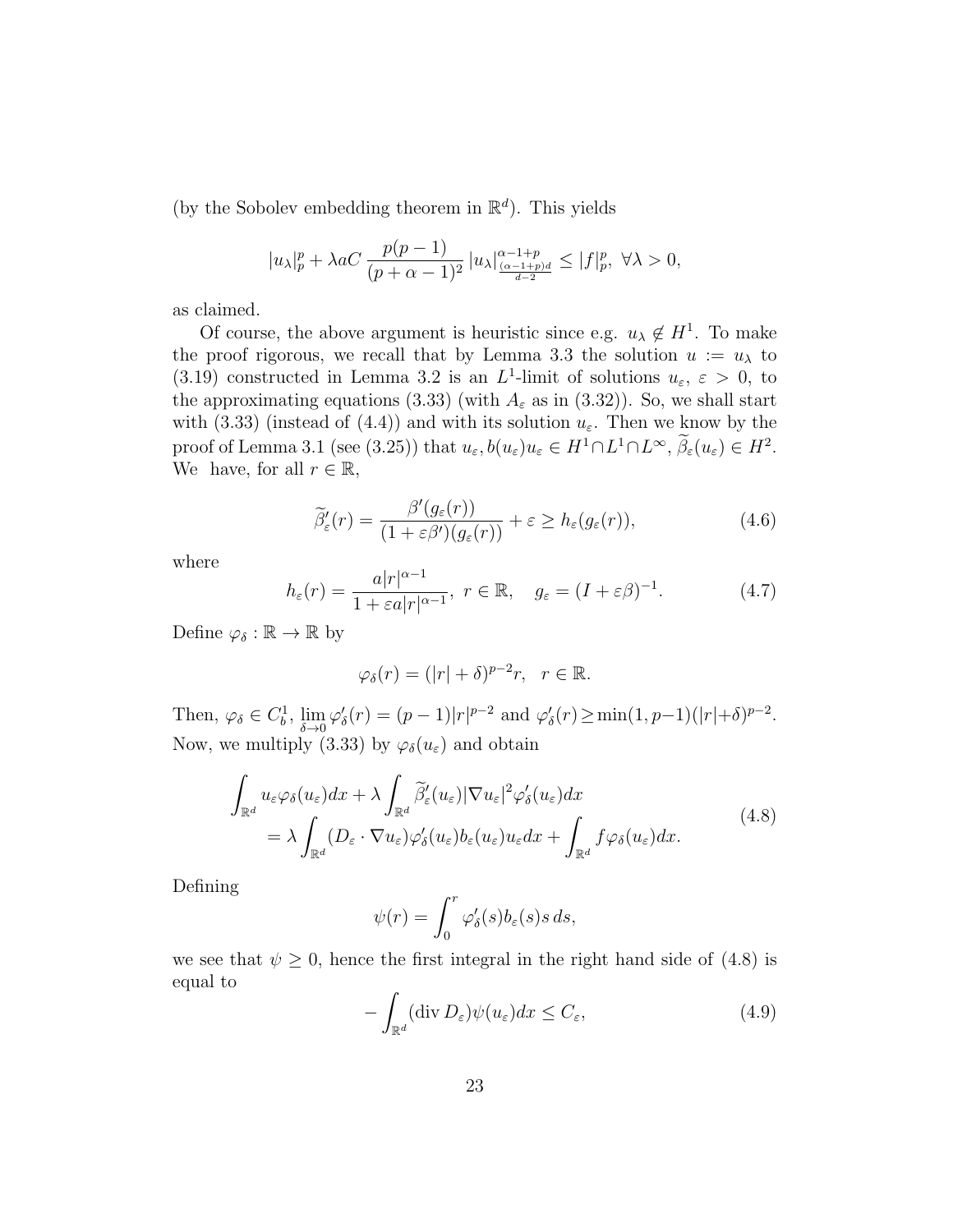where (see  $(3.24)$ )

$$
C_{\varepsilon} = \frac{1}{2} |b|_{\infty} |D|_{\infty} \sup_{\varepsilon \in (0,1)} |u_{\varepsilon}|_{\infty} \int_{\mathbb{R}^d} \mathbf{1}_{|x| \geq \frac{1}{\varepsilon}} |u_{\varepsilon}| dx.
$$

Furthermore, we deduce from (4.6) that the second integral on the left hand side of (4.8) dominates

$$
\int_{\mathbb{R}^d} h_{\varepsilon}(g_{\varepsilon}(u_{\varepsilon})) |\nabla u_{\varepsilon}|^2 \varphi_{\delta}'(u_{\varepsilon}) dx = \int_{\mathbb{R}^d} |\nabla \psi_{\varepsilon,\delta}(u_{\varepsilon})|^2 dx
$$
\n
$$
\geq C \left( \int_{\mathbb{R}^d} |\psi_{\varepsilon,\delta}(u_{\varepsilon})|^{\frac{2d}{d-2}} dx \right)^{\frac{d-2}{d}}, \tag{4.10}
$$

where

$$
\psi_{\varepsilon,\delta}(r) = \int_0^r \sqrt{h_{\varepsilon}(g_{\varepsilon}(s))\varphi_{\delta}'(s)} ds, \quad r \in \mathbb{R}.
$$
 (4.11)

(Here, we used the Sobolev embedding.) Combining (4.8)–(4.10) and letting  $\delta \rightarrow 0$ , we obtain by Fatou's lemma and (3.36)

$$
|u_{\varepsilon}|_p^p + \frac{\lambda C}{p} \left( \int_{\mathbb{R}^d} |\psi_{\varepsilon}(u_{\varepsilon})|^{\frac{2d}{d-2}} dx \right)^{\frac{d-2}{2}} \le \frac{1}{p} |f|_p^p + \left( 1 - \frac{1}{p} \right) |u_{\varepsilon}|_p^p + C_{\varepsilon}, \tag{4.12}
$$

where

$$
\psi_{\varepsilon}(r) = \sqrt{p-1} \int_0^r \sqrt{h_{\varepsilon}(g_{\varepsilon}(s))|s|^{p-2}} ds, \quad r \in \mathbb{R}.
$$
 (4.13)

Obviously,  $\psi_{\varepsilon}(u_{\varepsilon}), \varepsilon > 0$ , are equicontinuous, hence by (3.36) and (3.52)

$$
(\psi_{\varepsilon}(u_{\varepsilon}))^{2} \to a(p-1)\left(\frac{2}{p+\alpha-1}\right)^{2}|u|^{p+\alpha-1}, \text{ a.e. on } \mathbb{R}^{d},
$$

and, since  $u_{\varepsilon} \to u$  in  $L^1$  by Lemma 3.3,  $\lim_{\varepsilon \to 0} C_{\varepsilon} = 0$ . Therefore, by Fatou's lemma, (4.12) implies (4.3).

**Proof of Theorem 4.1.** We choose  $p = p_n$ , where  $\{p_n\}$  are defined by

$$
p_{n+1} = \frac{d}{d-2} (p_n + \alpha - 1), \ p_0 > 1.
$$

Then, by  $(4.3)$ , we get

$$
|u_{\lambda}|_{p_n}^{p_n} + Ca\frac{p_n(p_n-1)}{(p_n+\alpha-1)^2} \lambda |u_{\lambda}|_{p_{n+1}}^{p_n+\alpha-1} \le |f|_{p_n}^{p_n}, \ n = 0, 1, ...
$$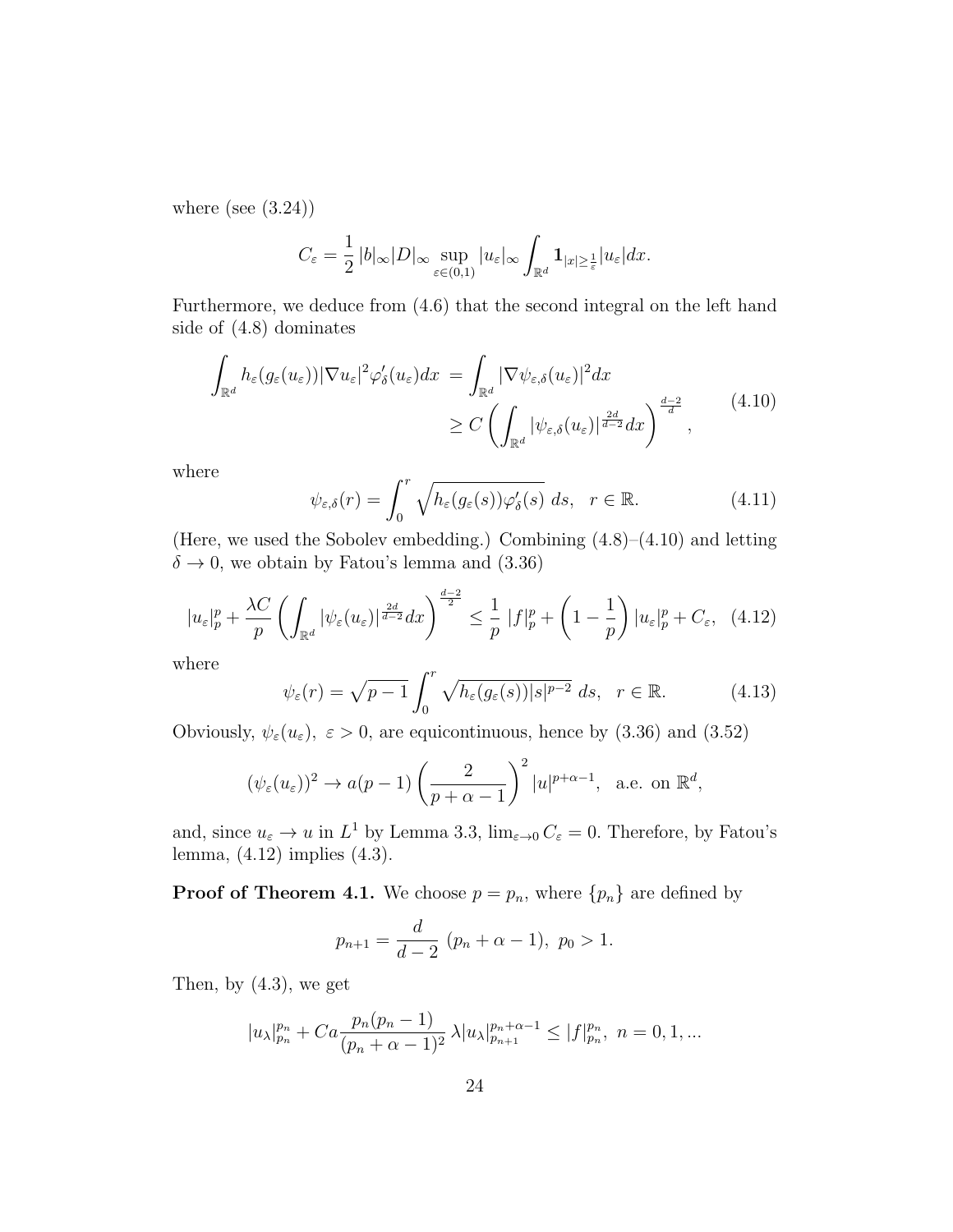Now, we apply Theorem 5.2 in A. Pazy [15], where  $\varphi_n(u) = |u|_{p_n}^{p_n}, \beta_n = \frac{d-2}{d}$ , d  $C_n = Ca \inf_{p \in [p_0, \infty)}$  $p(p-1)$  $\frac{p(p-1)}{(p+\alpha-1)^2}$ , and conclude that (see Proposition 6.5 in [15] or [19]) that

$$
|u(t)|_{\infty} \le C_{p_0} t^{-\frac{d}{2p_0 + (\alpha - 1)d}} \ |u_0|_{p_0}^{\frac{2p_0}{2p_0 + d(\alpha - 1)}}, \ \forall t > 0, \ u_0 \in L^{p_0}.
$$
 (4.14)

Define

$$
C_{\alpha,d} := \frac{d+2}{2d} + \sqrt{(\alpha - 1)\left(\alpha + \frac{2}{d}\right) + \left(\frac{d+2}{2d}\right)^2}.
$$
 (4.15)

Note that, since  $\alpha > 1 - \frac{2}{d}$  $\frac{2}{d}$ , the value under the root is strictly bigger than  $\left(\frac{d-2}{2} \right)$  $\frac{d-2}{2d}$ , hence  $C_{\alpha,d} > 1$ .

**Lemma 4.3.** Let  $p_0 \in (1, C_{\alpha,d})$ . Then, for some constant  $C_{p_0} > 0$ ,

$$
|u(t)|_{p_0} \le C_{p_0} t^{-\frac{p_0 - \gamma}{p_0(\gamma + \alpha - 1)}} |u_0|_1^{\frac{\gamma(p_0 + \alpha - 1)}{p_0(\gamma + \alpha - 1)}}, \ \forall t > 0, \ u_0 \in L^1 \cap L^{p_0}, \qquad (4.16)
$$

$$
\gamma = \frac{2p_0 + (\alpha - 1)d}{(p_0 + \alpha - 2)d + 2} \in (0, 1).
$$
\n(4.17)

**Proof.** We may assume that  $u_0 \in L^{\infty}$ . We shall use the approximating scheme (3.15)-(3.16). By estimate (4.3), we have, for  $\lambda = h$ ,

$$
|u^{i+1}_h|^{p_0}_{p_0}+Ch|u^{i+1}_h|^{p_0+\alpha-1}_{\frac{(p_0+\alpha-1)d}{d-2}}\leq |u^{i}_h|^{p_0}_{p_0},\ i=0,1,\ldots
$$

By the summation by parts formula, this yields, for all  $t > 0$ ,

$$
t|u_h(t)|_{p_0}^{p_0} + C \int_0^t s|u_h(s)|_{\frac{(p_0 + \alpha - 1)}{d - 2}}^{p_0 + \alpha - 1} ds \le \int_0^t |u_h(s)|_{p_0}^{p_0} ds + h|u_0|_{p_0}^{p_0}, \quad (4.18)
$$

where  $u_h$  is given by (3.16) and where, here and below, by C we denote various constants independent of t and  $u_0$ , but depending on  $p_0$ .

On the other hand, by Hölder's inequality we have

$$
|u_h(s)|_{p_0}^{p_0} \le |u_h(s)|_1^{\gamma}|u_h(s)|_{\frac{(p_0+\alpha-1)d}{d-2}}^{p_0-\gamma}, \ s>0.
$$

Then, substituting into (4.18), we get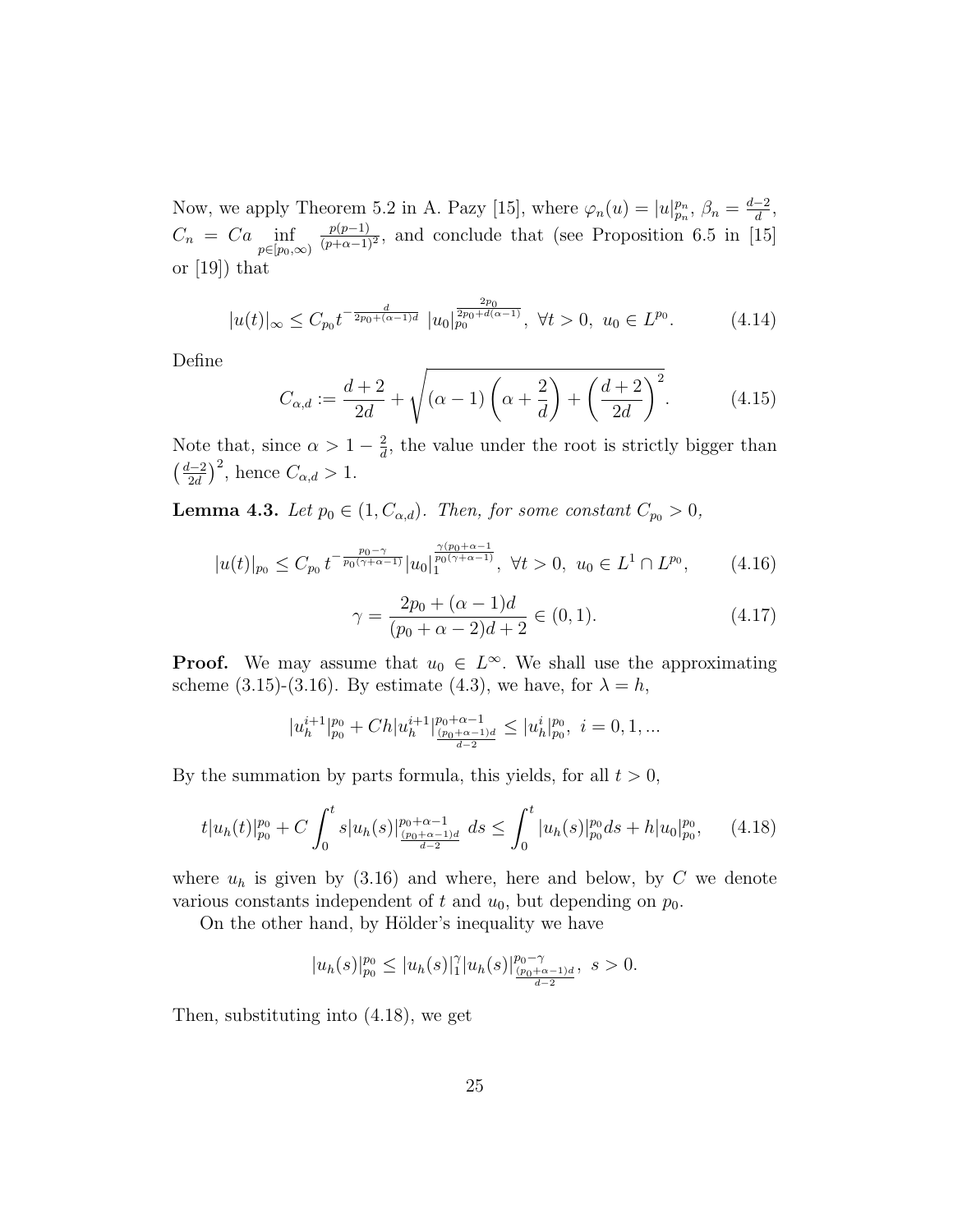$$
t|u_h(t)|_{p_0}^{p_0} + C \int_0^t s|u_h(s)|_{\frac{(p_0 + \alpha - 1)d}{d - 2}}^{p_0 + \alpha - 1} ds - h|u_0|_{p_0}^{p_0}
$$
  
\n
$$
\leq |u_0|_1^{\gamma} \int_0^t |u_h(s)|_{\frac{(p_0 + \alpha - 1)d}{d - 2}}^{p_0 - \gamma} ds
$$
  
\n
$$
\leq |u_0|_1^{\gamma} \int_0^t s^{\frac{p_0 - \gamma}{p_0 + \alpha - 1}} |u_h(s)|_{\frac{(p_0 + \alpha - 1)d}{d - 2}}^{p_0 + \alpha - 1} p_0 - \gamma} s^{\frac{\gamma - p_0}{p_0 + \alpha - 1}} ds
$$
  
\n
$$
\leq |u_0|_1^{\gamma} \left( \int_0^t s|u_h(s)|_{\frac{(p_0 + \alpha - 1)d}{d - 2}}^{p_0 + \alpha - 1} ds \right)^{\frac{p_0 - \gamma}{p_0 + \alpha - 1}} \left( \int_0^t s^{\frac{\gamma - p_0}{\gamma + \alpha - 1}} ds \right)^{\frac{\gamma + \alpha - 1}{p_0 + \alpha - 1}}
$$

.

.

Since  $p_0 < C_{\alpha,d}$ , we know by Lemma A.1 in the Appendix that

$$
\frac{\gamma - p_0}{\gamma + \alpha - 1} > -1.
$$

Hence the above is dominated by

$$
C|u_0|_1^{\gamma} t^{\frac{2\gamma+\alpha-p_0-1}{p_0+\alpha-1}}\left(\int_0^t s|u_h(s)|\frac{p_0+\alpha-1}{\frac{(p_0+\alpha-1)d}{d-2}}\,ds\right)^{\frac{p_0-\gamma}{p_0+\alpha-1}}
$$

This yields, for  $t > 0$ ,

$$
t|u_h(t)|_{p_0}^{p_0}+C\int_0^t s|u_h(s)|_{\frac{(p_0+\alpha-1)d}{d-2}}^{p_0+\alpha-1}ds\leq C|u_0|_1^{\frac{\gamma(p_0+\alpha-1)}{\gamma+\alpha-1}}t^{\frac{2\gamma+\alpha-p_0-1}{\gamma+\alpha-1}}+h|u_0|_{p_0}^{p_0}.
$$

Hence, dropping the integral on the left hand side and letting  $h \to 0$ , we obtain that

$$
|u(t)|_{p_0}\leq C_{p_0}|u_0|_1^{\frac{\gamma(p_0+\alpha-1)}{p_0(\gamma+\alpha-1)}}t^{\frac{\gamma-p_0}{p_0(\gamma+\alpha-1)}},\ t>0,
$$

and (4.16) is proved.

Proof of Theorem 4.1 (continued). By approximation, we may assume that  $u_0 \in L^1 \cap L^{\infty}$ . Combining estimates (4.14) and (4.16), we get, for  $t > 0$ ,

$$
|u(t)|_{\infty} \leq C_{p_0} \left(\frac{t}{2}\right)^{-\frac{d}{2p_0 + (\alpha - 1)d}} |u\left(\frac{t}{2}\right)|_{p_0}^{\frac{2p_0}{2p_0 + d(\alpha - 1)}}
$$
  
\n
$$
\leq C_{p_0} t^{-\left(\frac{d}{2p_0 + (\alpha - 1)d} + \frac{(p_0 - \gamma)2p_0}{p_0(\gamma + \alpha - 1)(2p_0 + d(\alpha - 1))}\right)} |u_0|_1^{\frac{\gamma(p_0 + \alpha - 1)2p_0}{p_0(\gamma + \alpha - 1)(2p_0 + d(\alpha - 1))}} \quad (4.19)
$$
  
\n
$$
= C_{p_0} t^{-\frac{d}{2 + (\alpha - 1)d}} |u_0|_1^{\frac{2}{2 + (\alpha - 1)d}},
$$

where we used Lemma A.2 in the Appendix in the last step and where again the constant  $C_{p_0}$  changes from line to line. Hence, Theorem 4.1 is proved.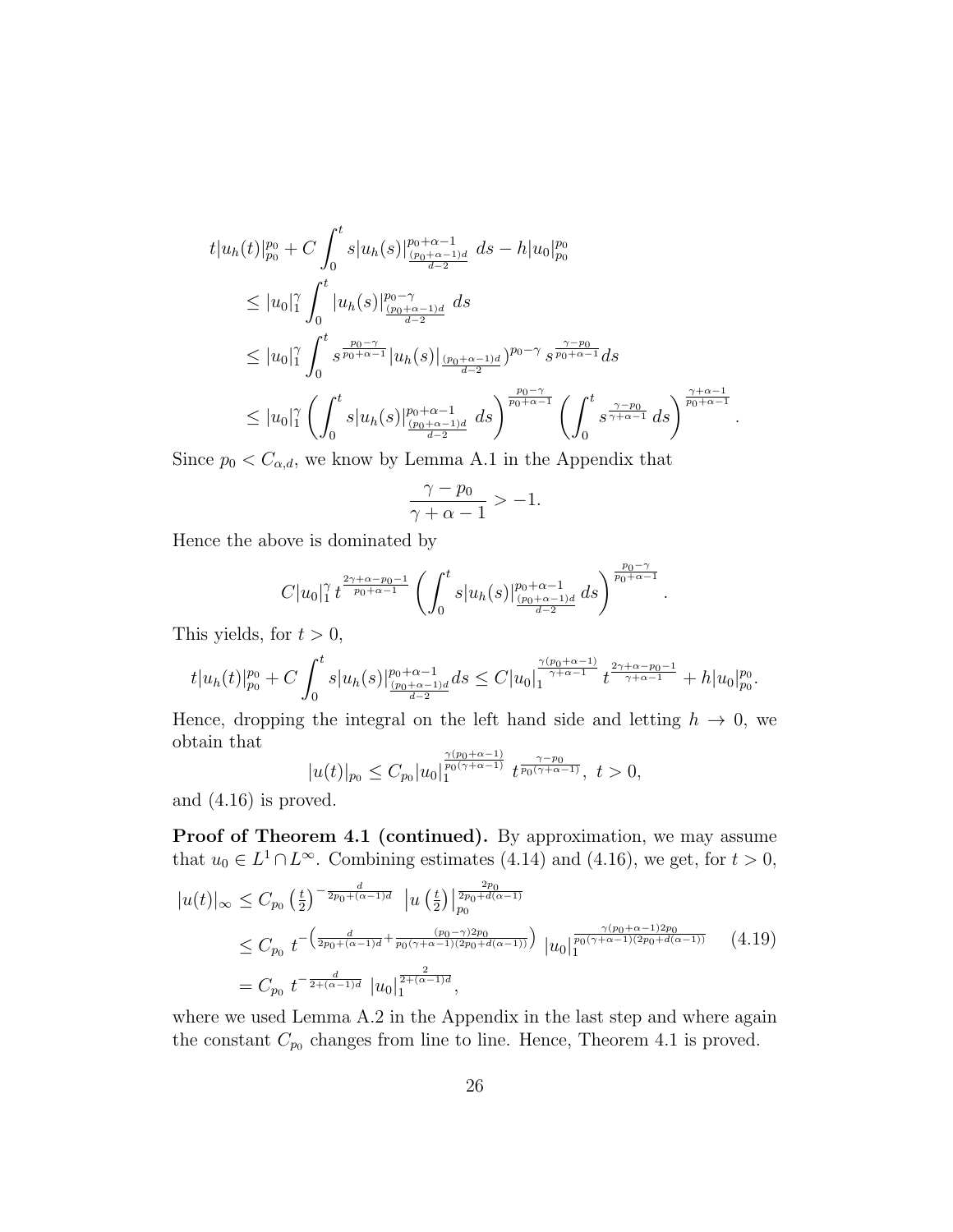Remark 4.4. In the proof of Theorem 4.1, we have used the weaker condition  $\alpha > 1 - \frac{2}{d}$  $\frac{2}{d}$ . However, since  $\beta \in C^1(\mathbb{R})$ , we should assume in (k) that  $\alpha \geq 1$ . We plan to remove the assumption  $\beta \in C^1(\mathbb{R})$  in a future paper.

#### 5. Equation (1.1) with a measure as initial datum

Consider here equation (1.1) with the initial data  $u_0 = \mu \in \mathcal{M}_b$ .

**Definition 5.1.** The function  $u : [0, \infty) \to \mathcal{M}_b$  is a distributional solution to (1.1) if

$$
u, \beta(u) \in L^1_{loc}([0, \infty) \times \mathbb{R}^d), \tag{5.1}
$$

$$
\int_0^\infty \int_{\mathbb{R}^d} u(t, x)(\varphi_t(t, x) + b(u(t, x))D(x) \cdot \nabla \varphi(t, x)) \tag{5.2}
$$
  
 
$$
+ \beta(u(t, x))\Delta \varphi(t, x)dt dx + \mu(\varphi(0, \cdot)) = 0, \ \forall \varphi \in C_0^\infty([0, \infty) \times \mathbb{R}^d).
$$

We have

Theorem 5.2. Assume that Hypotheses (k), (kk), (kkk) from Section 4 hold and, in addition, that  $D \in L^2(\mathbb{R}^d; \mathbb{R}^d)$  and

$$
|\beta(r)| \le C|r|^{\alpha}, \ \forall r \in \mathbb{R}.\tag{5.3}
$$

Let  $\mu \in \mathcal{M}_b$ . Then, (1.1) has a distributional solution which satisfies, for dt-a.e.  $t \in (0, \infty)$ ,

$$
u(t,x) \ge 0, \ a.e. \ on \ \mathbb{R}^d, \ provided \ \mu \ge 0,
$$
\n
$$
(5.4)
$$

$$
\int_{\mathbb{R}^d} u(t, x) dx = \int_{\mathbb{R}^d} d\mu,\tag{5.5}
$$

$$
|u(t)|_{\infty} \leq C \, t^{-\frac{d}{2 + (\alpha - 1)d}} \, \|\mu\|_{\mathcal{M}_b}^{\frac{2}{2 + d(\alpha - 1)}},\tag{5.6}
$$

$$
|u(t)|_1 \le \|\mu\|_{\mathcal{M}_b}.\tag{5.7}
$$

Furthermore, for all  $p \in [1, \alpha + \frac{2}{d}]$  $\frac{2}{d}$ ),

$$
u \in L^p((0,T) \times \mathbb{R}^d), \forall T > 0,
$$
\n
$$
(5.8)
$$

$$
\beta(u) \in L^1((0,T) \times \mathbb{R}^d), \forall T > 0. \tag{5.9}
$$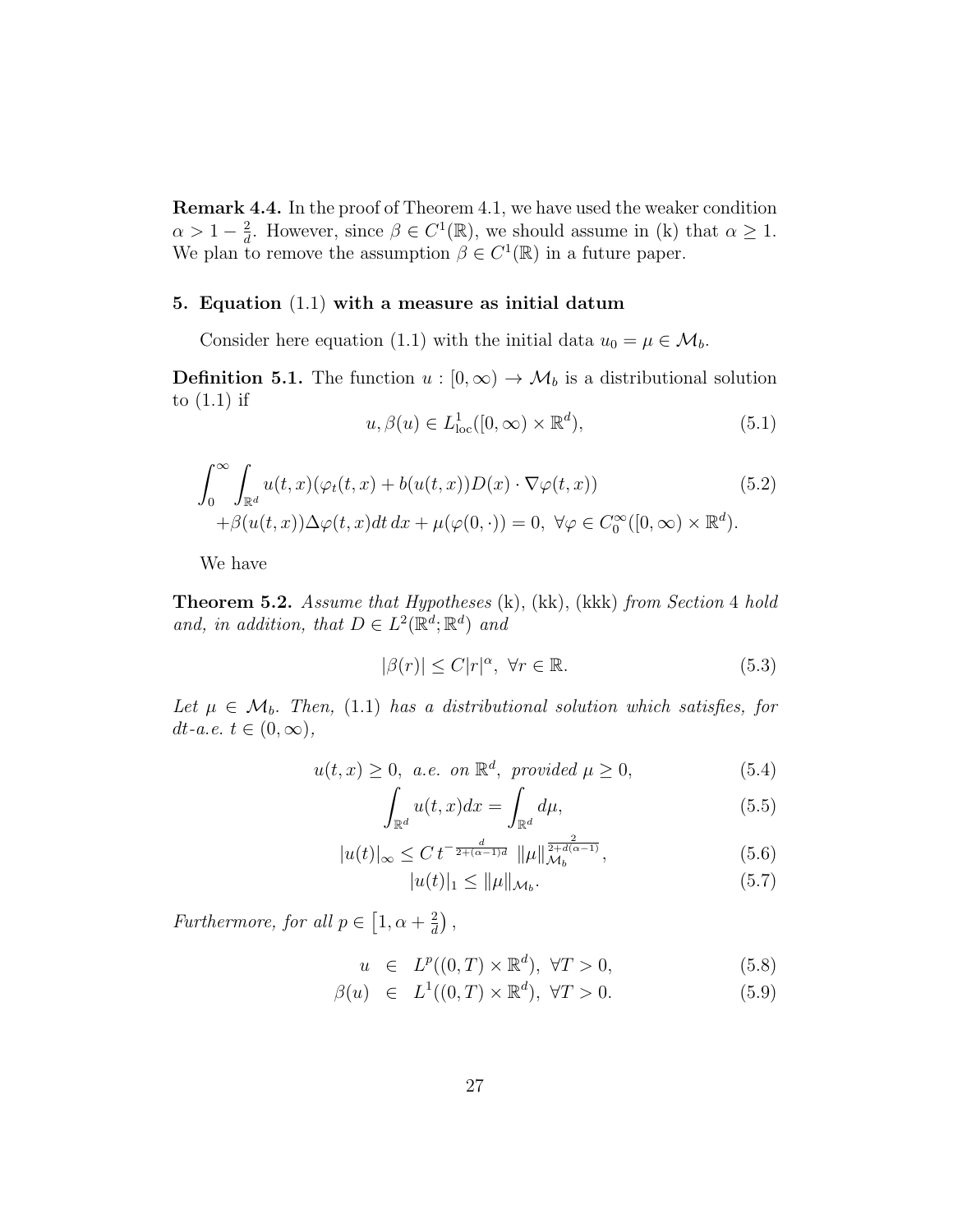The map  $t \mapsto u(t, x)dx \in \mathcal{M}_b$  has a  $\sigma(\mathcal{M}_b, C_b)$ -continuous version on  $(0, \infty)$ , denoted by  $S(t)\mu$ ,  $t > 0$ , for which (5.4), (5.5), (5.6) and (5.7) hold for all  $t > 0$ . Furthermore,

$$
\lim_{t \to 0} \int_{\mathbb{R}^d} (S(t)\mu)(x)\psi(x)dx = \mu(\psi), \ \forall \psi \in C_b.
$$
 (5.10)

Defining  $S(0)\mu = \mu$ , then  $S(t)$ ,  $t \geq 0$ , restricted to  $L^1$  coincides with the semigroup from Theorem 2.2 and we have

$$
||S(t)\mu_1 - S(t)\mu_2||_{\mathcal{M}_b} \le ||\mu_1 - \mu_2||_{\mathcal{M}_b}, \quad \forall t \ge 0, \ \mu_1, \mu_2 \in \mathcal{M}_b.
$$

**Proof.** Consider a smooth approximation  $\mu_{\varepsilon}$  of  $u_0 = \mu$  of the form

$$
\mu_{\varepsilon}(x)=(\mu*\rho_{\varepsilon}),\ \varepsilon>0,
$$

where  $\rho_{\varepsilon}(x) = \frac{1}{\varepsilon} \rho\left(\frac{1}{\varepsilon}\right)$  $\frac{1}{\varepsilon} |x|$ ,  $\rho \in C_0^{\infty}([-1,1]), \int_{-1}^{1} \rho(r) dr = 1$ . Then, by Theorem 4.1, the equation

$$
(u_{\varepsilon})_t - \Delta \beta(u_{\varepsilon}) + \text{div}(Db(u_{\varepsilon})u_{\varepsilon}) = 0 \text{ in } (0, \infty) \times \mathbb{R}^d,
$$
  

$$
u_{\varepsilon}(0) = \mu_{\varepsilon},
$$
 (5.11)

has, for each  $\varepsilon > 0$ , a unique generalized solution  $u_{\varepsilon} \in C([0,\infty); L^1) \cap$  $L^{\infty}((\delta, \infty) \times \mathbb{R}^d)$ ,  $\forall \delta > 0$ . More precisely, we have

$$
|u_{\varepsilon}(t)|_{\infty} \leq C \, t^{-\frac{d}{2 + (\alpha - 1)d}} \, |\mu_{\varepsilon}|_{1}^{\frac{2}{2 + d(\alpha - 1)}} \leq C \, t^{-\frac{d}{2 + (\alpha - 1)d}} \, |\mu||_{\mathcal{M}_{b}}^{\frac{2}{2 + d(\alpha - 1)}}, \ t > 0. \tag{5.12}
$$

Everywhere in the following, C is a positive constant independent of t and  $\mu$ possibly changing from line to line. Also, for simplicity, we set  $\|\mu\| = \|\mu\|_{\mathcal{M}_b}$ , and  $\|\mu\|^{\frac{2}{2+(\alpha-1)d}}t^{-\frac{d}{2+(\alpha-1)d}}=\nu(t,\mu), \forall t>0, \mu \in \mathcal{M}_b$ . We also have by  $(2.8)$ 

$$
|u_{\varepsilon}(t)|_1 \le |\mu_{\varepsilon}|_1 \le \|\mu\|, \ \forall t \ge 0, \ \forall \varepsilon > 0. \tag{5.13}
$$

If we formally multiply (5.11) by  $\beta(u_{\varepsilon})$  and integrate over  $(\delta, t) \times \mathbb{R}^d$ , for  $\psi(r) \equiv \int_0^r \beta'(s)b(s)s ds$ , since  $\psi$ , div  $D \geq 0$ , we get

$$
\int_{\mathbb{R}^d} g(u_{\varepsilon}(t,x))dx + \int_{\delta}^t \int_{\mathbb{R}^d} |\nabla \beta(u_{\varepsilon}(s))|_2^2 dx ds
$$
\n
$$
= \int_{\delta}^t \int_{\mathbb{R}^d} \nabla(\psi(u_{\varepsilon})) \cdot D dx ds + \int_{\mathbb{R}^d} g(u_{\varepsilon}(\delta, x)) dx \qquad (5.14)
$$
\n
$$
\leq \int_{\mathbb{R}^d} g(u_{\varepsilon}(\delta, x)) dx \leq C ||\mu|| (\nu(\delta, \mu))^{\alpha}, \ \forall t > \delta,
$$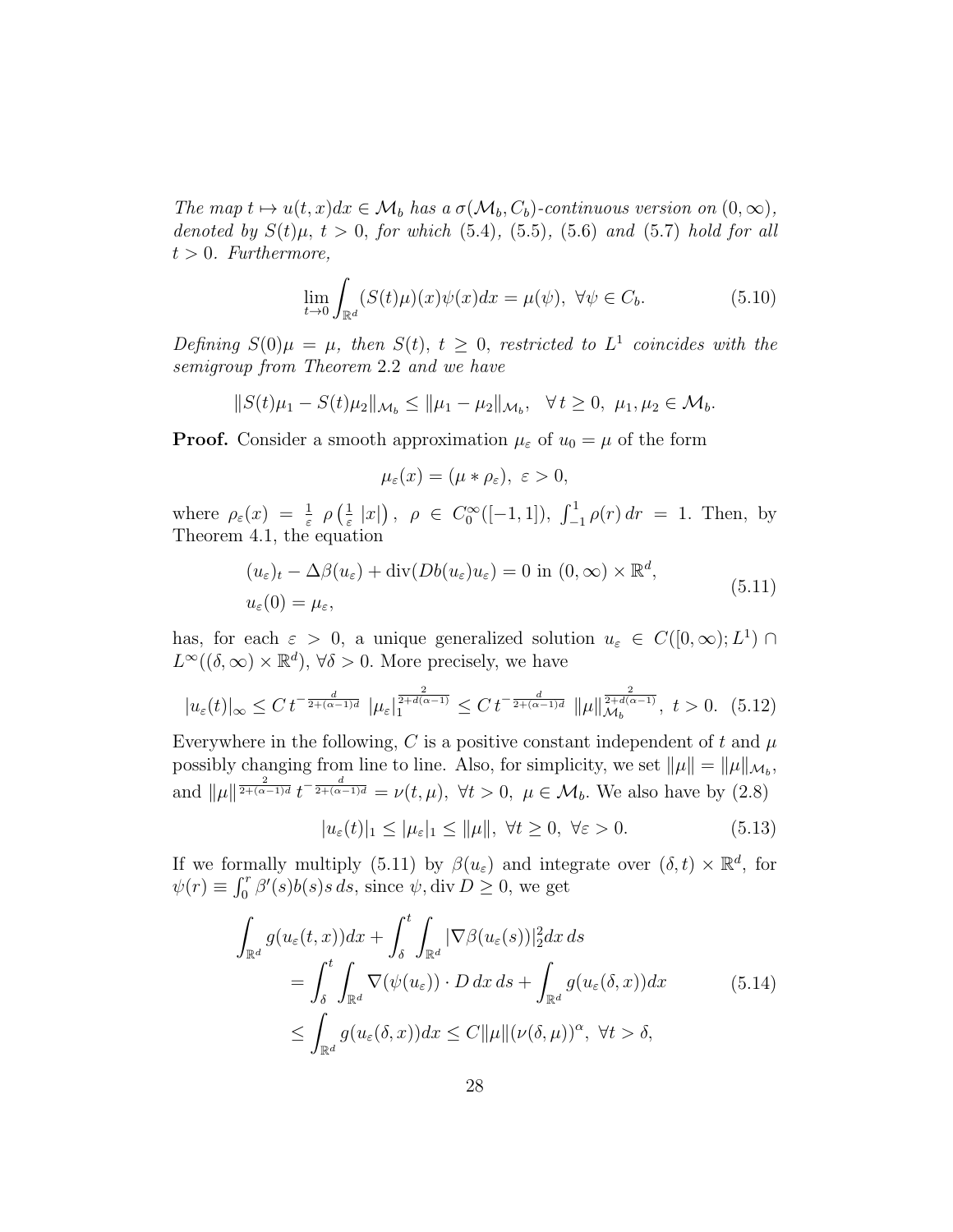where  $g(r) \equiv \int_0^r \beta(s)ds \ge 0$  and the last inequality follows by (5.3). Estimate (5.14) can be derived rigorously by using the finite difference scheme (3.15)–(3.16) corresponding to the resolvent of the regularized version (3.33) of equation (5.11). Indeed, by Lemma 3.3, it follows via the Trotter–Kato theorem for nonlinear semigroups (see, e.g., [2], p. 168) that, for each  $\varepsilon > 0$ ,

$$
u_{\varepsilon}(t) = \lim_{\nu \to 0} \lim_{n \to \infty} \left( I + \frac{t}{n} A_{\nu} \right)^{-n} \mu_{\varepsilon},
$$

where  $A_{\nu}$  is the operator defined by (3.32) and both limits are in  $L^{1}$ , locally uniformly in  $t \in [0, \infty)$ . Hence,

$$
u_{\varepsilon}(t) = \lim_{\nu \to 0} \lim_{h \to 0} u_{\nu,h}(t), \ t \in [0, T], \tag{5.15}
$$

where

$$
u_{\nu,h}(t) = u_{\nu,h}^{i+1}, \ t \in (ih, (i+1)h],
$$
  
\n
$$
u_{\nu,h}^{i+1} + hA_{\nu}u_{\nu,h}^{i+1} = u_{\nu,h}^{i}, \ i = 0, 1, ..., N-1; \ Nh = T, \ u_{\nu,h}^{0} = \mu_{\varepsilon}.
$$
\n(5.16)

We know by the proof of Lemma 3.1 that, if  $v \in L^1 \cap L^{\infty}$ , then for the solution  $u_h$  to the equation  $u_h + hA_vu_h = v$  (see (3.32) and (3.33)), we have  $u_h, b_\nu(u_h)u_h \in H^1 \cap L^1 \cap L^\infty$ ,  $\beta_\nu(u_h) \in H^2$  and  $|u_h|_\infty \leq |v|_\infty$ . Hence, if we multiply (5.16) by  $\widetilde{\beta}_{\nu}(u_{\nu,h}^{i+1})$  and integrate over  $\mathbb{R}^d$ , we get as above

$$
\int_{\mathbb{R}^d} g_{\nu}(u_{\nu,h}^{i+1}(x))dx + h \int_{\mathbb{R}^d} |\nabla \widetilde{\beta}_{\nu}(u_{\nu,h}^{i+1})|^2 dx \leq \int_{\mathbb{R}^d} g_{\nu}(u_{\nu,h}^i)dx, \ i = 0, 1, ..., N_1, \ Nh = T,
$$

where  $g_{\nu}(r) = \int_0^r \tilde{\beta}_{\nu}(s)ds$  and we used that  $\text{div } D_{\nu} \ge 0$ , since  $D_{\nu} = D$  because  $D \in L^2(\mathbb{R}^d; \mathbb{R}^d)$ . Summing over from  $j = [N\delta/T]+1$  to  $k-1 = [Nt/T]$ , we get

$$
\int_{\mathbb{R}^d} g_{\nu}(u_{\nu,h}^k) dx + \frac{h}{2} \sum_{i=j}^{k-1} \int_{\mathbb{R}^d} |\nabla \widetilde{\beta}_{\nu}(u_{\nu,h}^{i+1})|^2 dx \le \int_{\mathbb{R}^d} g_{\nu}(u_{\nu,h}^j) dx, \ \forall k.
$$

Then, letting  $h \to 0$  and afterwards  $\nu \to 0$ , by (5.15) and, since  $|u_{\nu,h}^i|_{\infty} \leq$  $|\mu_{\varepsilon}|_{\infty}$ , the closedness of the gradient on  $L^2(0,T;L^2)$  and the weak lower semicontinuity implies (5.14), as claimed.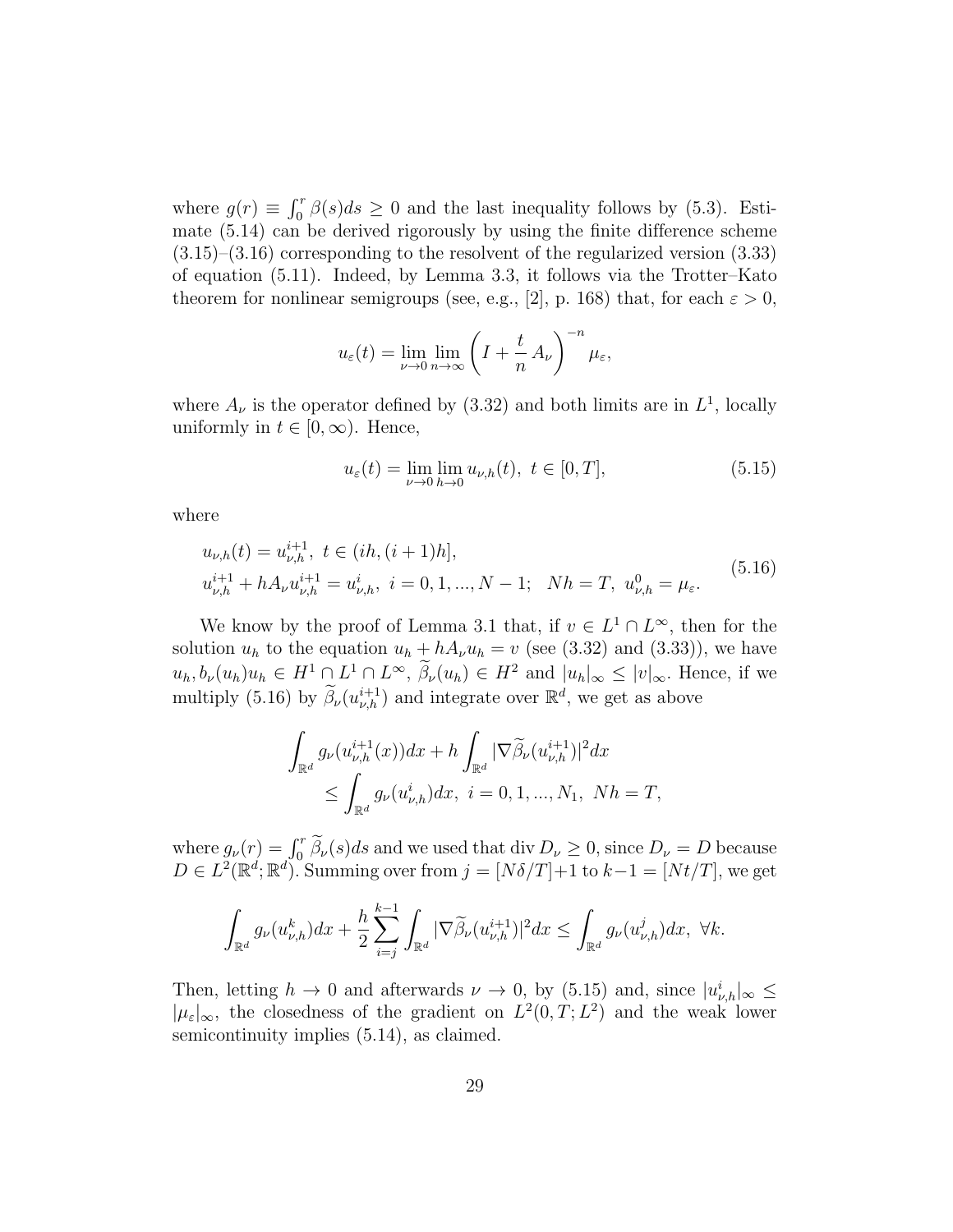Multiplying (5.11) by  $|u_{\varepsilon}|^{q-2}u_{\varepsilon}, q \geq 2$ , and integrating over  $(\delta, t) \times \mathbb{R}^d$ , we get by hypothesis (k) that

$$
a(q-1)\left(\frac{2}{q+\alpha-1}\right)^2 \int_{\delta}^t \int_{\mathbb{R}^d} |\nabla |u_{\varepsilon}|^{\frac{q+\alpha-1}{2}}|^2 ds \, dx + \frac{1}{q} \int_{\mathbb{R}^d} |u_{\varepsilon}(t,x)|^q dx
$$
  

$$
\leq \frac{1}{q} \int_{\mathbb{R}^d} |u_{\varepsilon}(\delta, x)|^q dx \leq C ||\mu|| (\nu(\delta, \mu))^{q-1}.
$$
 (5.17)

As in the previous case, the above calculus can be made rigorous if we replace (5.11) by its discrete version (5.16), which we multiply by  $|u_{\nu,h}^{i+1}|^{q-2}u_{\nu,h}^{i+1}$  and integrate over  $\mathbb{R}^d$ . Indeed, noting that, since  $u_{\nu,h}^{i+1}, b_{\nu}(u_{\nu,h}^{i+1})u_{\nu,h}^{i+1} \in H^1 \cap L^1 \cap L^{\infty}$ and  $\widetilde{\beta}'_{\nu}(u_{\nu,h}^{i+1}) \in H^2$  (see (3.25), (3.37)), we get similarly as in the proof of Lemma 4.2 for  $\psi_{\nu}(r) = \sqrt{p-1} \int_0^r \sqrt{h_{\nu}(g_{\nu}(s))} |s|^{q-2} ds$ ,  $r \in \mathbb{R}$ , where  $h_{\varepsilon}, g_{\varepsilon}$ are as in  $(4.7)$ ,

$$
\frac{1}{q} \int_{\mathbb{R}^d} |u_{\nu,h}^{i+1}|^q dx + h \int_{\mathbb{R}^d} |\nabla \psi_\nu(u_{\nu,h}^{i+1})|^2 dx \le \frac{1}{q} \int_{\mathbb{R}^d} |u_{\nu,h}^i|^q dx,
$$
  
 $i = 0, ..., N - 1, Nh = T.$ 

Summing over i from  $j = [N\delta/T] + 1$  to  $k - 1 = [Nt/T]$ , we get

$$
\frac{1}{q} \int_{\mathbb{R}^d} |u_{\nu,h}^k|^q dx + h \sum_{i=j}^{k-1} \int_{\mathbb{R}^d} |\nabla \psi_{\nu}(u_{\nu,h}^{i+1})|^2 dx \le \frac{1}{q} \int_{\mathbb{R}^d} |u_{\nu,h}^j|^q dx,
$$
  
 $i = 0, ..., N-1, Nh = T.$ 

Letting  $h \to 0$ , and afterwards  $\nu \to 0$ , (5.17) follows from (5.15) and the closedness of the gradient on  $L^2(0,T; L^2)$ .

Now, taking into account that by (5.17), with  $q = 2p - 1 - \alpha$ , we get

$$
\int_{\delta}^{t} |\nabla (|u_{\varepsilon}|^{p-1})|_{2}^{2} ds \leq ||\mu|| (\nu(\delta, \mu))^{2(p-1)-\alpha}), \quad \forall t \geq \delta, \forall p \geq \frac{\alpha+3}{2}.
$$
 (5.18)

Moreover, by (5.14),  $\{\nabla \beta(u_{\varepsilon})\}_{{\varepsilon}>0}$  is bounded in  $L^2(\delta,T,L^2)$ , and so

$$
\|\Delta\beta(u_{\varepsilon}) - \operatorname{div}(Db(u_{\varepsilon})u_{\varepsilon})\|_{L^2(\delta,T;H^{-1})} \le C, \ \forall \varepsilon > 0. \tag{5.19}
$$

Note also that, by (5.18), it follows that

$$
\int_{\delta}^{t} |\nabla (|u_{\varepsilon}|^{p-2} u_{\varepsilon})|_{2}^{2} ds \le C, \ \forall \varepsilon > 0.
$$
 (5.20)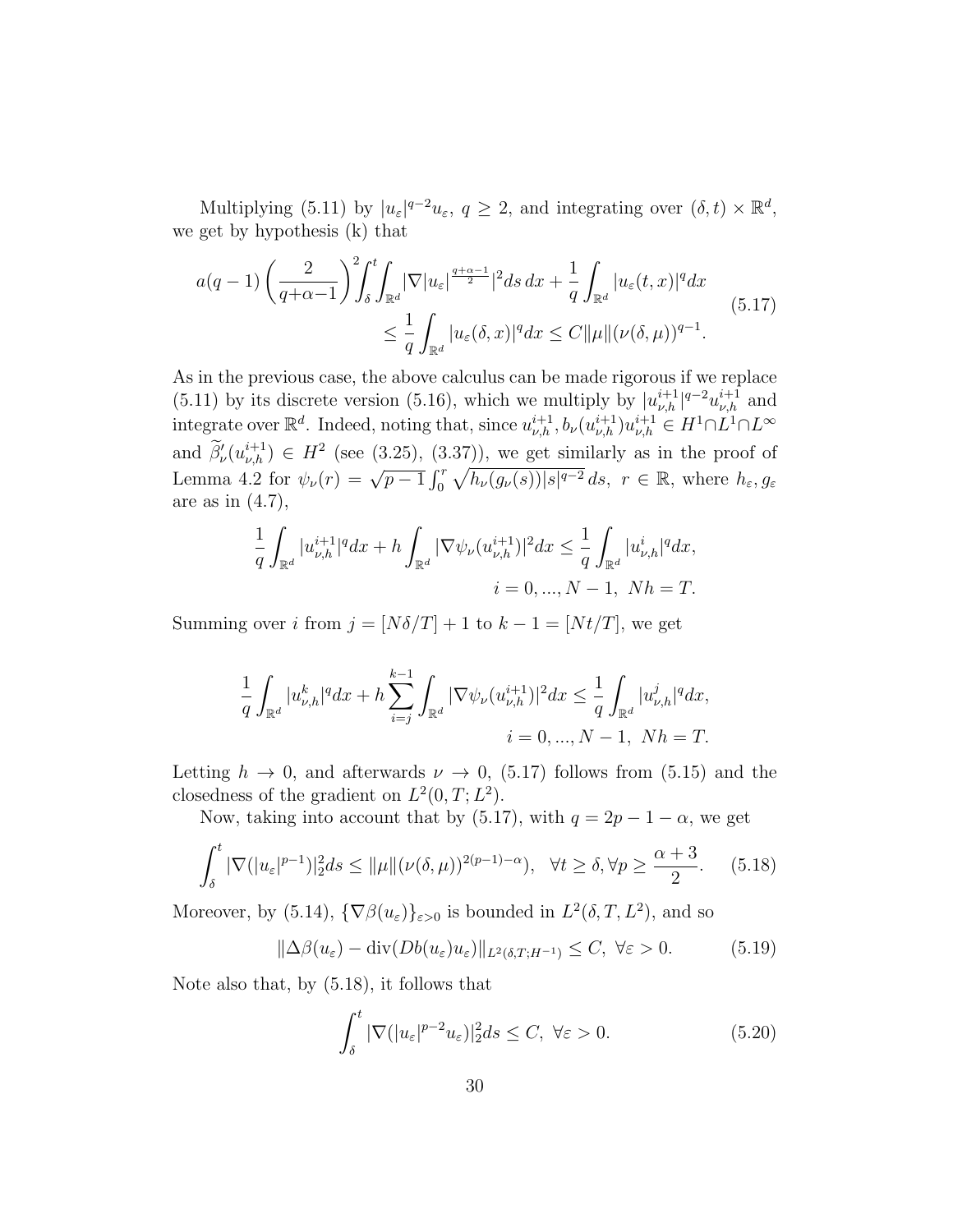Hence,  $\{|u_{\varepsilon}|^{p-1}\}_{{\varepsilon}>0}$  is bounded in  $L^2(\delta,T;H^1)$  and so, by (5.19), we infer that, for  $m \geq 4$ ,

$$
\| |u_{\varepsilon}|^{p-1} (\Delta \beta(u_{\varepsilon}) \|_{L^1(\delta,T;H^{-m})} + \| \operatorname{div} (Db(u_{\varepsilon})u_{\varepsilon})) \|_{L^2(\delta,T;H^{-1})} \leq C.
$$

This implies that the set

$$
\left\{\frac{\partial}{\partial t}(|u_{\varepsilon}|^{p-1}u_{\varepsilon})\right\}_{\varepsilon>0} = \left\{p|u_{\varepsilon}|^{p-1}(\Delta\beta(u_{\varepsilon})-\text{div}(Db(u_{\varepsilon})u_{\varepsilon}))\right\}_{\varepsilon>0}
$$

is bounded in  $L^1(\delta, T; H^{-1})$ . Note that by (5.18) applied to  $p+1$  replacing p, we have that also  $\{|u_{\varepsilon}|^{p-1}u_{\varepsilon}\}_{{\varepsilon}>0}$  is bounded in  $L^2(\delta,T;H^1)$ .

Then, by the Aubin-Lions-Simon compactness theorem (see [18]), the set  $\{|u_{\varepsilon}|^{p-1}u_{\varepsilon}\}_{{\varepsilon}>0}$  is relatively compact in  $L^2(\delta,T;L^2_{\text{loc}})$  for all  $0<\delta.$ Hence, along a subsequence, we have for  $\gamma(r) := |r|^{p-1}r, r \in \mathbb{R}$ ,

$$
\gamma(u_{\varepsilon}) \to v
$$
, a.e. on  $(0, \infty) \times \mathbb{R}^d$ . (5.21)

Then, since  $\gamma$  has a continuous inverse and since  $\beta$  is continuous, we have

$$
u_{\varepsilon} \to u = \gamma^{-1}(v)
$$
 and  $\beta(u_{\varepsilon}) \to \beta(u)$ , a.e. on  $(0, \infty) \times \mathbb{R}^d$ . (5.22)

By (5.12), (5.13), we have, for all  $p \ge 1$ ,  $\forall t > 0$ ,  $\varepsilon > 0$ ,

$$
|u_{\varepsilon}(t)|_p \le |u_{\varepsilon}(t)|_1^{\frac{1}{p}} |u_{\varepsilon}(t)|_{\infty}^{\frac{p-1}{p}} \le C \|\mu\|^{\frac{2p+(\alpha-1)d}{(2+(\alpha-1)d)p}} t^{-\frac{d(p-1)}{(2+(\alpha-1)d)p}}.
$$
 (5.23)

We have  $\frac{d(p-1)}{2+(\alpha-1)d}$  < 1 for every  $p \in [1, \alpha + \frac{2}{d}]$  $\frac{2}{d}$ ). Then, for such p, (5.23) implies that, for every  $T > 0$ ,

$$
\int_0^T |u_{\varepsilon}(t)|_p^p dt \le C,\tag{5.24}
$$

and, therefore, if in addition  $p > 1$ , along a subsequence  $\varepsilon \to 0$ ,

$$
u_{\varepsilon} \to u \text{ weakly in } L^{p}((0, T) \times \mathbb{R}^{d}).
$$
\n(5.25)

Moreover, by (5.3), (5.22) and (5.24), it follows that  $\{\beta(u_{\varepsilon})\}$  is bounded in  $L^q((0,T)\times \mathbb{R}^d)$  for all  $q\in (1,1+\frac{2}{\alpha d})$ , and so (along a subsequence)

$$
\beta(u_{\varepsilon}) \to \beta(u) \text{ weakly in } L^{q}((0, T) \times \mathbb{R}^{d}).
$$
\n(5.26)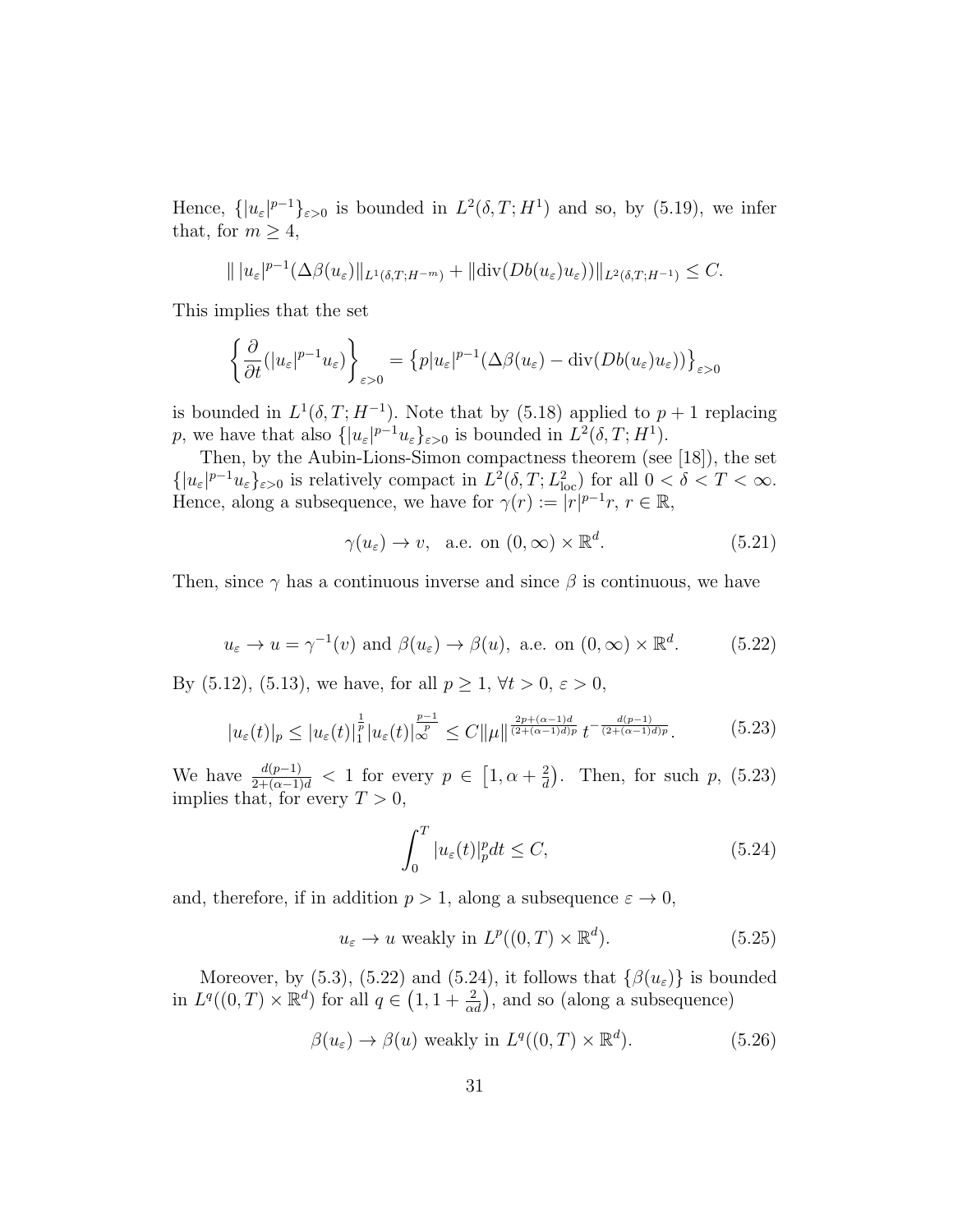Since, by (2.9), we have

$$
\int_0^\infty \int_{\mathbb{R}^d} (u_\varepsilon(\varphi_t + D \cdot \nabla \varphi) + \beta(u_\varepsilon) \Delta \varphi) dt dx + \int_{\mathbb{R}^d} \mu_\varepsilon(x) \varphi(0, x) dx = 0
$$

for any  $\varphi \in C_0^{\infty}([0,\infty) \times \mathbb{R}^d)$ , letting  $\varepsilon \to 0$ , we see by (5.25) and (5.26) that u satisfies  $(5.2)$ . As regards  $(5.4)$ ,  $(5.5)$ ,  $(5.6)$  and  $(5.7)$ , these by  $(5.22)$ immediately follow from the corresponding properties of  $u_{\varepsilon}$  and (5.12). Furthermore, (5.8) follows from (5.24) and Fatou's Lemma. Taking  $p = \alpha$  in (5.8), (5.9) follows by (5.3).

By  $(5.5)$  and  $(5.9)$ , we may apply Lemma 8.1.2 in [1], to conclude that  $t \mapsto u(t, x)dx \in \mathcal{M}_b$  has a  $\sigma(\mathcal{M}_b, C_b)$ -continuous version on  $(0, \infty)$ , denoted by  $\mu_t$ ,  $t > 0$ . To show (5.10), we apply (5.2) with  $\varphi(t,x) = \psi(t)\zeta(x)$ ,  $\psi \in$  $C_0^{\infty}([0,\infty))$  and  $\zeta \in C_0^{\infty}(\mathbb{R}^d)$ . Then, for

$$
L\zeta(t,x) = \beta(u(t,x))\Delta\zeta(x) + D(x) \cdot \nabla\zeta(x),
$$

we have from (5.2)

$$
\int_0^\infty \psi(t) \int_{\mathbb{R}^d} L\zeta \, d\mu_t \, dt + \psi(0) \int_{\mathbb{R}^d} \zeta \, d\mu = -\int_0^\infty \frac{d}{dt} \psi(t) \int_{\mathbb{R}^d} \zeta \, d\mu_t \, dt, \tag{5.27}
$$

hence, choosing  $\psi \in C_0^{\infty}((0,\infty))$ , we obtain for  $dt$ -a.e.  $t \in (0,\infty)$ ,

$$
\int_{\mathbb{R}^d} \zeta \, d\mu_t = C + \int_0^t \int_{\mathbb{R}^d} L\zeta \, d\mu_s ds. \tag{5.28}
$$

By (5.9), the right hand side is continuous in  $t \in [0,\infty)$  and equal to C at  $t = 0$ , while, as seen above, also the left hand side is continuous in  $t \in (0, \infty)$ . Hence, we obtain that (5.28) holds for all  $t \in (0,\infty)$  and

$$
\lim_{t \to 0} \int_{\mathbb{R}^d} \zeta \, d\mu_t = C.
$$

Plugging (5.28) into the right hand side of (5.27), with  $\psi \in C_0^{\infty}([0, \infty))$  such that  $\psi(0) = 1$  and integrating by parts, we find

$$
\int_0^\infty \psi \int_{\mathbb{R}^d} L\zeta \, d\mu_t \, dt + \int_{\mathbb{R}^d} \zeta \, d\mu = C + \int_0^\infty \psi \int_{\mathbb{R}^d} L\zeta \, d\mu_t \, dt
$$

and  $(5.10)$  follows, because  $(5.5)$  holds for all  $t > 0$ , as we shall see below. It is obvious that, for the  $\sigma(\mathcal{M}_b, C_b)$ -continuous version  $t \mapsto \mu_t$  of  $t \mapsto u(t, x)dx$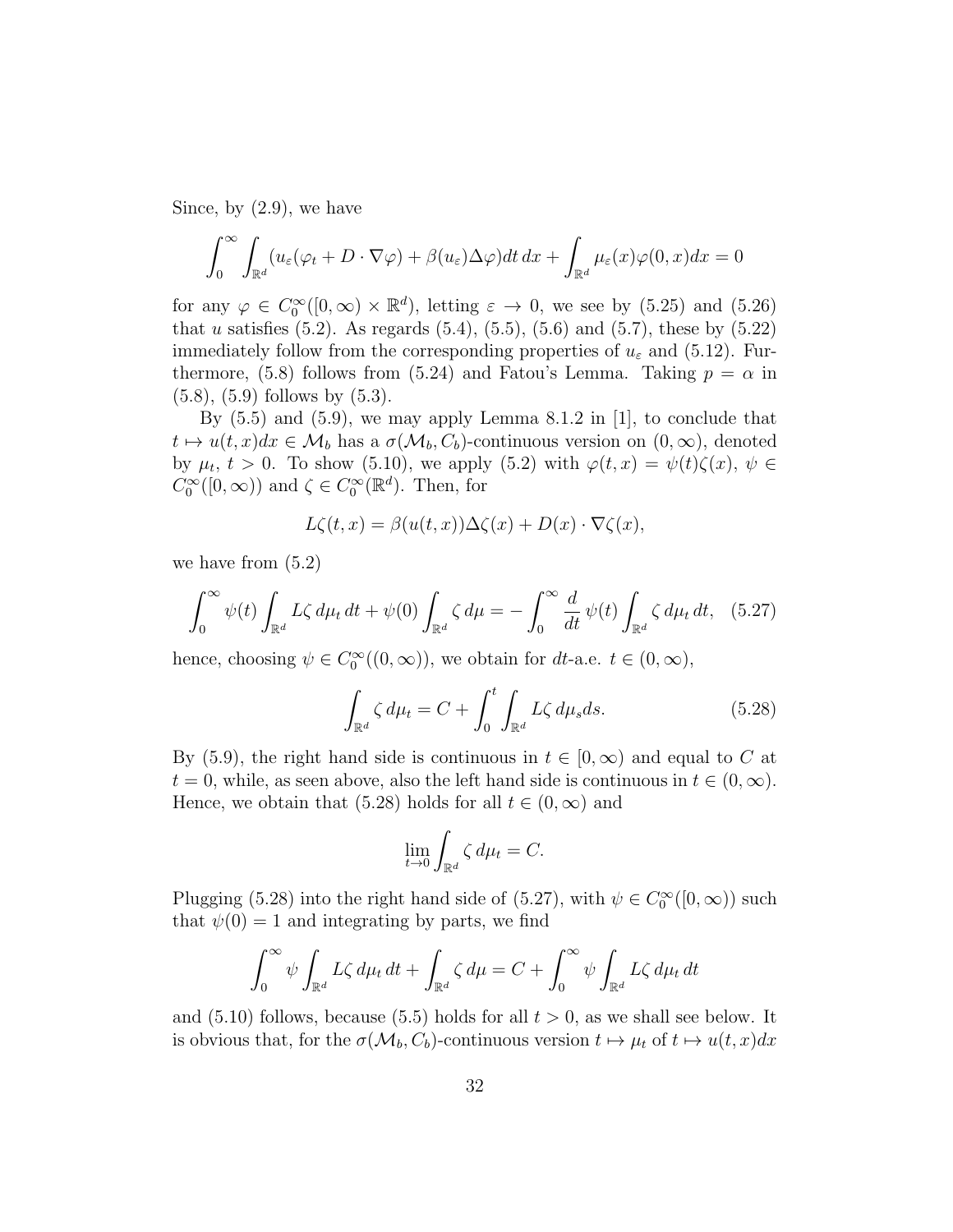on  $(0, \infty)$ , properties  $(5.4)$ ,  $(5.5)$  and  $(5.7)$  hold for all  $t > 0$ . For this version, it is also easily seen that  $t \mapsto |u(t)|_{\infty}$  is lower semicontinuous, hence also (5.6) follows for all  $t > 0$ .

It remains to prove the last assertion in Theorem 5.2. To express the dependence of our  $\sigma(\mathcal{M}_b, C_b)$ -continuous version  $[0, \infty) \ni t \mapsto \mu_t \in \mathcal{M}_b$  with  $\mu_0 = \mu$  of our solution to (5.2), we set, for  $\mu \in \mathcal{M}_b$ ,  $P(t)\mu = \mu_t$ ,  $t \geq 0$ , and recall that  $\mu_t$  has a density in  $L^1$  for  $t > 0$ , which we identify with  $\mu_t$ , i.e.,  $\mu_t \in L^1$ ,  $\forall t > 0$ . Let  $T > 0$ . By construction, we know that (along a subsequence depending on  $\mu$ )  $\varepsilon \to 0$ 

$$
S(\cdot)(\mu * \rho_{\varepsilon}) \to P(\cdot)\mu
$$
, a.e. on  $(0, T) \times \mathbb{R}^d$  and weakly in  $L^p((0, T) \times \mathbb{R}^d)$  (5.29)

as functions of  $(t, x)$  for  $p \in (1, \alpha + \frac{2}{d})$  $\frac{2}{d}$  (see (5.22), (5.25), respectively). Here  $S(t)$ ,  $t \geq 0$ , is the semigroup from Theorem 5.2.

Claim. If  $\mu \in L^1$ , then  $S(t)\mu = P(t)\mu$  for all  $t \geq 0$ .

To prove the claim we recall that, since  $\mu \in L^1$ , we have  $\mu * \rho_{\varepsilon} \to \mu$  in  $L^1$ . Hence, by  $(2.8)$  and  $(5.29)$ ,

$$
S(t)\mu = P(t)\mu \text{ in } \mathcal{M}_b \text{ for } dt - \text{a.e. } t \in [0, T].
$$

Since both sides are  $\sigma(L^1, C_b)$ -continuous in  $t \in [0, T]$ , this equality holds  $\forall t \in [0, T], T > 0$ , and the Claim is proved.

Therefore, we may rename  $P(t): \mathcal{M}_b \to \mathcal{M}_b$ ,  $t \geq 0$ , and set  $S(t) = P(t)$ ,  $t \geq 0$ , since it is an extension of  $S(t) : L^1 \to L^1$  for every  $t \geq 0$ .

Finally, for  $\mu, \tilde{\mu} \in \mathcal{M}_b$  with corresponding solutions  $u_{\varepsilon}, \tilde{u}_{\varepsilon}$  to (5.11), we have by  $(2.8)$ , for all  $t \geq 0$ ,

$$
|u_{\varepsilon}(t)-\widetilde{u}_{\varepsilon}(t)|_1\leq |(\mu-\widetilde{\mu})*\rho_{\varepsilon}|_1\leq ||\mu-\widetilde{\mu}|_{\mathcal{M}_b}.
$$

Hence, for all  $\varphi \in C_b([0,\infty)), \varphi \geq 0$ , by (5.22) and Fatous's lemma, letting  $\varepsilon \to 0$  we get

$$
\int_0^\infty \varphi(t)|S(t)\mu - S(t)\widetilde{\mu}|_{L^1} dt \leq \int_0^\infty \varphi(t) \|\mu - \widetilde{\mu}\|_{\mathcal{M}_b} dt,
$$

so,

$$
|S(t)\mu - S(t)\widetilde{\mu}|_1 \leq \|\mu - \widetilde{\mu}\|_{\mathcal{M}_b} \text{ for } dt - \text{a.e. } t \in (0, \infty).
$$

But the left hand side is lower semicontinuous in  $t \in [0, \infty)$ , since  $t \mapsto S(t)\mu$ is  $\sigma(L^1, C_b)$ -continuous, hence

$$
||S(t)\mu - S(t)\widetilde{\mu}||_{\mathcal{M}_b} \le ||\mu - \widetilde{\mu}||_{\mathcal{M}_b}, \ \forall t \in [0, \infty).
$$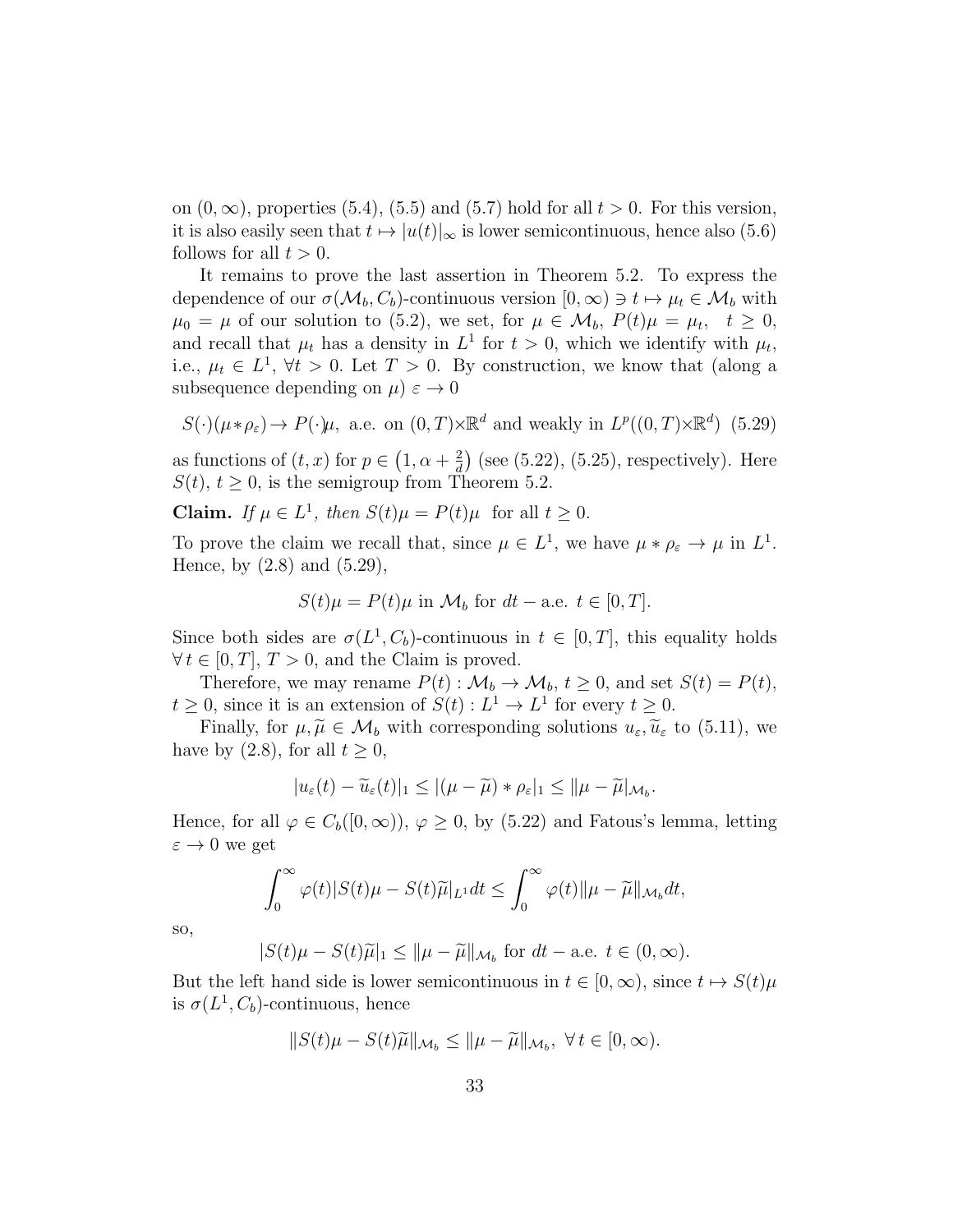**Remark 5.3.** One might suspect that, if  $\mu > 0$ , then under the hypotheses of Theorem 5.2 the solution u is the unique nonnegative solution to  $(5.2)$ . This is true for the porous media equation  $([17])$ . If the uniqueness is true for all  $\mu \in L^1$ , it follows by Theorem 2.2 that  $u(t) \in C([\delta,\infty);L^1)$ , for each  $\delta > 0$ . In this case, our solutions in Theorem 5.2 starting from any  $\mu \in \mathcal{M}_b$ , would also have the flow property.

Remark 5.4. It should be noted that, as follows from (5.20), (5.22), for every  $\mu \in \mathcal{M}_b$ ,  $p \geq \frac{\alpha+3}{2}$  $\frac{+3}{2}$ ,

$$
|S(\cdot)\mu|^{p-2}S(\cdot)\mu \in L^2(\delta,T;H^1), \ 0 < \delta < T < \infty.
$$

**Remark 5.5.** If  $D \equiv 0$  and  $\beta(r) \equiv ar^{\alpha}$ , where  $0 < \alpha < \frac{d-2}{2}$ , then (see [16]) equation (1.1) has a nonnegative solution for  $\mu \in \mathcal{M}_b(\mathbb{R}^d)$  if and only if  $\mu(K) = 0$  for each compact set K of  $C_{2,p}$ -capacity zero, where  $p = \frac{1}{1-p}$  $\frac{1}{1-\alpha}$ . The extension of this result to the present case remains to be done. (See also Remark 4.4.)

# 6. The McKean-Vlasov equation

As a direct consequence of Theorems 2.2 and 5.2, we obtain (probabilistically) weak solutions to the McKean-Vlasov SDE (1.2). More precisely, we have

**Theorem 6.1.** Assume that we are in one of the following situations:

- (a) Hypotheses (i), (ii), (iii) from Section 1 and  $(2.5)$  hold and let u be the solution of (2.9) from Theorem 2.2 with the initial condition  $\mu = u_0 dx$ ,  $u_0 \in \mathcal{P}_0(\mathbb{R}^d) \cap L^{\infty}.$
- (b) Hypotheses (k), (kk), (kkk) from Section 4 and (5.3) hold and, additionally, let  $D \in L^2(\mathbb{R}^d;\mathbb{R}^d)$ . Let u be the solution of (5.2) from Theorem 5.2 with the initial condition  $\mu \in \mathcal{P}(\mathbb{R}^d)$ .

Then, there exists a (probabilistically) weak solution  $X$  to  $(1.2)$  on some filtered probability space  $(\Omega, \mathcal{F}, \mathbb{P}, (\mathcal{F}_t)_{t \geq 0})$  with an  $\mathbb{R}^d$ -valued  $(\mathcal{F}_t)$ -Brownian motion  $W(t)$ ,  $t \geq 0$ , such that X has  $\mathbb{P}\text{-}a.s.$  continuous sample paths and

$$
\mu = \mathbb{P} \circ (X(0))^{-1} \quad and \quad u(t, x)dx = \mathbb{P} \circ (X(t))^{-1}(dx), \ \forall t > 0. \tag{6.1}
$$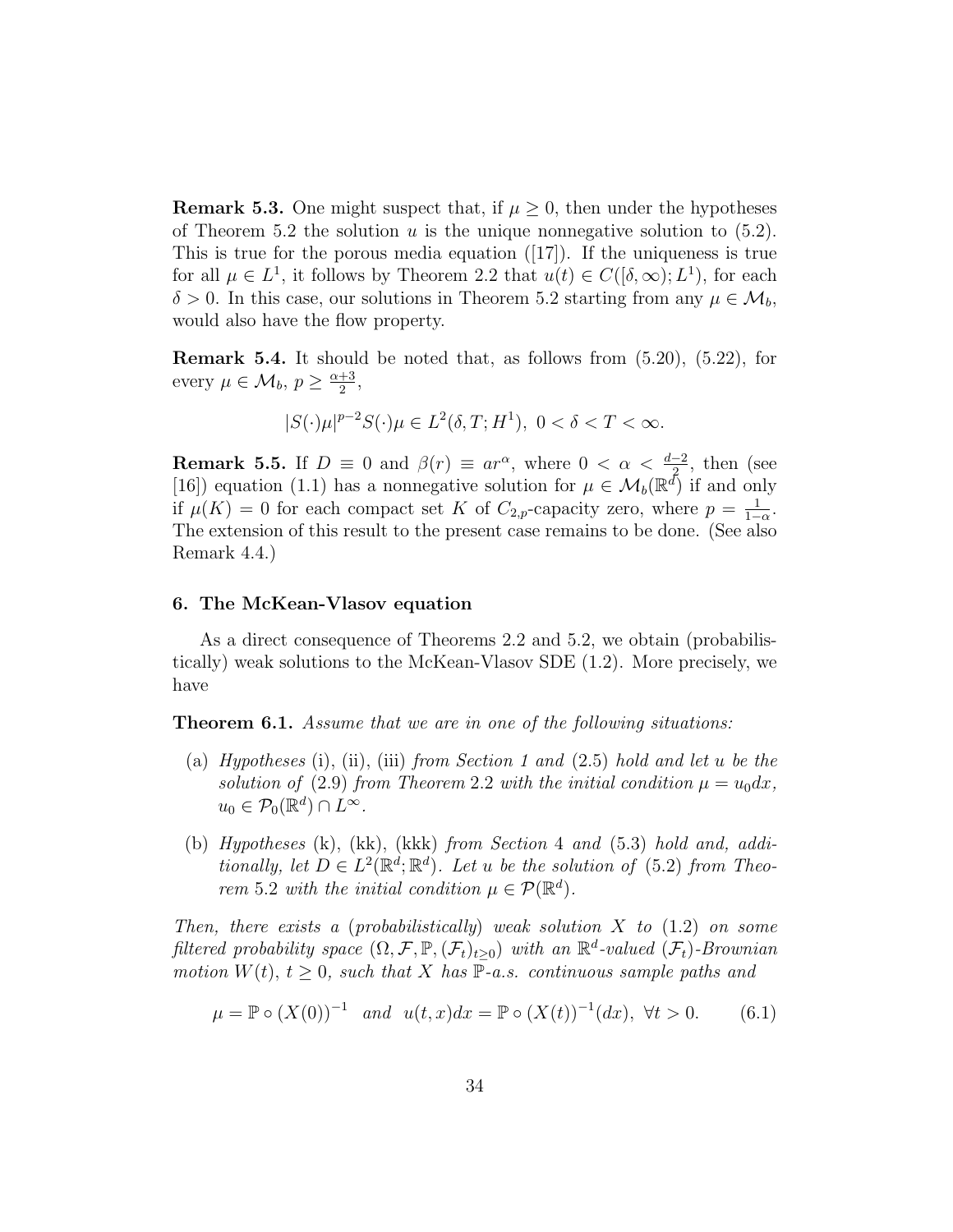**Proof.** By our assumptions, we have, for every  $T > 0$ ,

$$
\int_0^T \int_{\mathbb{R}^d} (|\beta(u(t,x))| + |b(u(t,\cdot))| |D(x)|u(t,x)) dx dt < \infty.
$$

Hence, the assertion follows immediately by Section 2 in [4].  $\Box$ 

# Appendix

Lemma A.1. Let  $\alpha \in \left(\frac{d-2}{d}\right)$  $\left(\frac{-2}{d}, \infty\right)$ ,  $p_0 \in (1, \infty)$ . Let  $C_{\alpha,d}$  and  $\gamma$  be as defined in  $(4.15)$ ,  $(4.17)$ , respectively. Then

(i) 
$$
\gamma = 1 - \frac{(p_0 - 1)(d - 2)}{(p_0 + \alpha - 2)d + 2}, \gamma + \alpha - 1 > 0.
$$

(ii) If 
$$
p_0 < C_{\alpha,d}
$$
, then  $\frac{\gamma - p_0}{\gamma + \alpha - 1} > -1$ .

The proof follows by a direct computation and will be omitted.

By Lemma A.1, it also follows

Lemma A.2. Consider the situation of Lemma A.1. Then

(j) 
$$
p_0 - \gamma = \frac{(p_0 - 1)(p_0 + \alpha - 1)d}{(p_0 + \alpha - 2)d + 2}
$$
,  $\gamma + \alpha - 1 = \frac{(2 + (\alpha - 1)d)(p_0 + \alpha - 1)}{(p_0 + \alpha - 2)d + 2}$ .

$$
(jj) \frac{2\gamma(p_0 + \alpha - 1)}{(\gamma + \alpha - 1)(2p_0 + (\alpha - 1)d)} = \frac{2}{2 + (\alpha - 1)d}.
$$

Acknowledgement. This work was supported by the DFG through CRC 1283. The authors are grateful to the anonymous referee for very useful comments and suggestions.

# References

- [1] Ambrosio, L., Gigli, N., Savaré, G., *Gradient flows in metric spaces and* in the space of probability measures, Second edition. Lectures in Mathematics ETH Zürich, Birkhäuser Verlag, Basel, 2008, x+334 pp. ISBN: 978-3-7643-8721-1.
- [2] Barbu, V., Nonlinear Differential Equations of Monotone Type in Banach Spaces, Springer, Berlin. Heidelberg. New York, 2010.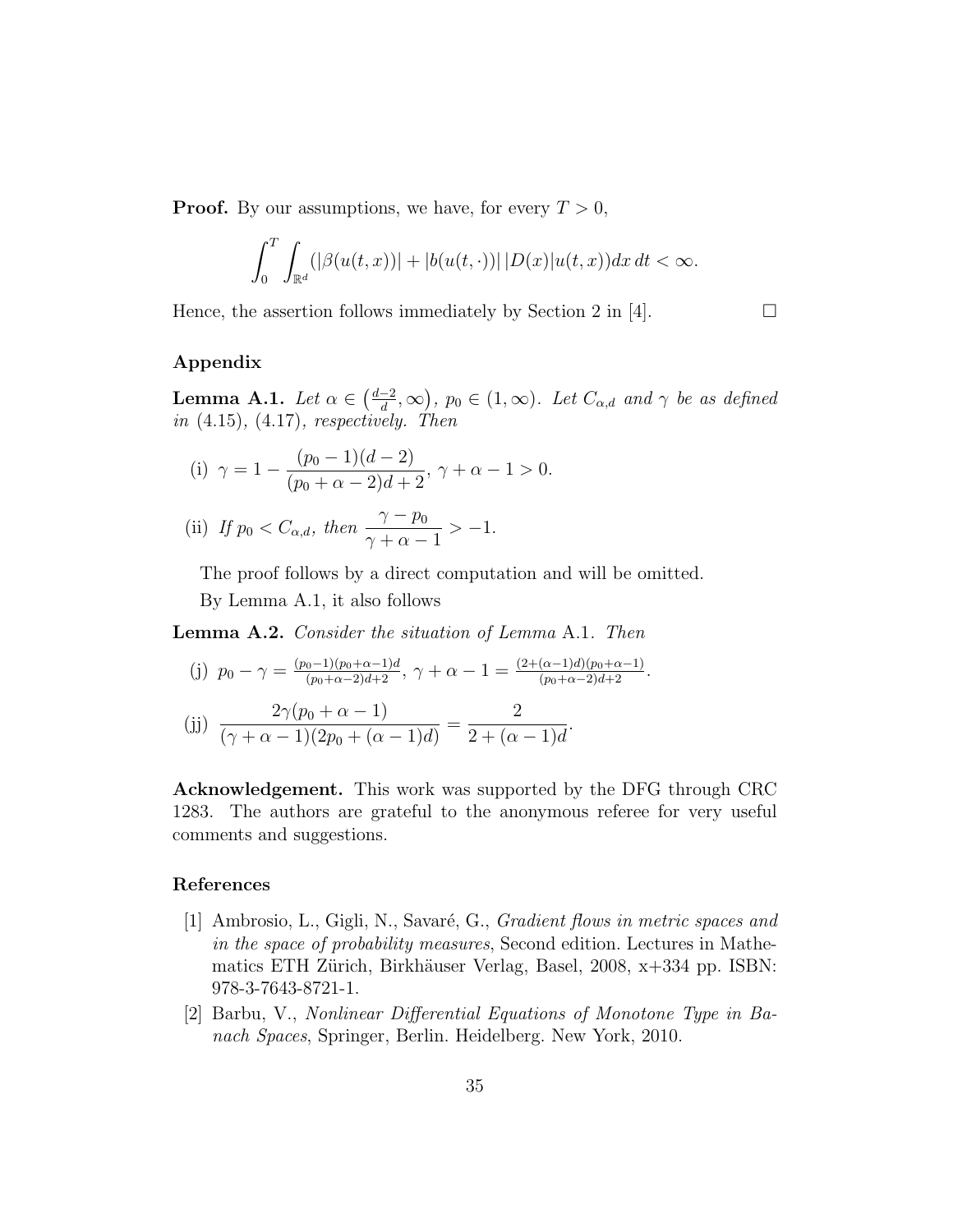- [3] Barbu, V., Röckner, M., Probabilistic representation for solutions to nonlinear Fokker-Planck equations, SIAM J. Math. Anal., 50 (2018), 4246-4260.
- [4] Barbu, V., Röckner, M., From Fokker–Planck equations to solutions of distribution dependent SDE, Annals of Probability, 48 (2020), 1902-1920.
- [5] Barbu, V., Röckner, M., The evolution to equilibrium of solutions to nonlinear Fokker–Planck equation, arXiv:1808.10706.
- [6] Barbu, V., Röckner, M., Uniqueness for nonlinear Fokker-Planck equations and weak uniqueness for McKean-Vlasov SDEs, Stochastic PDE: Anal. Comp., https://doi.org/10.1007/s40072-020-00181-8.
- [7] Barbu, V., Russo, F., Röckner, M., Probabilistic representtion for solutions of an irregular porous media type equation: the irregular degenerate case, Probab. Theory Rel. Fields, 15 (2011), 1-43.
- [8] Benilan, Ph., Opérateurs accretifs et semigroupes dans les espaces  $L^p$  $(1 \leq p \leq \infty)$ , France-Japan Seminar, Tokyo (1976).
- [9] Benilan, Ph., Brezis, H., Crandall, M.G., A semilinear equation in  $L^1(\mathbb{R}^N)$ , Annali Scuola Norm. Sup. Pisa, Classe Scienze, t. 2 (1975), 523-555.
- [10] Bogachev, V.I., Krylov, N.V., Röckner, M., Shaposhnikov, S.V., Fokker– Planck–Kolmogorov equations, Mathematical Surveys and Monographs, 207, American Mathematical Society, Providence, R.I., 2015, XII+479 pp.
- [11] Brezis, H., Crandall, M.G., Uniqueness of solutions of the initial-value problem for  $u_t - \Delta \beta(u) = 0$ , *J. Math. Pures Appl.*, 58 (1979), 153-163.
- [12] Brezis, H., Friedman, A., Nonlinear parabolic equations involving measures as initial conditions, J. Math. Pures et Appl., 62 (1983), 73-97.
- [13] Brezis, H., Strauss, W., Semilinear elliptic equations in  $L^1$ , J. Math. Soc. Japan, 25 (1973), 565-590.
- [14] Carmona, R., Delarue, F., P robabilistic Theory of Mean Field 'Games with Applications, I & II, Springer, 2018.
- [15] Pazy, A., The Lyapunov method for semigroups of nonlinear contractions in Banach spaces, Journal d'Analyse Math., 40 (1981), 239-262.
- [16] Pierre, M., Nonlinear diffusion with measures as data, Nonlinear Parabolic Equations: perspective, properties of solutions, (Rome, 1985), 179-188, Pitman Research Notes, Math. Ser., 149, Longman Sci. Tech. Harlow, 1987.